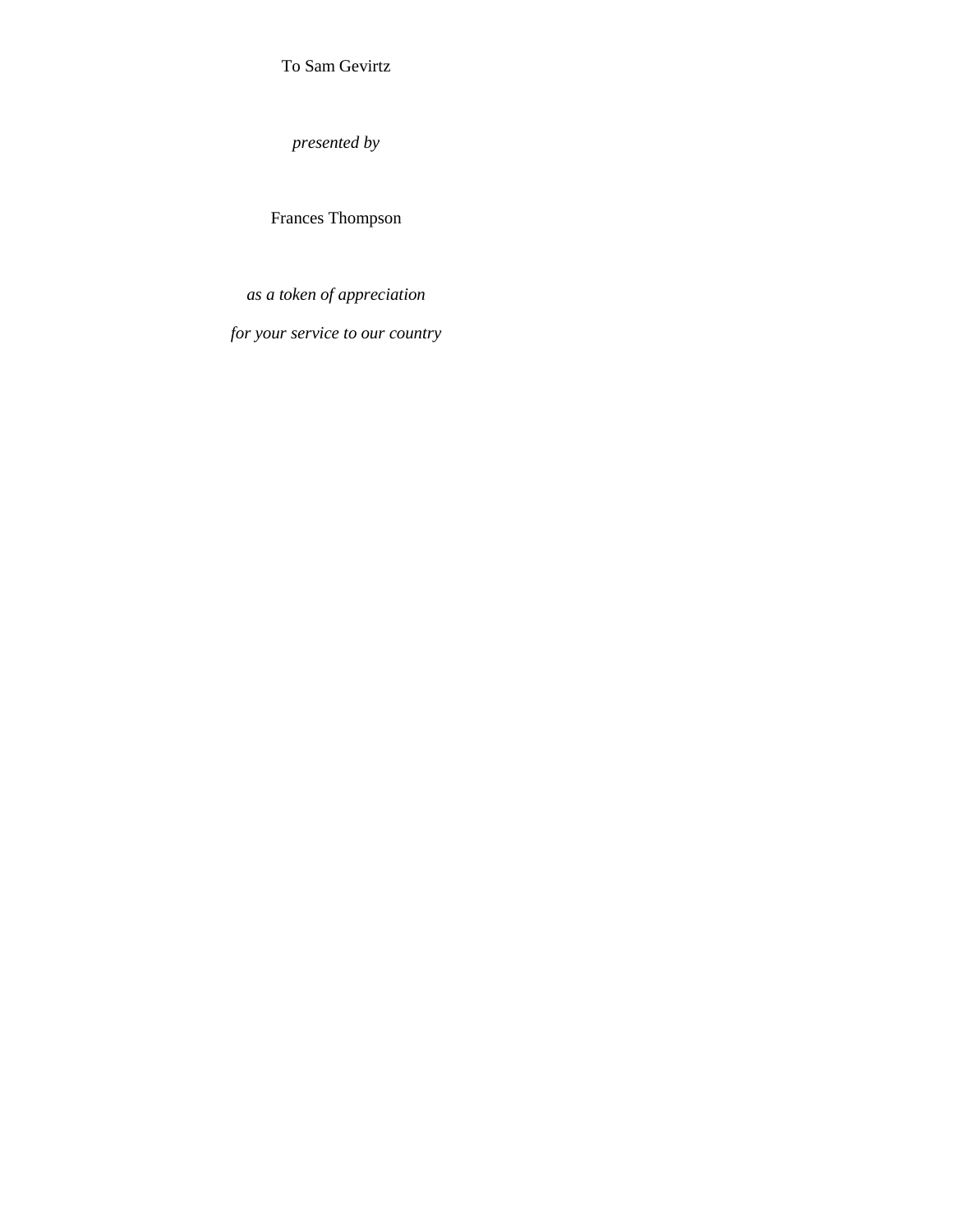# MY LIFE

# IN THE

# SERVICE

THE DIARY OF

Sam Gevirtz,

San Francisco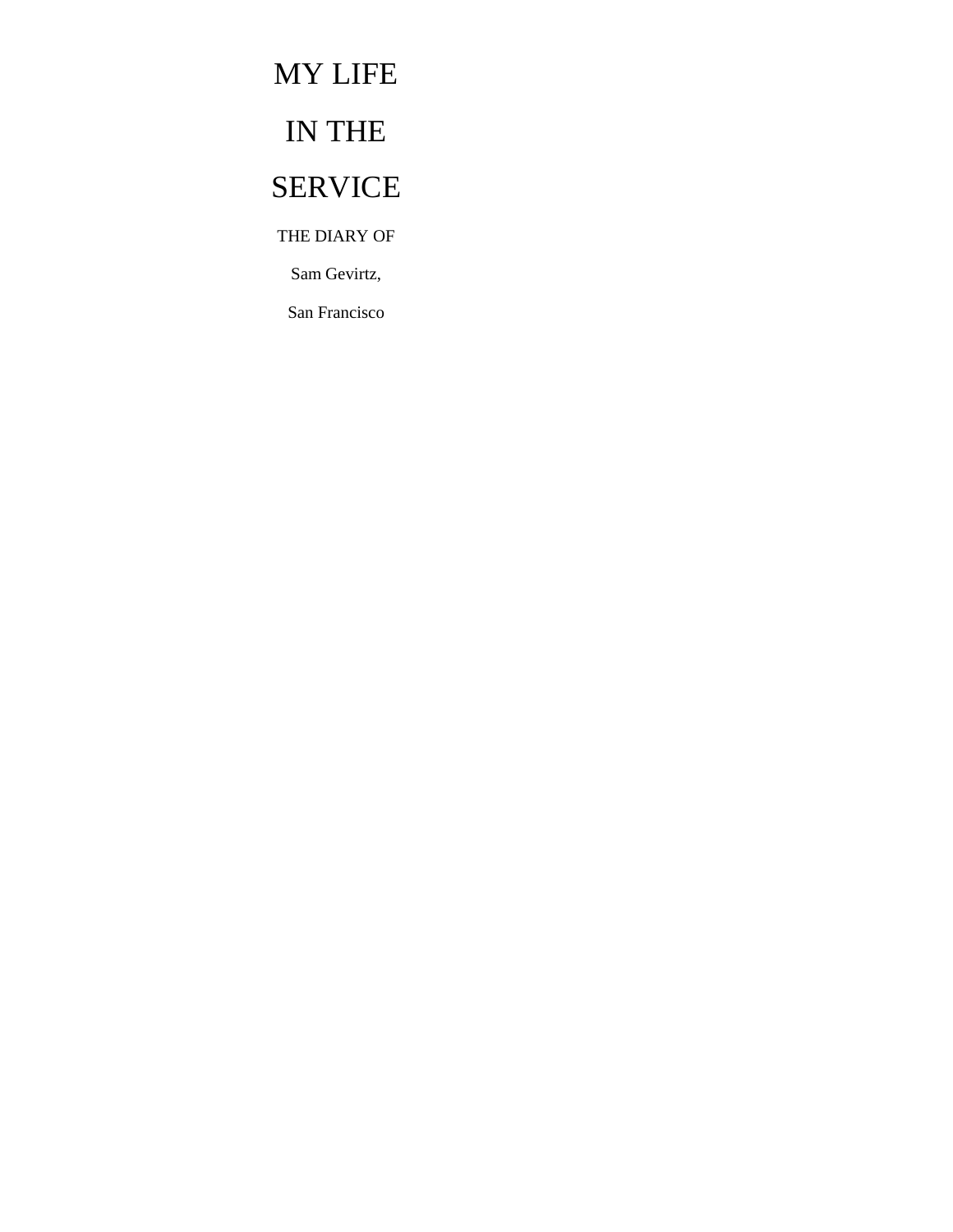# IDENTIFICATION

Name: Samuel Gevirtz

Rank: Private First Class Serial Number XXXXX9

Unit: Marine Detachment

Stationed at: U.S.S. Bunker Hill

Religion:

Date of Birth: Oct. 6, 1924 Weight: 165

Color: White Color of Hair: dk. brn.

Height: 5' - 111/2" Color of Eyes: brown

Birthmarks or Other Distinguishing Features:

## NEAREST RELATIVE OR FRIEND:

Name: Mrs. Rose Gevirtz (mother)

Address:

City: San Francisco State: California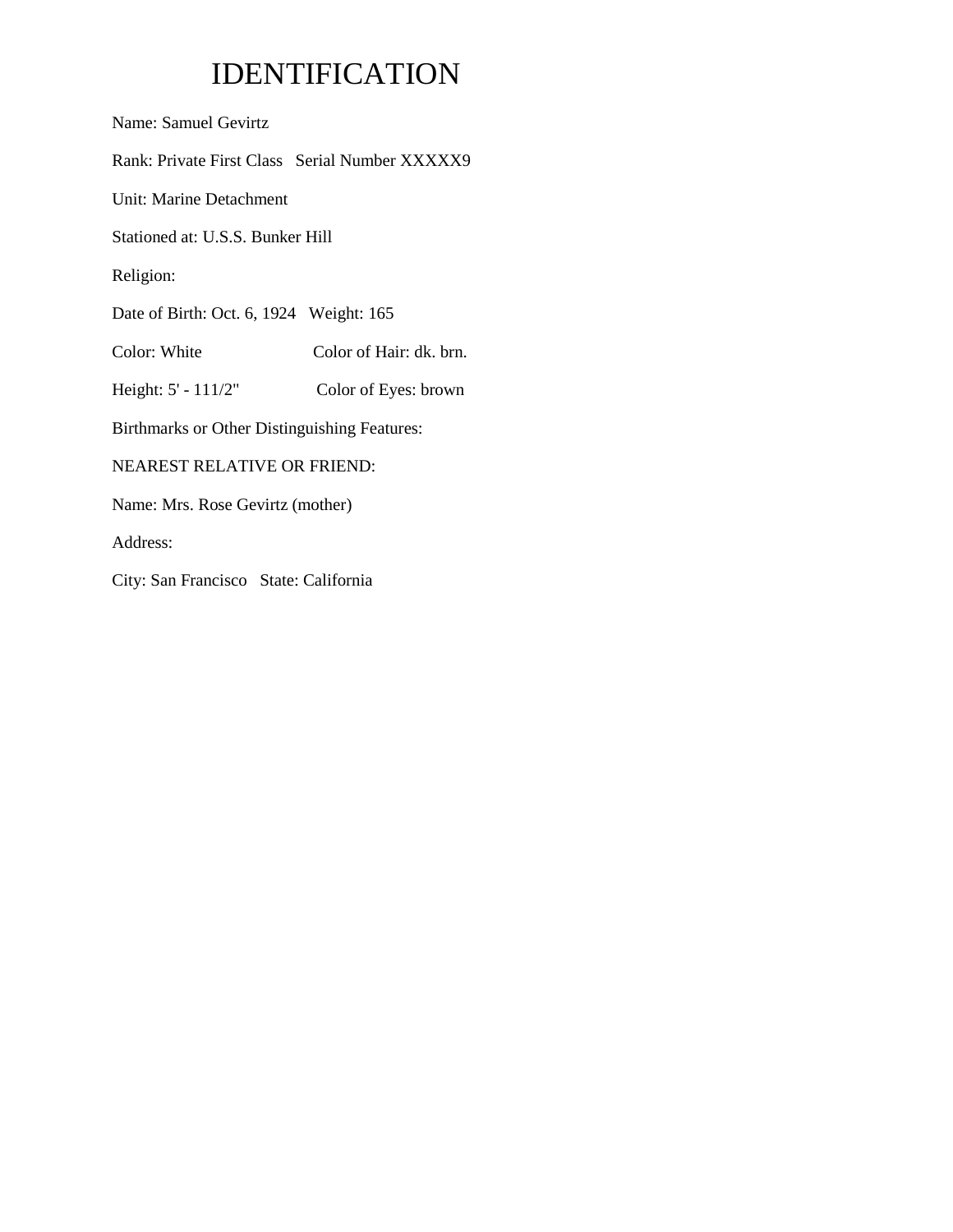# SERVICE RECORD

## TRANSFERS AND CHANGES IN RANK

Enlisted in USMCR in San Francisco on 23 February, 1943. Entered Boot camp in MCB, San Diego on 1 March, 1943. Completed recruit training and transferred to Headquarters Company, Base Headquarters Battalion on 24 April, 1943. Promoted 1 May, 1943 to Private First Class. Passed exam to Corporal on 23 June, 1943. Eligible for promotion. Worked in office of Base Sergeant-Major, Administration Building, Transferred to Sea School, 21 Nov. 1943, for 5 weeks. Graduated & transferred to Treasure Island for 2 weeks. Transferred 27 Jan. 1944 to the USS "Juniper" for transport to Pearl Harbor. Pulled out of San Francisco Bay at exactly 10 minutes past one on Friday 28 Jan. 1944. Arriving Port Hueneme, near LA. On 29 Jan, 1944 for loading for a few days. Then to Pearl Harbor F.F.T. Arrived Tuesday, Feb. 8, 1944. Left Fri., March 10, 1944 and transferred to duty in the Marine Detachment aboard the U.S.S. Bunker Hill.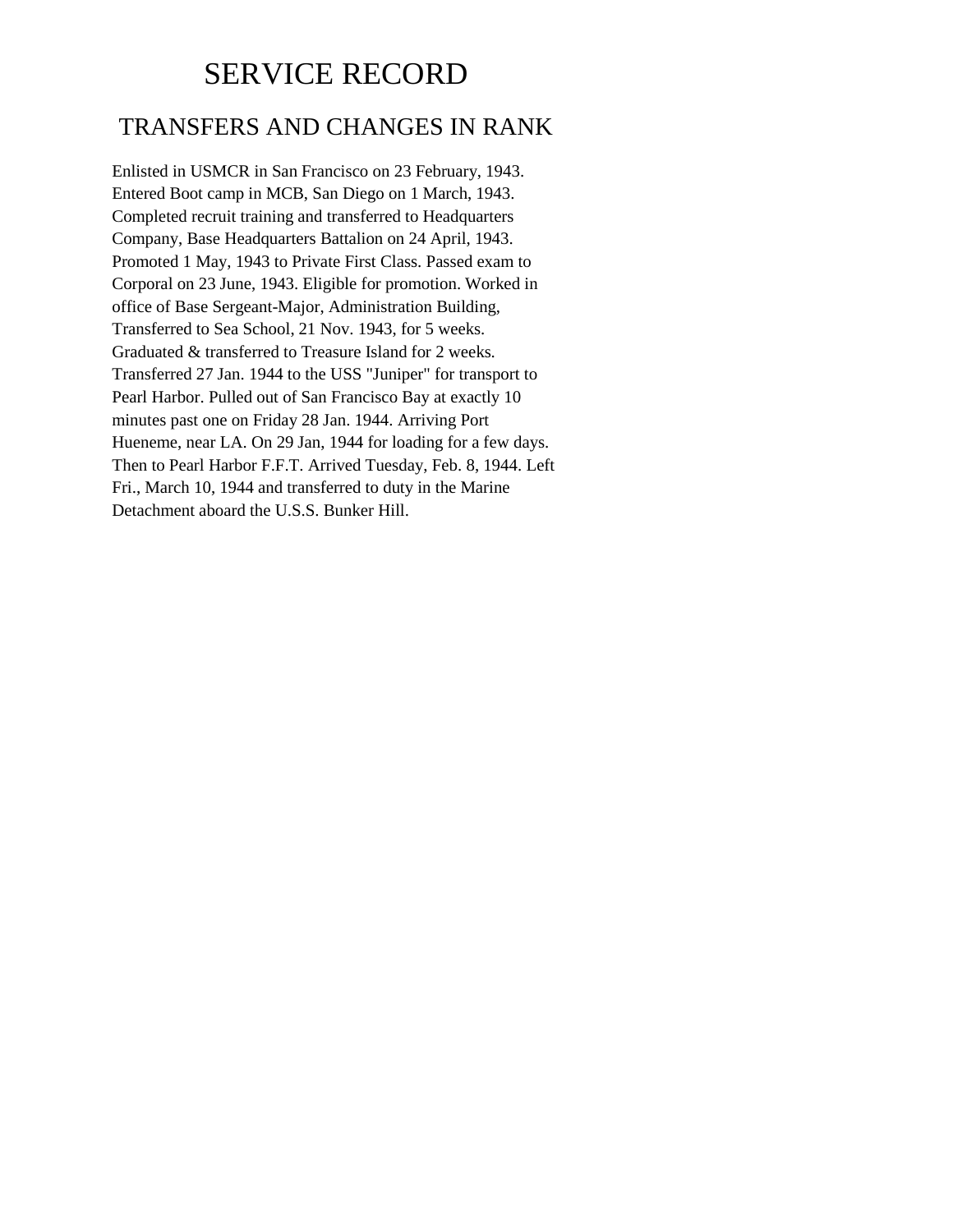(In a section marked, MY BUDDIES in the service, he does not list any buddies. He starts his Diary.)

I have just completed my first tour of duty in the Pacific after ten months spent in action against the Japanese. The Bunker Hill has been in action a little over a year. In that time, her planes and ship's guns have shot out of the air 263 enemy aircraft, and accounted for over 600,000 tons of enemy shipping ranging from aircraft carriers to cargo ships. This total is almost one-third of that claimed by our Third Fleet. It's too bad that those pilots, and enlisted men of the Air Groups and crew who gave their lives for a couple more planes, a few extra ships, or a couple extra dead Japs can't be here to appreciate the remarkable record they helped in a large way to create.

The Bunker Hill is a wonderful fighting ship. We are all proud of her. Her record was built from Blood and courage. We can't forget those men who died so we could be proud of her.

Follows the story of my stay aboard a ship in the U.S. Navy as a gunner. My part was small. I am only one of many. The facts which follow are all true. I have made particular pains to keep them true, and to keep scuttlebutt, and rumors out of it, but if they unknowingly crept in, they were later corrected. Many events were left out, because of the dullness of repetition.

It is impossible to write down emotional feelings that I have experienced under fire. My nerves have been keyed up for the entire 10 months to the highest possible pitch and it is a difficult task to relax completely, even now when I know I am comparatively safe. We all know we are on a lucky ship. The question we keep to ourselves is: How long can we stretch our luck??

I am now on my way home for a 3 week rest, before returning to finish the job.

Read now, of the story of the U.S.S. Bunker Hill in its battle against the Japs between March and November 1944.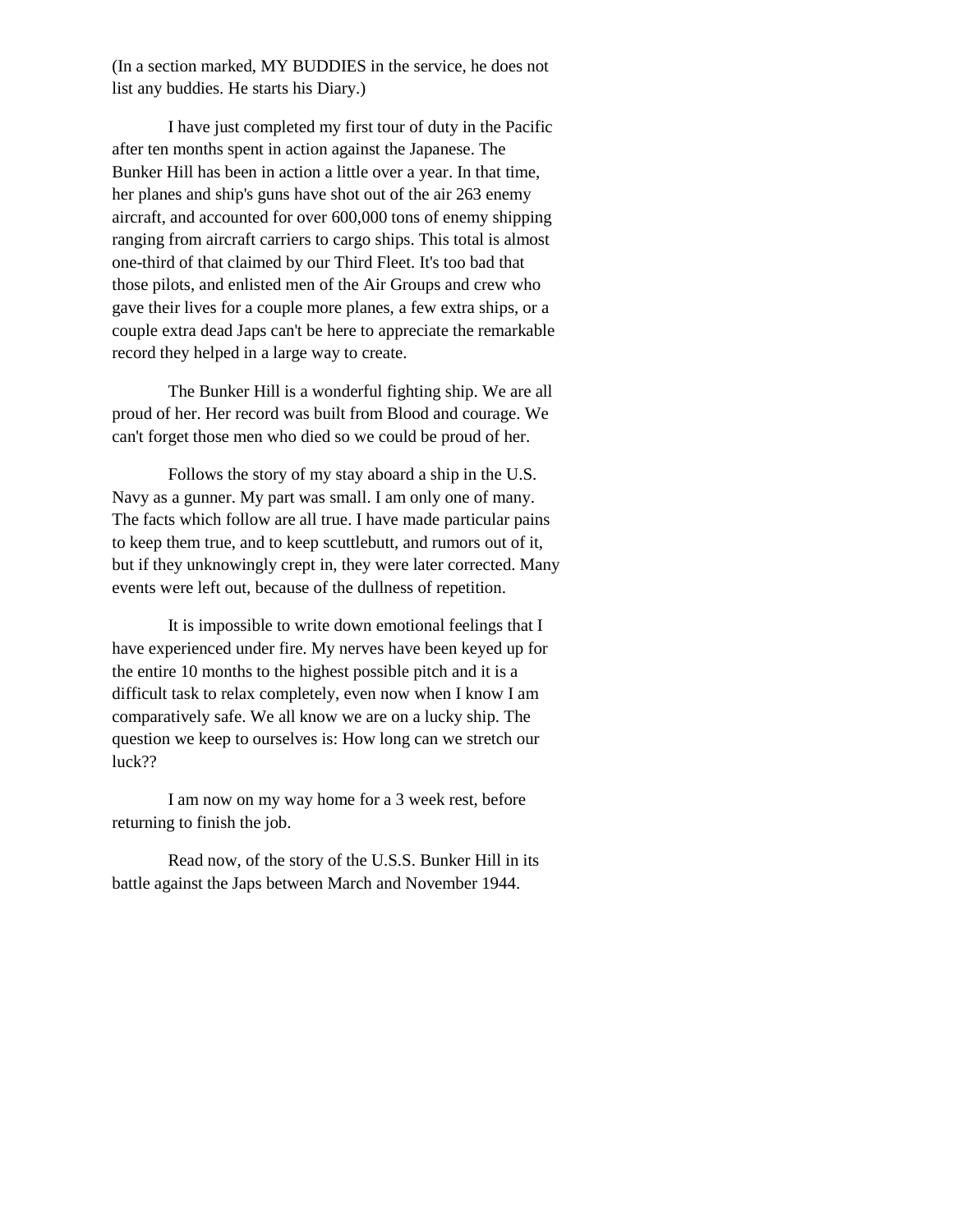# **OFFICERS**

## I HAVE MET

Name and Address \* His Rank \* Home

Address \* His Picture if Possible\*

What I and Others Liked and Disliked

About Him

First Lieutenant Ford E. Wilkins, Assistant Base Adjutant, Marine Corps Base, San Diego. Lt. Wilkins is one of the best officers and men I hope to meet while in the service. He hardly knows me but has done me invaluable favors. Came up through the ranks.

Major Thomas J. Kilcourse, Base Adjutant, Marine Corps Base, San Diego. Good Joe & old salt.

1st Lt. La Bonte at Sea School. Too damn strict about G.I.

1st Lt. Gordon A. Stallings, second in command of Marine Detachment, U.S.S. Bunker Hill, killed in action June 19th, 1944. He was only 23 years old, good-looking. There were times when he wasn't very popular with the men. But we gave him credit for standing up with the rest of us, taking the same chances we were. We were sorry to lose him.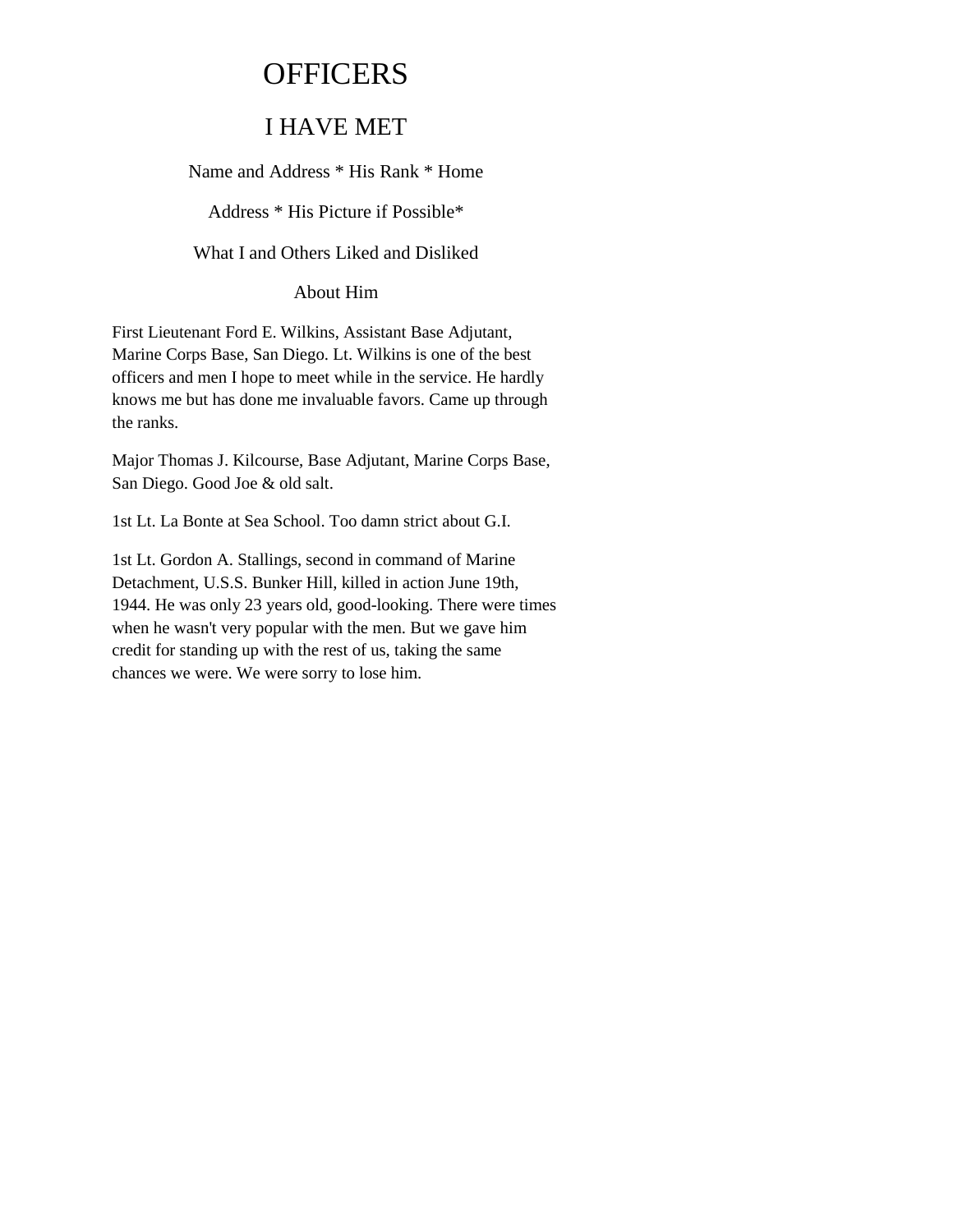## THE FOLLOWING PAGES CONTAIN THE

## DIARY OF MY LIFE IN THE SERVICE

This simple record of my daily experiences and thoughts has given me pleasure in the writing of it. If for any reason it leaves my possession, I would like to have it forwarded to:

Name: Mrs. Rose Gevirtz

Address:

City: San Francisco State: Calif.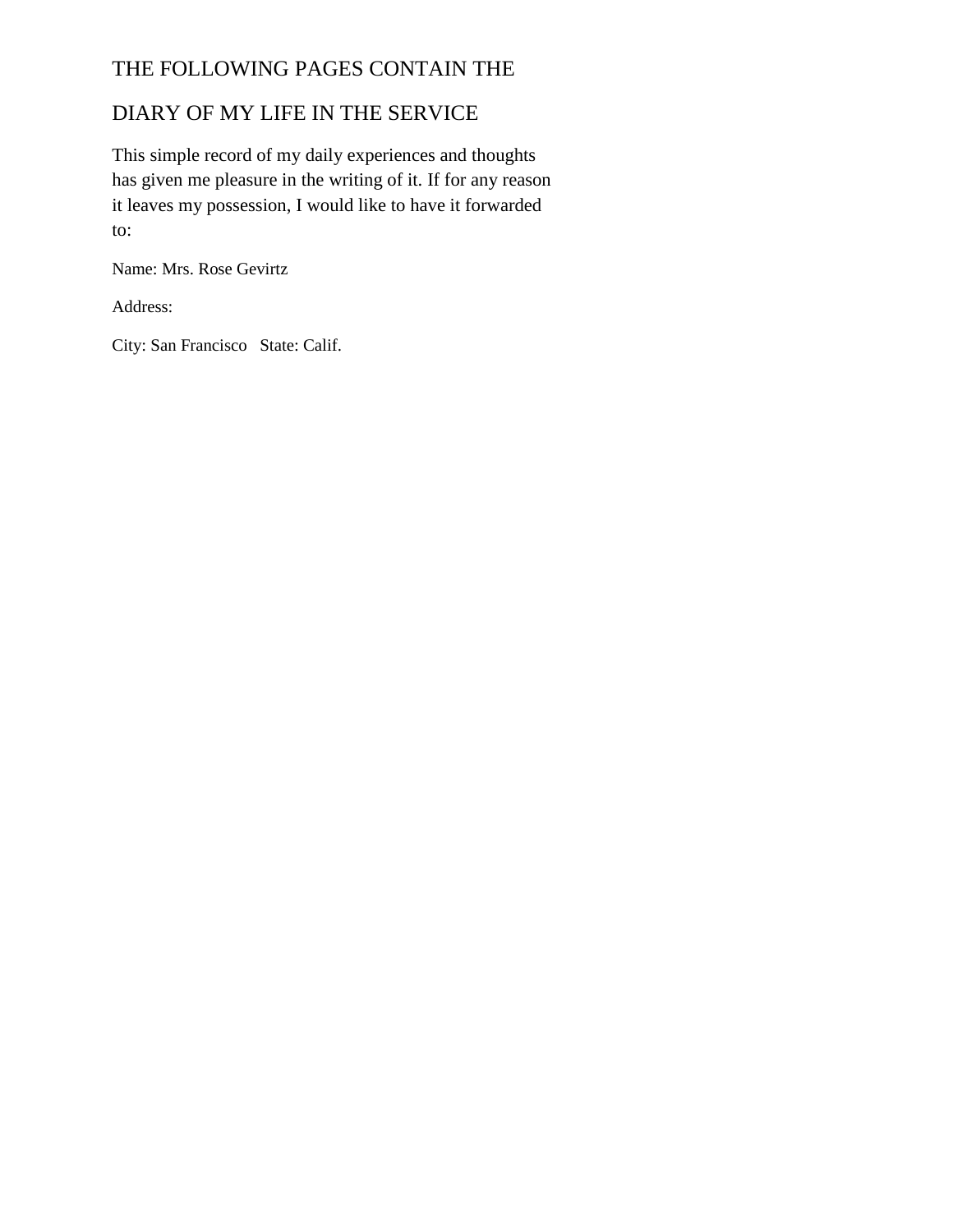I shall begin the story of my life in the service 11 months and 6 days after it should have been, since the fore-mentioned 11 months and 6 days were merely preparatory to this big adventure.

At this minute, 1200 on 29 January, 1944, I am sitting on my cot aboard the USS "Juniper," the ship that is transporting me and my 17 comrades to Pearl Harbor, where we shall be assigned to duty aboard fighting ships of the U.S. Navy. Yes, we are seagoing Marines. Gunners, all, and damn good, too. Woe to the Japs. Gevirtz & the boys are on the way! The trip is more or less uneventful. The fellows are all either playing cards, sleeping, or are topside watching the waves & getting seasick. So far, I'm OK, but my fingers are crossed.

We left Hueneme, our last American soil, at 12 minutes past 3p.m. in the afternoon of February 2, 1944. Our second day out was probably one of the most miserable of my life. Never again will I laugh at those poor seasick swabbies hanging over the rail. Yesterday the 3rd, we had G.Q. drill at 0900. Same today, the 4th. We received news today of the successes of the 4th Marine Division at the Marshall Islands. We all expect to get in the battle for Truk. I hope so. I've read stories about the blue Pacific. It's really hard to describe. It's beautiful! The sea is a dark rich blue and when a wave breaks, the crest of it looks a sort of torquoise [sic] blue, a light pale blue. The sun is shining. The weather is warm. Just a little breezy. I'm probably more impressed since this is my first cruise, but I like this life a good deal. But I must admit that I miss Frances very much. The thought that every minute I'm getting further away doesn't make me any happier. Needless to say, I love her very much.

At this minute, 1117 on Feb. 4th, a bunch of the fellows and I are enjoying the cruise sitting aboard a lifeboat with life preservers all around us. Who said we didn't have confidence in the USS Jupiter? The Jupiter is a cargo ship transferred to the Navy since it was faster than other freighters. It's about 8000 tons, jammed full & a high deck cargo. I guess we're going about 15-17 knots right now. We should arrive in Pearl Harbor next Tuesday, the 8th of February. A 6 day trip from the States. We arrived Tuesday afternoon, Feb. 8, 1944, and assigned duty at Company B, Marine Barracks, Navy Yard Navy No. 128, Pearl Harbor. Our duty is guard duty of vital installations, or prisoners of war. Pretty soft since we only put in about 4 hours out of 16 or 20. The rest of the time we sun bathe, swim, play ball or just "crap out," the favorite pastime of this Marine. The weather really is swell. The fellows expect to stay here for about a month or until the fleet returns from the Marshalls or Paramushine [sic s/b Paramushir]. It can't be too soon for me. The sooner I get out, the sooner I get back to Frances. Damn it, miss her more now.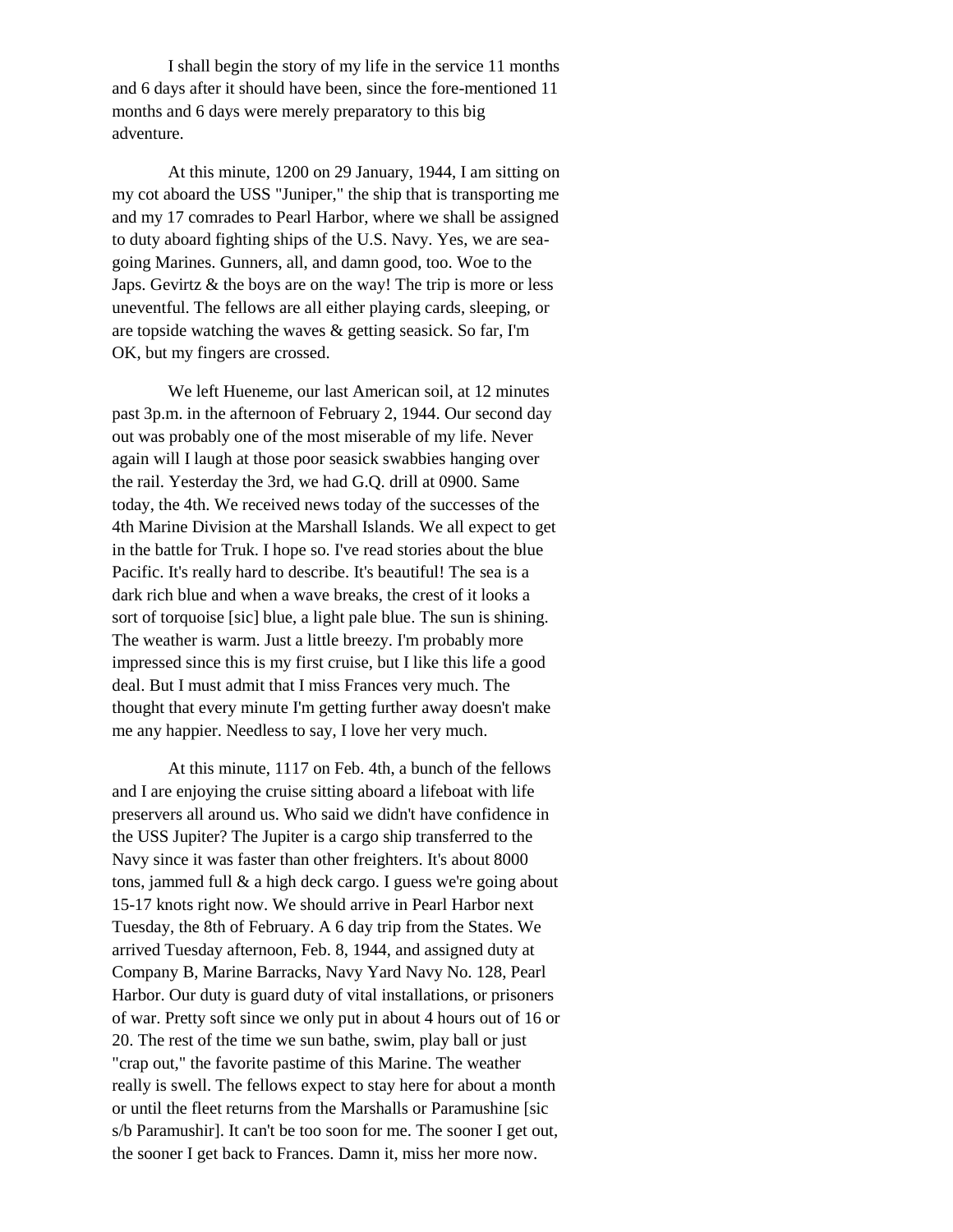There's a distant dream I have of getting in the battle for Wake Island. I'd relish that opportunity to get back at the Nips. For that matter, I guess every Marine is. I will continue this when we leave Pearl Harbor. Ah, hula girls, lovely palm trees, etc., etc., -- ---boloney!!! Just a modern city in warm climate. Too crowded to be good to the serviceman. Personally, I don't care. Nothing like home, I guess.

February 23, 1944. Many things have happened since landing here almost a month ago, but for obvious reasons I can't tell about all of them. Got a beauty of a shiner when Jess Carlos accidentally hit me in the eye with a ball bat. There are a huge number of Sea School fellows here. Almost as if all the Sea School just moved over. Guard duty hasn't been too bad. Some posts are rugged, other are comparatively easy, but confidentially I don't like any of it.

About 2 weeks ago I met Frances' father and her brother, Frankie. Here's how I met Mr. Thompson: I knew he was here, but the question was how to get in touch with him. I was in a tower in the upper tank farm on post 53, when sudden inspiration struck me. There was a telephone there, used to report in to the Cpl. of the Guard. I picked up the receiver, called the operator and asked for Information. Gave the Information operator the dope and she got me Mr. T's number. Then I called him up and spoke to him. Made a date for that night at 5p.m. at the Main Gate. I met him there. He's a pretty nice guy. We got along very well. Two days later I met Frankie at the same place. He's a swell guy, but I'm afraid too religious for me. I find it difficult to get any closer as a friend, or brother-in-law for that matter, because of this. We can't speak on equal levels for that reason. Neither he nor his dad have spoken to me regarding my possibly marrying Frances. Today is my first anniversary in the Marine Corps. Also today I received mail from home for the first time since being overseas. It came in the form of 3 letters from Frances and one from her sister, Harriet. Gosh, was I glad to receive them! I was so nervous & excited when I first saw them. I guess I acted sort of childish, but what the hell did you expect??

#### February 24th, 1944.

I still haven't received any mail from home. Can't understand why. I've started taking daily workouts in our ball field. Anything to keep that bulge which is starting around the waist. I'm working out with Jim Popoff, a good friend from St. Louis, Mo. He made All-District tackle two season in a row. Also Tom Hand, former All-American center from Iowa State. Easy to see these boys keep me moving.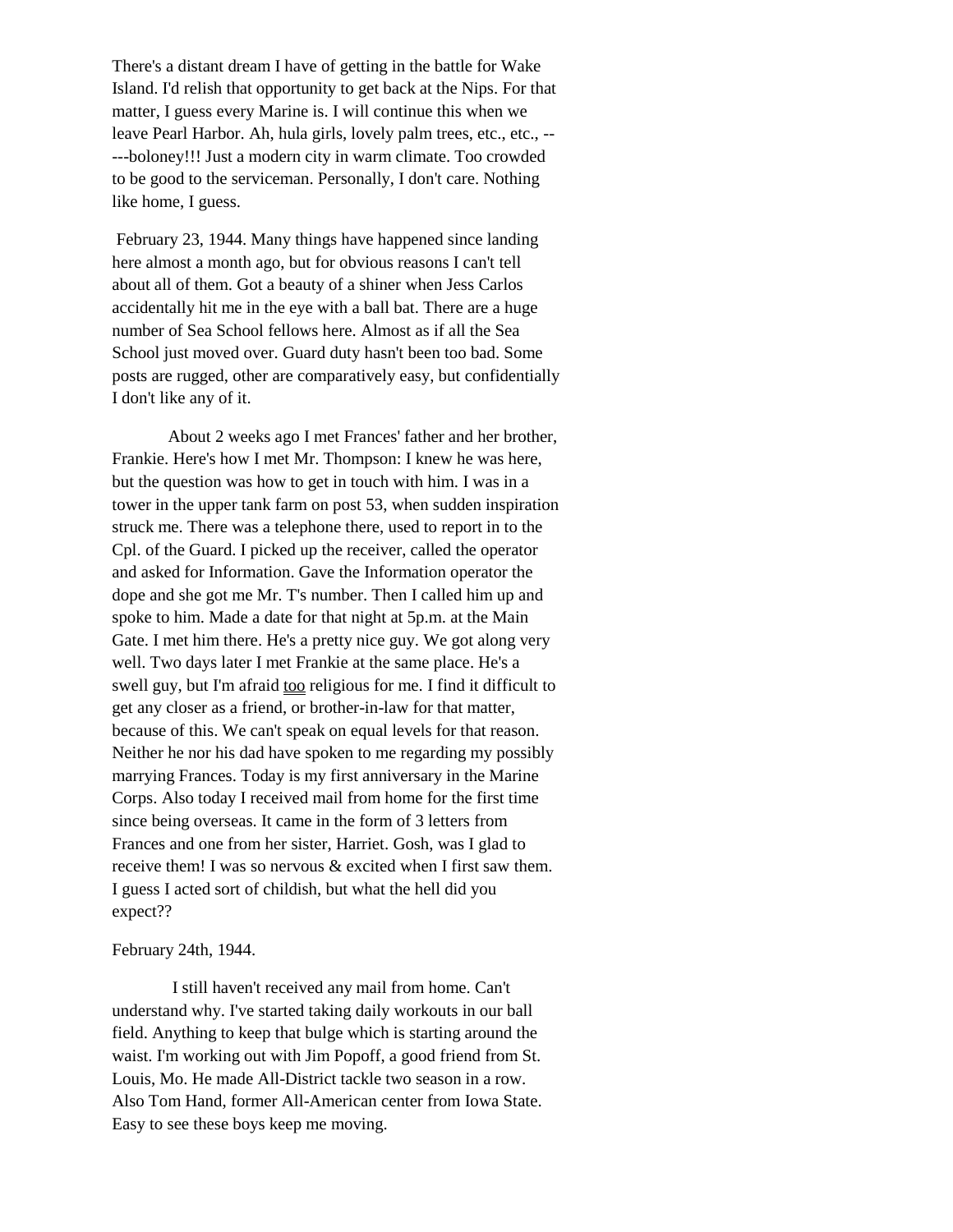On Feb. 25, 1944, Johnny Hagman and I visited a carrier that was here. The U.S.S. Intrepid of the Essex class, I believe. We went aboard, looked around, went down to the Marine's compartment and batted the breeze with some of the fellows there. I wouldn't mind landing a flat-top. Rough duty, but interesting.

For the last few weeks nothing particularly interesting has happened. I've had many important, some interesting sentry posts. Once had an ammunition train with Tom Hand, and L. A. Johnson. We had a pretty good time together. On duty on the 12- 4, this a.m., something happened which shocked the entire organization. Joe V. Cavanaugh, a young boy of about 18 years, was caught asleep on post 68. Today's date: March 4. Joe was very well-liked by everyone. Was one of the big moments everywhere, always joking and generally happy. He came from a well-known family and had a very nice girl-friend back at his home town who he intended marrying when he returned. Now Joe has a general court-martial coming up which may land him several years at Mare Island Naval Prison. The facts look pretty much against him. He was asleep with his rifle laying nearby. The O. D. came up to him, disarmed him by taking his rifle. Thus, he couldn't deny the charges. Everybody feels really in the dumps about him. We're sorry to lose him.

Letters have been coming more or less regularly from Frances. A swell morale-booster. A bunch of fellows from the platoon before ours are leaving tomorrow. Which means we'll be leaving soon also.

#### March 7.

Jim Popoff was the first to leave. The lucky guy got the USS Bunker Hill. I expect to leave any day now.

Today we were having a lecture on the roof regarding gas masks when Corporal B. A. Brown who was in charge, made some slurring remarks regarding the Jewish race. Not content with this, he had to follow it up with swearing  $\&$  cussing the Jewish out in general. I was pretty mad but thought it wise, since Brown had two stripes and I had only one, to keep quiet. However another Jewish boy, Edward Cole, refused to accept any more such cracks & jumped to his feet & told Brown off. Of course Brown acted the perfect Jackass and had to back down or no doubt Cole would have mashed his pretty face in. I felt very ashamed that I should have kept quiet through it all. Generally, I don't.

Roy Gallatin went to the hospital yesterday to have his tonsils removed. I hope we don't lose him, but I fear we may. (Later found out he got U.S.S. Princeton, sunk Oct. 23.)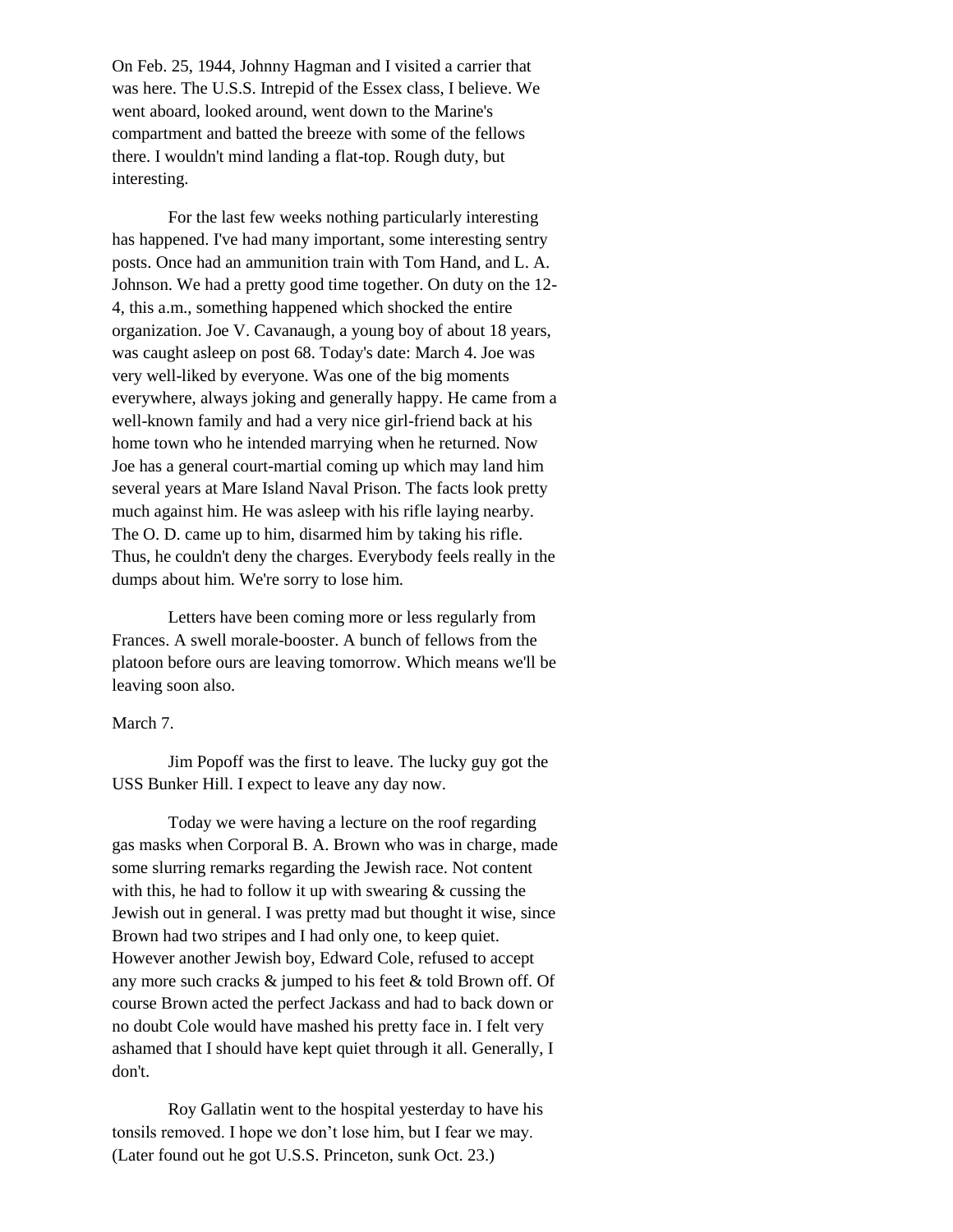My mistake. Jim Popoff got the USS Abbott (Cabot), not the Bunker Hill. The transfer order came through for me today, March 9. I leave tomorrow, the  $10^{th}$ . I'll find out the ship when I get aboard. I'm going with 9 comrades. Freddie Hertzberg is going aboard some cruiser by himself. I think the USS San Francisco. I guess we lose Roy Gallatin. Well, anyway, from now on, things start moving. The transfer orders for our platoon came in today, Friday, March 10.

Fred Hertzberg got the USS New Orleans, D. C. Johnson, L. A. Johnson, L. D. Jones, & R. B. Wallace got the U.S.S. Hornet & Biddle, Bonwell, Carlos, Evans, Hagman, Eaton, Hand, Cole, and I got the USS Bunker Hill. We reported aboard and were immediately pleased with our new "home." The Bunker Hill is a new carrier, only commissioned in May 1943, first entered combat in October 1943 and already holds the record in the Pacific for her time out: 98 planes & 41 ships!! Of course, this was before we came aboard. Now with us at the 20m.m.'s, the record will grow – but fast. Our first evening aboard was spent loading bombs (for the planes). The second day,  $11<sup>th</sup>$ , I was already well acquainted with the First Sergeant, as proven by my assignment to duty as bow sentry. Parade – rest for 4 hours. Talk about sore feet!! The  $3<sup>rd</sup>$  day,  $12<sup>th</sup>$ , we had liberty & ate at some Chinese place. Had a steak, very nice - & very expensive. Saw my old D.I. from boot camp who is a 2nd lieutenant, no less! Was called out this morning the  $13<sup>th</sup>$  for a working party, loading 5" shells. "Praise the Lord & Pass the Ammo."

The Bunker Hill is a sister-ship of the Essex, tonnage replacement of about 27,000 tons. The ship has been through quite a bit since last October. Has bombarded Rabaul, where the gunners aboard bagged 10 Jap planes, went north  $\&$  the planes took care of the Gilberts & the Marshalls, went northwest & the planes bombed Truk in the famous first raid on that enemy base. The planes aboard at first were Corsairs, but because it landed at a speed too high for safety, they were replaced by Hellcats. For dive-bombers, they use Helldivers. And they also have TBF's (torpedoe [sic] bombers). The fellows aboard so far have been very nice & I think they're a bunch of good Joes. I'm very satisfied. The stateside port is Bremerton, Wash. Why couldn't it be either San Diego or San Francisco? Such is life!!

We pulled out of Pearl Harbor at the center of a task force on the morning of March  $15<sup>th</sup>$ . In checking, we are traveling southwest at a speed of approximately 20 knots. Since I suddenly realize that we are rapidly approaching our "front lines," so to speak, it causes my heart to beat a little faster. We were only out from P.H. about 2 hours when 2 A-20's started pulling target sleeves for target practice. The 5 inchers & 40's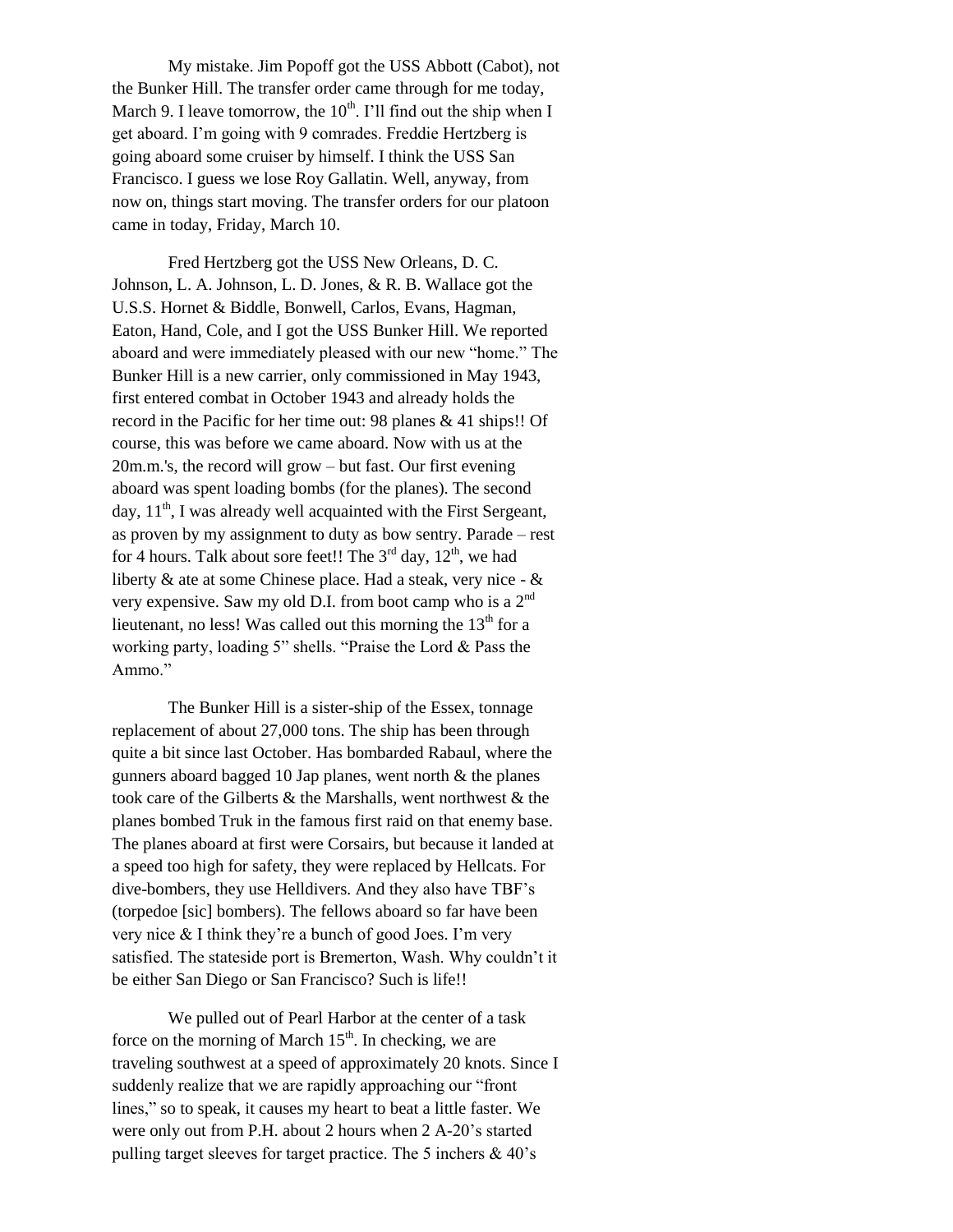aboard this ship are really good! Not to mention the 20's. We knocked down several sleeves.

After target practice, we stood by for about an hour and then our planes started to land. This is the first time I've ever really witnessed landing aboard a carrier and I got quite a thrill out of it. First came the torpedoe [sic] planes. Incidentally this is the first time our planes have been equipped with rockets. There are four under each wing. One shell carries the force of a 5 inch projectile. Some punch! When the Japs prepare for torpedoe [sic] defense, and the TBF's suddenly start peppering away with rocket shells – what a surprise!! It's quite an honor for the Bunker Hill to be the ship to experiment with rockets. After the TBF's, came the Helldivers. And after these came the Hellcats, our fighters.

Today, the  $16<sup>th</sup>$ , I was only 20 feet away when I saw my first planes catapulted off a ship. Four Helldivers went off. It was a thrill to watch the pilot brace himself against the back-rest and the radioman – gunner lean far forward, all tensed and waiting for the shock of being thrown through the air at about 80 miles per hour. After that, their own motors, which were racing picked up and they went smoothly away. I rummaged around on the hanger deck in a Hellcat and a Helldiver. Found it very interesting. Our reveille every morning is about a half hour before dawn and it comes in the form of General Quarters. However, from now on, they aren't drills. This is the real thing!! I was assigned to Battery IV, Gun 20 as loader. Also attached to Watch Section 2. The longer I'm aboard, the better I like the duty here. We're not as cramped as they are aboard other ships. Our ship is the flag ship of the task force with an Admiral aboard. Some cargo!

March  $17<sup>th</sup>$ 

Rain squalls all day.

## March 18<sup>th</sup>

Saw my first plane crash today. A Helldiver, SB2C, overshot the arresting cables and crashed into the crash barriers. It stood first on its nose & then crashed downward. Fortunately the pilot  $\&$  gunner were not injured – just scared  $\&$  there were damages to prop, engine, fuselage and landing gear.

## March 19<sup>th</sup>

Gunnery practice today. While we were firing the 40 millimeters on the island were firing across the flight deck and over our heads. Suddenly Sgt. Dewey Speagle, redheaded boy from the southeast, clutched his side & collapsed. He was wounded by shrapnel from the 40's. He was in terrible pain.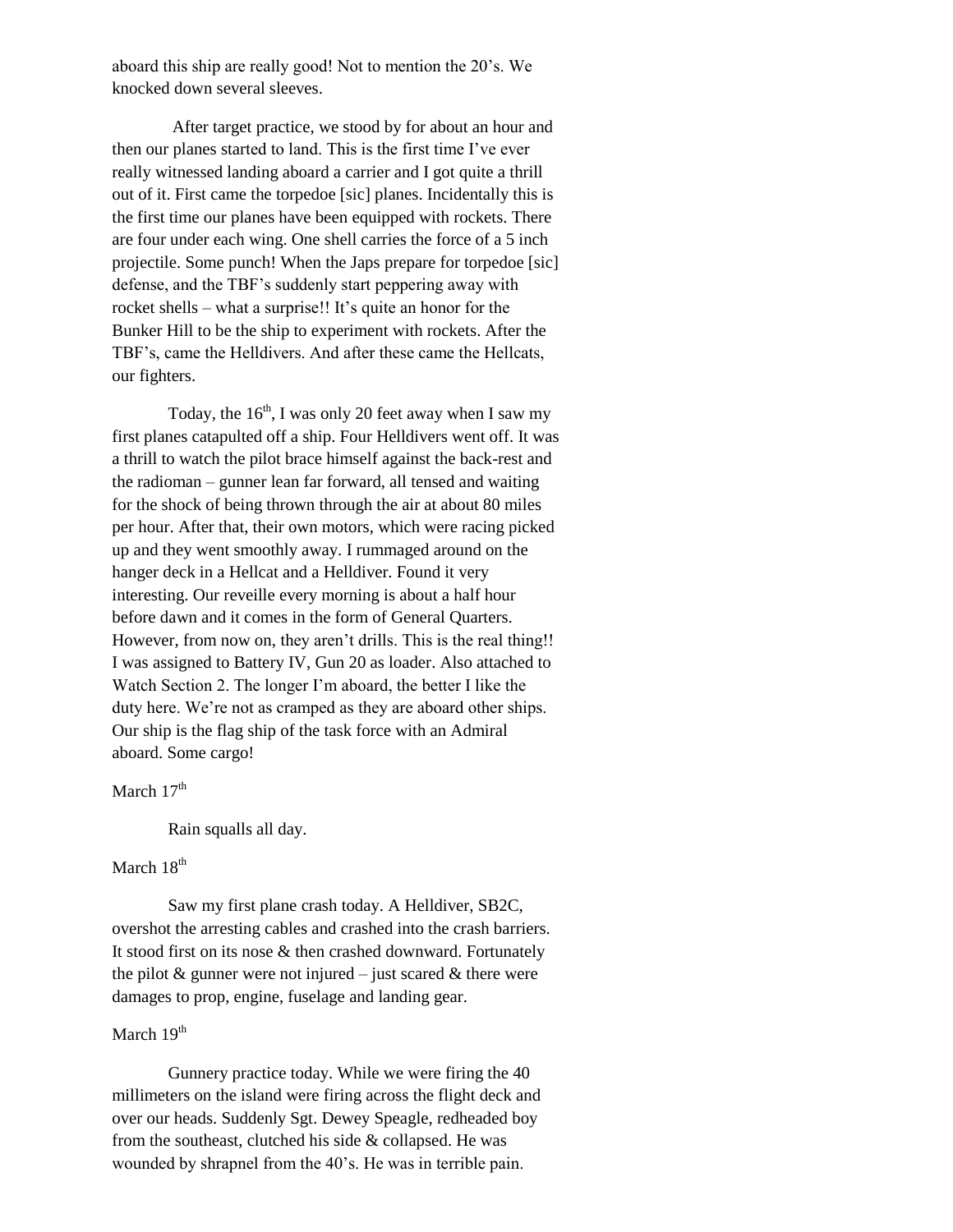Corpsmen rushed over, administered morphine & put him in a stretcher and had him carried to sick bay. Speagle's face was red with pain & his fists were clenched hard as rock. We found out later that the shrapnel had pierced his lung. Today, the  $20<sup>th</sup>$ , we pulled into and anchored at Majuro, Marshall Islands. Nets were hung down from Elevator No. 2 and whoever wanted to, went swimming. The water was blue, very nice & clear. Guards were placed about with rifles on the lookout for sharks. Mail was taken ashore to be taken back to the states. Have received no mail from home since leaving Pearl Harbor. Hope I get some soon. It feels funny to realize I'm in the Marshall Islands. One month ago, all that I look upon now, the dozens of tiny islands with palm trees, grass, a few small shacks, and this priceless anchorage, all belonged to Japan. I'm practically in the front lines now.

Pulled out of the Marshalls on the 22nd and joined in a huge task force and journeyed west by southwest. Speed 18 knots. Received first mail from Frances today since being aboard. Hot dog!!

Today, the 23rd, the word has gone around that we pass the equator tomorrow, so we are preparing for initiation from a "slimy pollywog" to a shellback. The aviators were catching heck tonight  $&$  it was funny to watch. But why should I laugh? Tomorrow is my turn!! Lucky I'm on watch now, or they'd have me this minute. As it is, they've got Carlos, Biddle, and Cole. At intervals, a voice looms out over the loudspeaker, "Pollywogs Beware!! Tomorrow is the day! Ha ha ha!!!." Tonight we cross the International Date Line, so tomorrow's date is the 25th. I guess I'll never see March 24, 1944.

#### March 25th, 1944.

Well, at last I'm a full-fledged shellback. But quite a time I had to make it. At one o'clock this afternoon, all of us lowly pollywogs gathered on the hanger deck next to number two elevator. About two hundred in all, I should say. Then his royal majesty, King Neptune Rex came down with his royal police, and other figures, all in costumes as pirates. He was accompanied by the royal harem, fellows in wigs, brassieres, etc., who almost looked more like girls than girls do (make-up and all). They called down for certain pilot officers to go topside to start the initiation. But word was quickly spread that we all go together. There were about five royal policemen on the elevator and immediately they were attacked. A riot ensued in which everybody piled the royal cops, took their stuffed beating sticks & tossed them overboard and then starting stripping the cops of their clothes. The horn signalling [sic] the elevator was rising brought the fight, or whatever you want to call it, to a stop.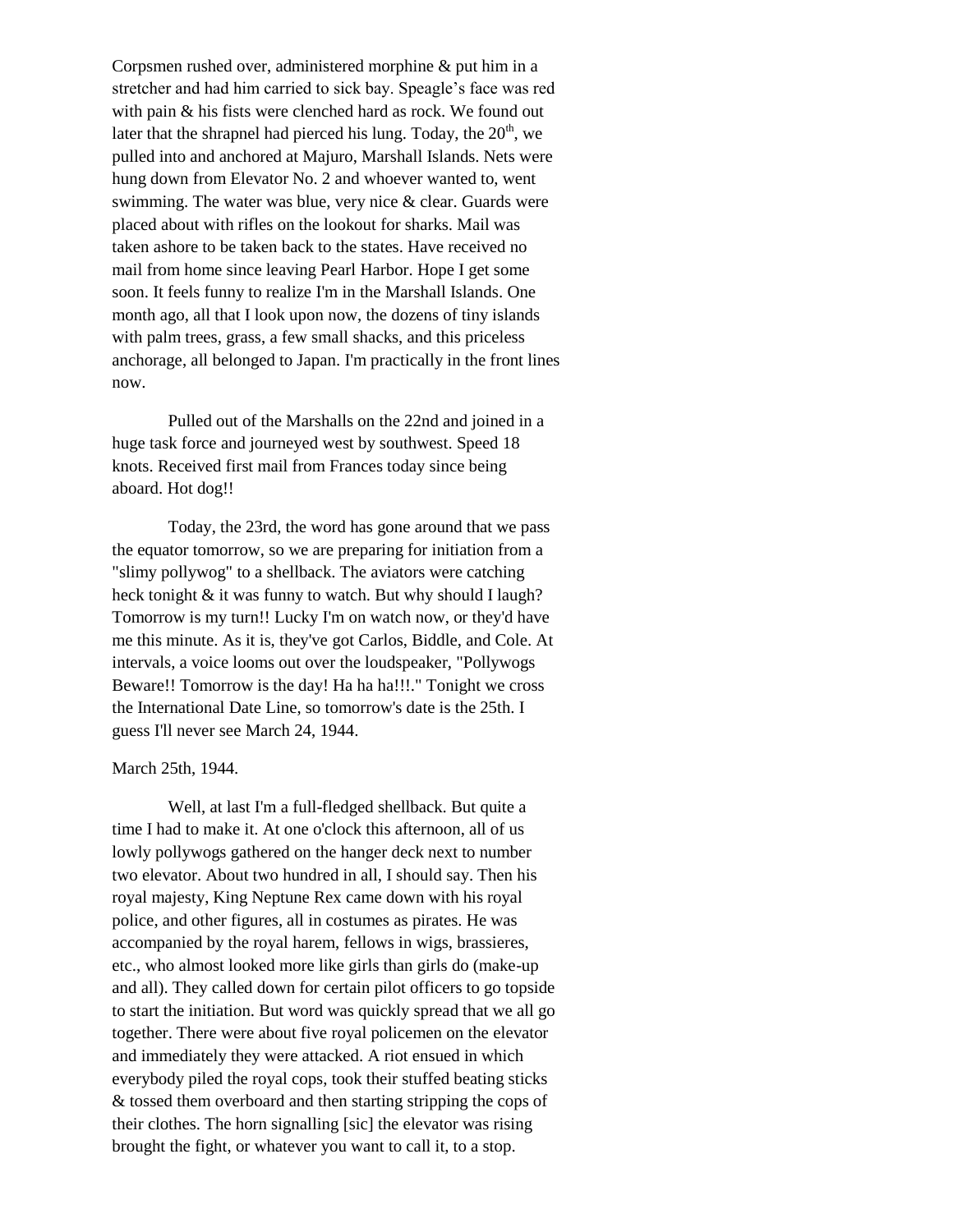Everybody rushed off the elevator, leaving it to rise with the near nude bodies of the cops aboard. The only way they could restore order was to send down the Executive Officer, who requested law and order be maintained. So the initiation continued. First, all the aviators were taken. I never saw a more rugged bunch. They really took a beating. First you ran the length of a long line, on both sides of which were grinning faces, all who possessed a "sheleilah [sic - sheleighleigh or shillalah or shillelagh]" and waving it around their heads or pound it on the decks to frighten you. The victim first runs this gauntlet, at the end of which he produces his summons to a mock court, on the bench of which, the king sits. The victim falls to his knees, while his sentence is read off. He hopes for mercy, but no dice. All the while he's on his knees, he is prodded in the behind by a "devil" with a long fork which is charged with electricity. He them gets up, runs a smaller gauntlet, is met by a stream of water of a big hose. He then gets on his hands and knees and crawls through a target sleeve, where a hose is turned on at the beginning, in the middle, and a you emerge. All the time, you are being pounded by these swatting sticks as you crawl through. Just before this however, some of the select few are given a special treatment, which I'll speak of later, since I'm speaking with authority, my being one of these select few. At the end of the sleeve, is another hose and another gauntlet and that is the end of your initiation. As I was going past the first hose, I shut my eyes and tried to run on, but I suddenly realized a bruiser of the 200 lb. class had his shoulder in my stomach and forcing me back. I tried to wiggle free, but I no sooner started when two strong arms grabbed me and carried me bodily to what was called the "royal coffin" which is a bodysized box full of salt water. Into this I was lifted, lay flat and finally pulled forth, to continue my initiation. Some stuff, believe me. Those swabbies were certainly laying for us Marines. We were soaked, me particularly, but happy and a little proud. Now, we were no longer "slimy pollywogs", but salty shellbacks!!

Preparations are going full blast and it is evident we are making a large raid. All together, in this huge fleet, there are ninety warships, the largest fleet of warships ever assembled. Ninety ships pack a heck of a wallop. And when you figure, the fleet is carrying over a thousand planes!! Our course south by southeast, speed 18 knots. Scuttlebutt has it that we're headed for the island of Palu [sic s/b Palau], a few hundred miles from the Philippines. Right in Tojo's back yard. Early in the morning (about 1a.m.) of the 26th,we picked up a sub contact. Our destroyers immediately started dropping ash cans and from the jar our ship felt, they were rather close. I was just awake for the 12-4 watch down in the brig (of all places to be in case of a real sub attack). The weather is hot (sticky). Our chow isn't so good.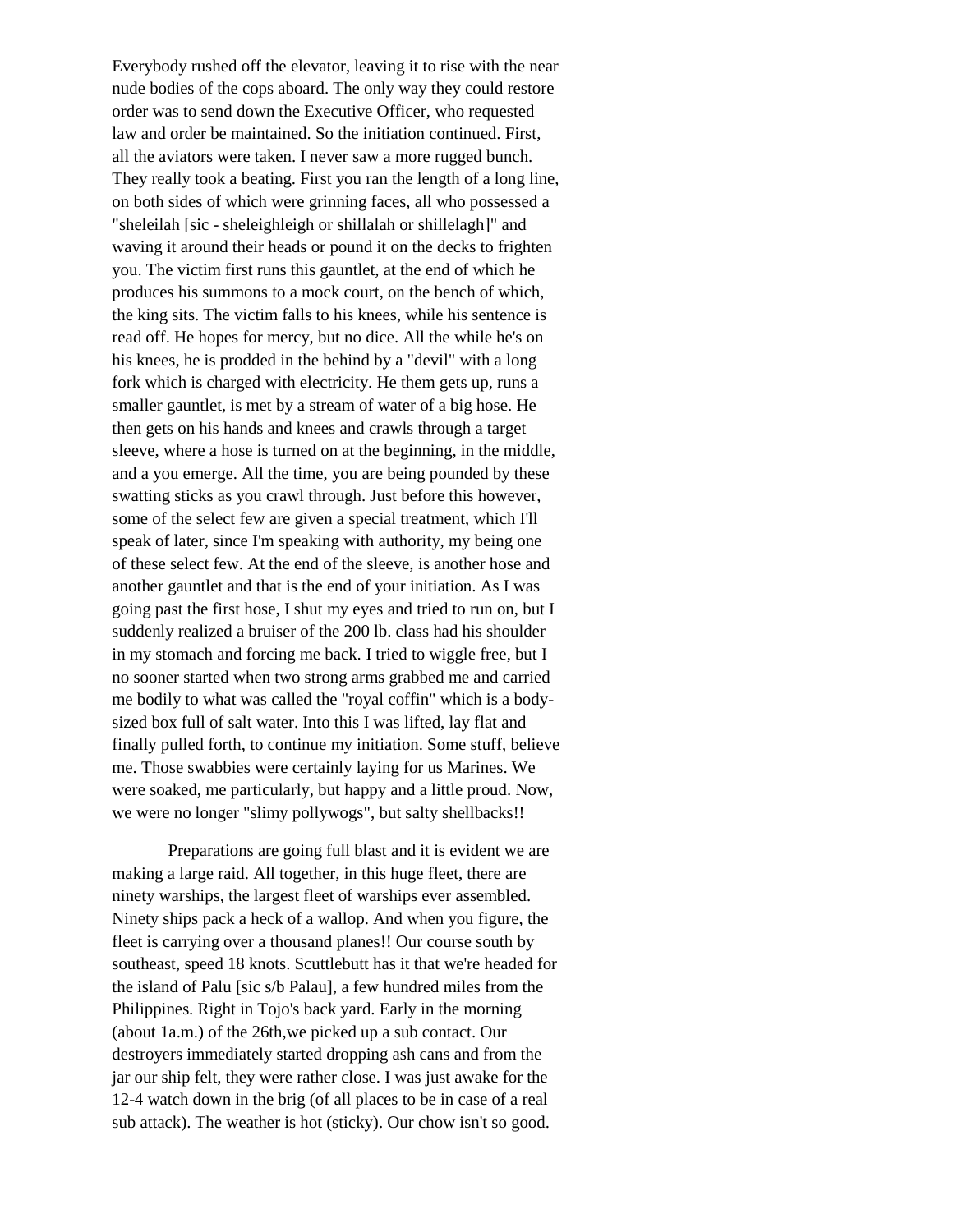Must add that during the initiation everybody, including me, had their hair cut in crazy forms, the only way to fix it is to have it all cut off, which I did. Now I have less hair than in boot camp - if that's possible.

## March 26.

We are now 200 miles from New Ireland, which is Jap territory, Have had several alarms of Japs being in the area.

#### March 28.

Have passed the Admiralty Is., where Yanks & Japs are still fighting. Are just a slight distance northwest of them. We are just beginning to head towards our target. Will probably start our run to Palu [sic s/b Palau] tomorrow. Sighted a B-24 today. Found out the Japs are aware of our fleet for the last 3 days.

Course north by northwest - speed about 20 knots.

#### March 29.

Lost two Helldivers over the side in landing. Both crews were picked up by destroyers. Tonight had a visit by Jap bombers. Knocked down 3 by gun fire.

#### March 30.

At dawn our planes took off for the raid on Palu [sic s/b Palau]. Every hour another wave would take off just before the preceding raid returned. Did a lot of damage to Jap ships & installations. There were 209 sorties, 203 landings. Lost 6 planes from our ship, but they got a good number of Jap planes. Tonight were raided again by 5 groups of Jap planes. Our planes (nightfighters) [sic] got one. All our planes returned. The Japs returned late at night but our gunfire drove them away.

I'm getting darned tired of staying in the battery so long. Have been on Condition One - easy since the night before the attack. The chow keeps getting worse.

#### March 31.

Our fighters took off on a sweep at 7:30 this a.m. & met Jap fighters. Knocked down quite a few. No losses to us. While they were gone, Jap Betty's tried to sneak up on us. Our fighters knocked three down, one in flames. They fled. Our planes returned from Palu [sic s/b Palau] today with quite a number of holes. Saw a few crash landings on the water. We've been getting reports over the loud-speaker system of the battle. I hope we move out of this place to some other Jap base. Firing at night at Japs is terrifying in one aspect, since you can't see what you're shooting at. But it's also a very picturesque sight. And it's a thrill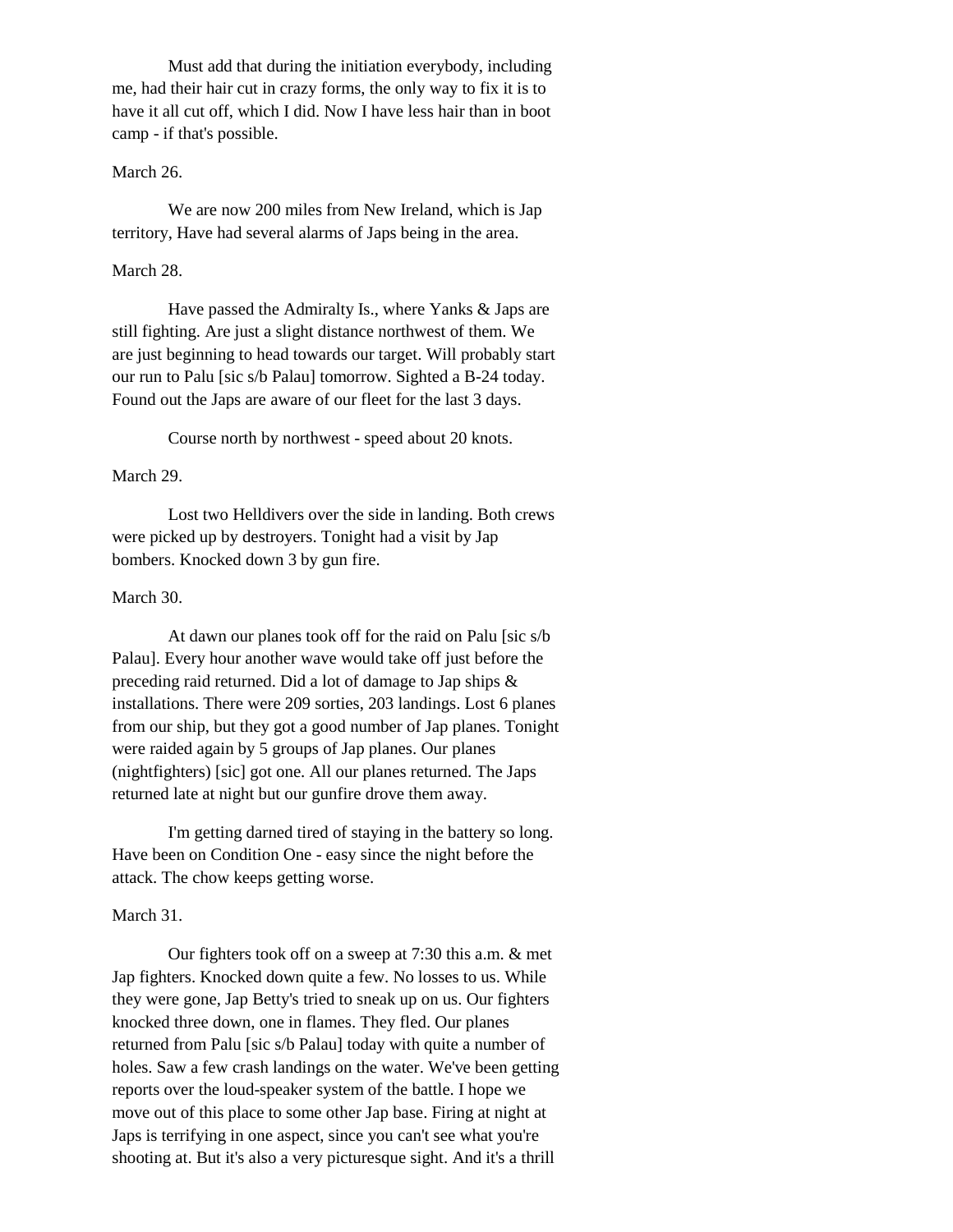to see a plane hit, crash to the water & blaze brightly for a long time. Just when the plane is hit & starts to descend in flames, a big cheer goes up from everyone. Just like a touchdown was scored at a football game. We've had magazines in our guns for several days, expecting trouble. Expect more plane raids tonight from the Japs. They usually come out at night - like the rest of the rodents. No ships of the entire task force has been hit as yet. We should be moving from here tonight to another target. We've been losing more divebomber [sic]s [sic] than anything else. All our pilots have been recused but one. He was seen in his rubber raft about 5 miles from the target. He'll probably be picked up by the Japs - or shot right where he is. C'est la guerre! Our speed about 25 knots. Course - in circles about 50 miles in diameter about 80 miles from Palu [sic s/b Palau] Island.

#### April 1st.

We traveled all night at about 30 knots northeast and today our planes take off to attack the small Jap islands in the Woleai group, about 400 miles from Palu [sic s/b Palau] on a straight line between Palau and Truk. They caught the Japs with their planes down (joke), did a lot of damage to their air strip. No damage to our planes but a few small holes. We didn't sight any planes near our task force.

#### April 2nd.

Refueled [sic] at sea. Beautiful day. Scuttlebutt says we're going back to Majuro Marshall Is. To reprovision, get more ammo & fuel. I hope so. We haven't gotten any mail for a long time & we should get some there.

#### April 3rd.

In our aircraft recognition class this morning, took an exam and got a good grade & was awarded a certificate which I'm sending home. The weather is terrible. Rain squall all day. Very windy. Helldiver cracked up a wing in landing. Course due east - speed about 13 knots. Rain & storms continuing. While on a scouting mission, two Helldivers failed to return.

#### April 5th.

Rains & storms still here. The sea is very rough.

#### April 6th.

Weather clearing. Arrived in Majuro, Marshall Islands. Both Wed. & Thurs. were April 5th. Crossed International Date Line. Have been working day & night on working parties. The harbor is crowded with flat-tops & different types of warships. Looks like an invasion. There are some transports. Had my first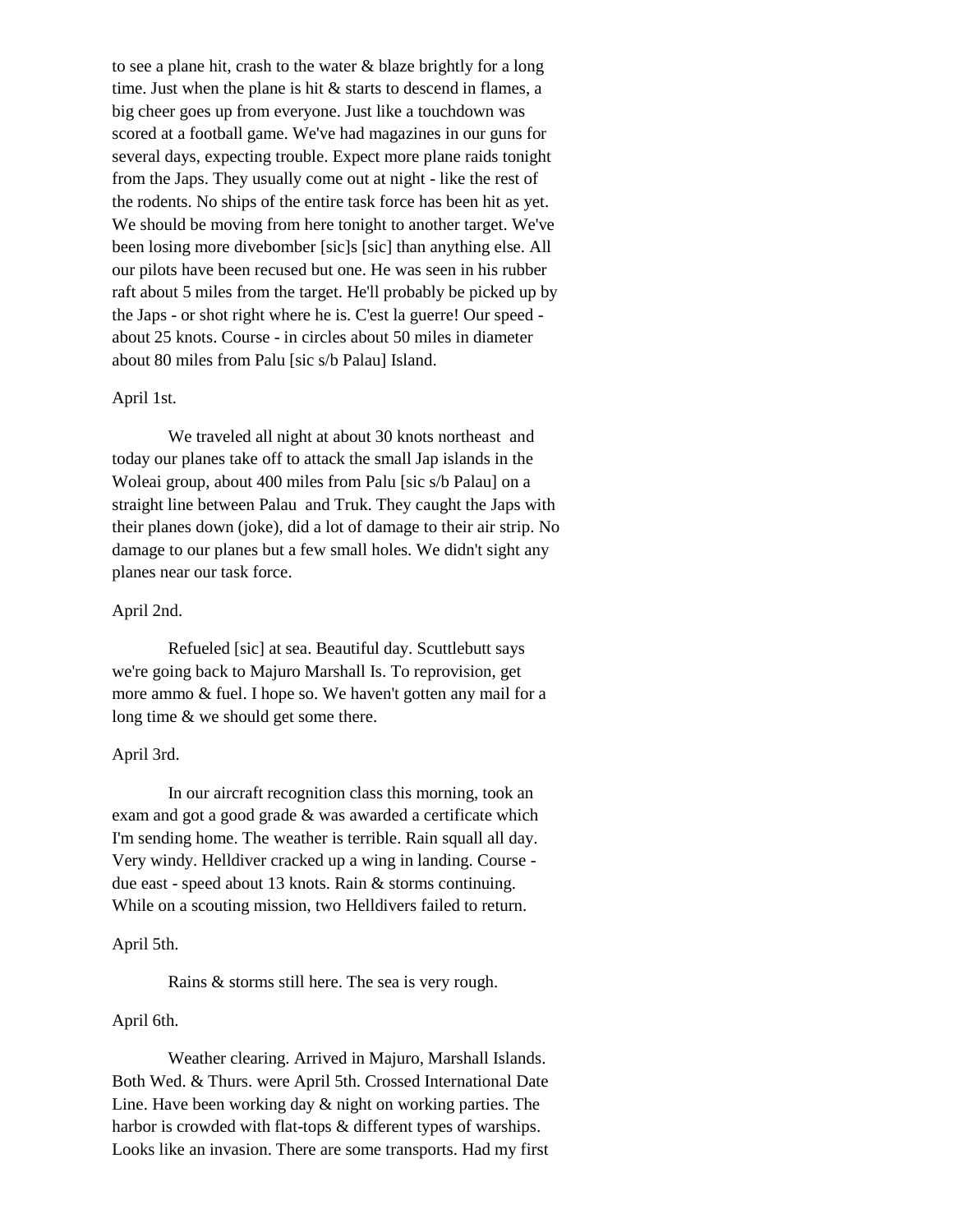fruit today, the 9th, since leaving Pearl Harbor. Received mail on the 7th, first in 3 weeks. In 3 mail calls got 8 letters & 2 Easter cards from Frances. No mail from home, just one letter from Sel. Total letters received - Frances: 21, Sel 1, Frieda 1, Ed Greenhood 1, Jack Holland 1, Pop 1, Mirium 3.

Pulled out of Majuro on April 13th. Part of huge task force. Scuttlebutt says we're invading Hollanda [sic, Hollandia] Bay on New Guinea on about the 21st. Passed the International Date Line & lost Saturday, April 15th, 1944.

#### April 17th.

The weather is perfect. Sea very smooth. Had school on the M1 rifle. (Fired M-1 carbine, BAR.) Firing off fan-tail. Course is west-southwest.

#### April 18th.

Bogies on the screen. The Japs have been shadowing our tankers at the rendezvous. Had practice firing. Stopped in the middle because bogies closing in. After a while they disappeared.

#### April 19th.

Wake up by G.Q. at about 0405. Bogies closing in. Gunfire off starboard beam about 10 miles. Worked like heck getting out night magazines. 10 miles is only about 30 seconds flying time. They didn't come to us. In the afternoon bogie reported 23 miles. Our fighters tally-ho'd it & radioed "Scratch one Betty." We were told to expect resistance.

#### April 21st.

At dawn today, our planes attacked Wadke, about 110 miles from Hollandia. No air resistance. No A.A. fire. Invasion should be at Hollandia April 22nd. Our planes shifted their target to Hollandia. Blasted Hollandia all day. Next day, the 22nd, at dawn, Army Troops invaded Northwest New Guinea. Feeble land resistance. No air resistance. Have been on Condition One-Easy since attack began. On landing one of our fighters had his entire tail section torn off. The tail lay back, its hook still holding the cable. The forward part of the ship crashed into the crash barriers & nosed into the deck. The pilot got up & crawled out, unhurt & grinning. Plenty lucky. After landing from one raid, something happened to the bomb release of a Helldiver. The bomb was loosened but was not dropped. The jolt of the landing tore the bomb loose  $\&$  it flew to the deck, where it skidded  $\&$ turned end over end & finally came to rest. A plane spotter ran up to it & disarmed the fuse. I almost aged 10 years watching that bomb bounce!!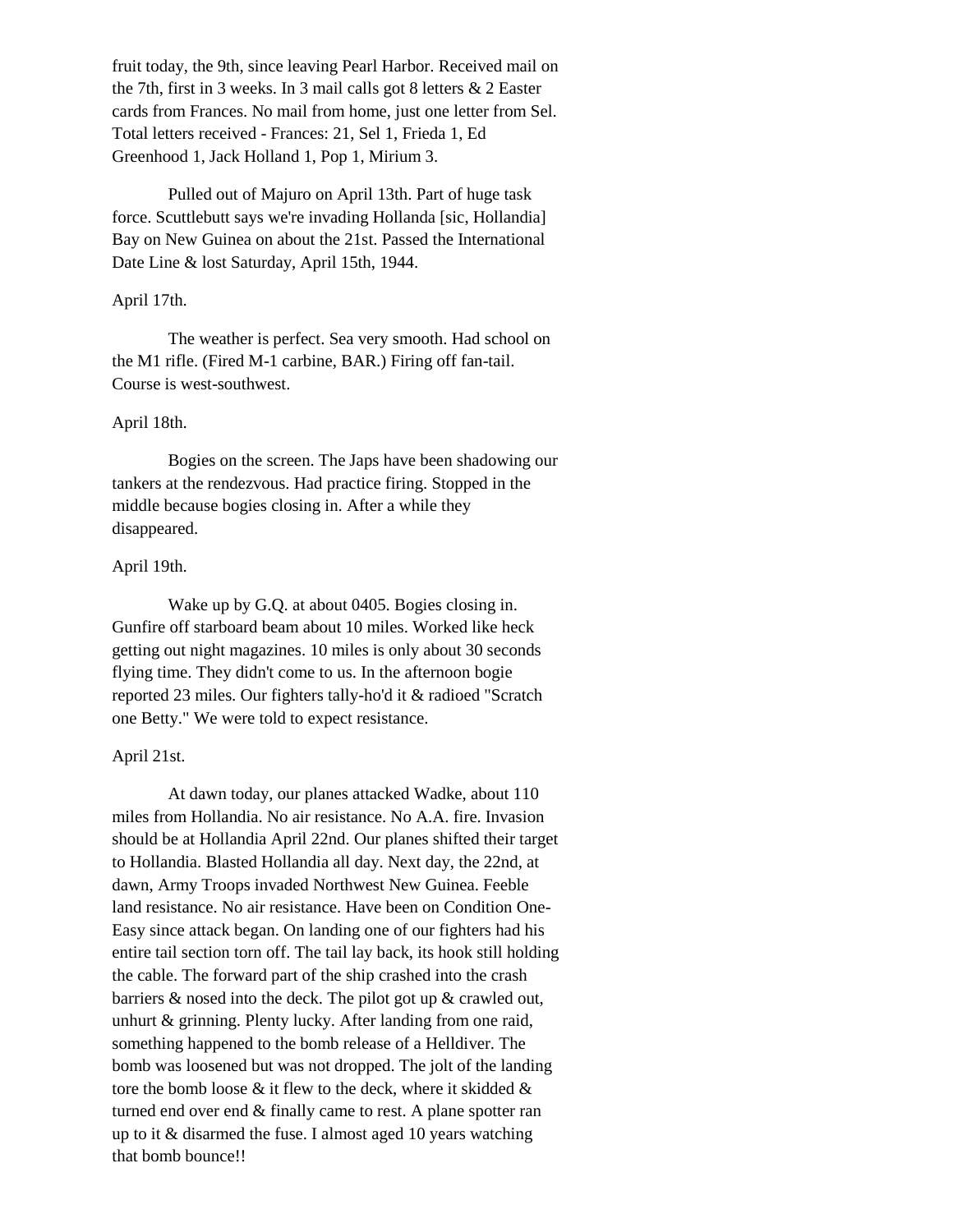The entire attack is going forward O.K. Sighted New Guinea several times April 22nd & 23rd. Pretty quiet out here. Has been raining for several days, but pretty nice weather now. Night of 23rd, the Japs came out for a quick visit. They dropped flares in a nice pattern. Our night fighters drove them off before they could do any damage.

#### April 24th.

Retired for refeuling [sic].

#### April 25th.

Learned today the Japs may have large surface units in the vicinity. We're looking for them. We are about 350 miles N.N.E. of Hollandia Bay, New Guinea.

#### April 26.

Bogies reported pretty thick in the area. Planes from the Princeton, Lexington, and Yorktown knocked down four Jap betty's. The destroyer Cantley (page  $33 L$ ) accounted for one more with AA fire.

Tonight went to sleep a little on edge. About 1A.M. torpedoe [sic] defense sounded. Bogies reported only 12 miles and closing. Everybody swore plenty when we found out "bogies" were only our own destroyers.

#### April 27th.

I was talking to a dive-bomber pilot and he told me we were attacking Truk on the 30th, at about 6:A.M. At last I can be part of the outfit hitting Truk.

Have been looking for Jap ships for the last few days, but none sighted. Have had no mail for several weeks. Hope we get some soon. Rec'd mail from a can.

#### April 28.

Class on the M-1 carbine today. Fired the .45 pistol on No. 2 elevator.

#### April 29th.

Crossed the International Date Line & repeated Saturday, April 29th. On the second Saturday, April 29th, our planes launched a heavy attack on the Japanese naval base at Truk. They took off shortly after dawn. About 45 minutes after they left, a group of 25 Jap planes, consisting of about 15 zeros and 10 Kates (single engine torpedoe [sic] plane) made a torpedoe [sic] attack on our task group. The ASP (Air Security Patrol) attacked them and downed most of them but several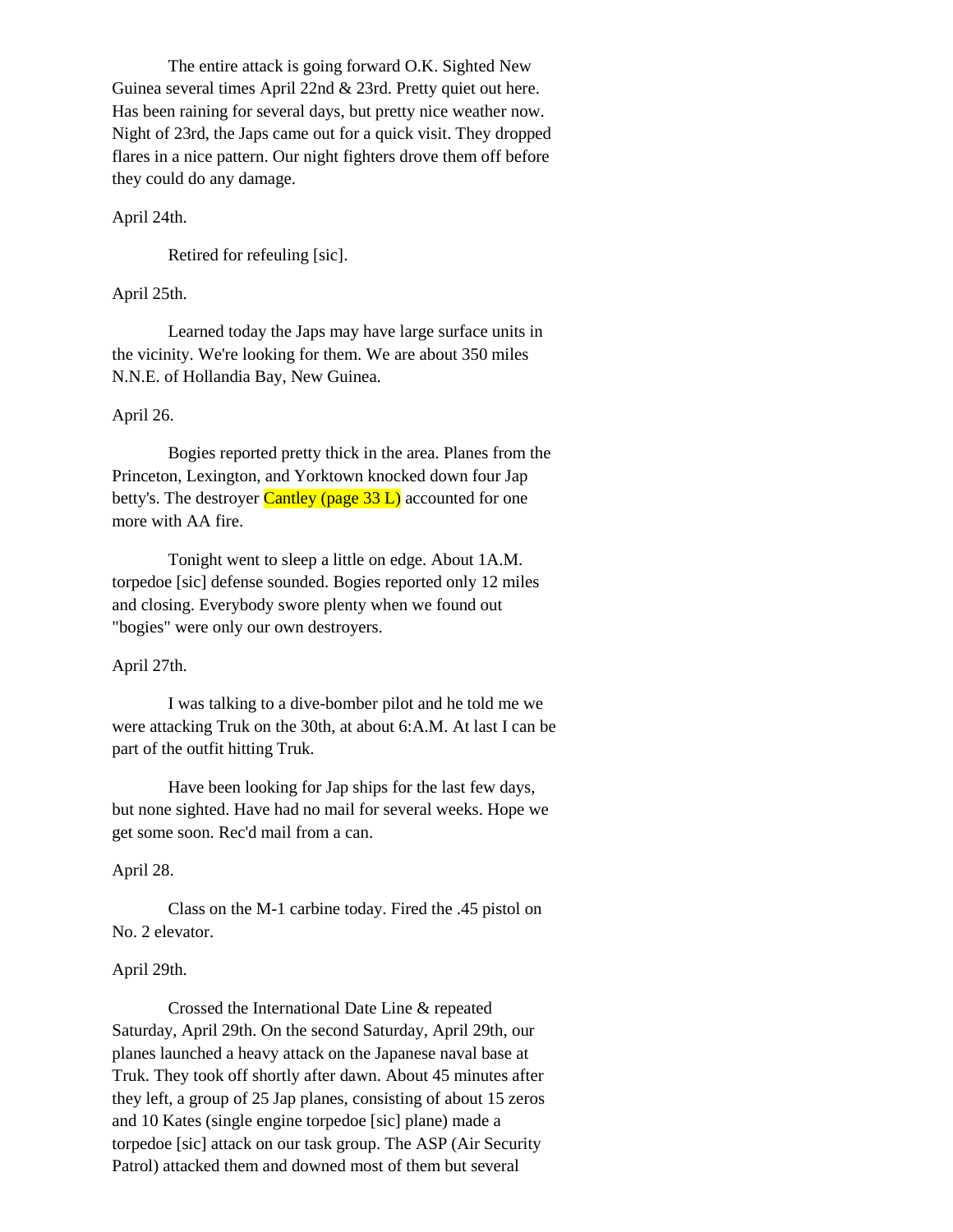Kates got through and attacked the USS Monterey, a converted carrier right off our starboard bow. The shot several down and all torpedoes missed. One Kate, after passing the Monterey approached us. Our 5 inchers started peppering away. The quads opened up. But still the Kate came on. I watched it and couldn't move. It seemed to be headed directly for me and I expected it to explode any second. Battery One opened up also. The Kate passed our starboard side & was only between 500 & 800 yards off our bow & about 75 feet off the water. Then Battery Two opened up, the Battery Four, then Battery Six forward. We threw everything at the Kate but the damn thing kept going. We couldn't open up with the quads on 5 inchers off the port side because the New Jersey was several thousand yards off that side. That Kate must have been punched full of holes. Kantz and Evans claim the plane carries a torpedoe [sic] while making its run & didn't have it while we fired at it. It flew through the entire task force and every ship fired at it. But it kept going. Finally, one of our fighters made a dive on it and with a short burst knocked it down. There were many planes burning on the water all around us - Jap's planes. There were several zeros left and we witnessed a short exciting dog-fight about 15,000 feet up off our port bow. How that Kate went through as much as it did will be the topic of conversation for many days to come.

Our planes made many flights over the target during the day. From my dive-bomber pilot friend I got a little dope about their trip. He said the Japs had a heck of a lot of AA fire. I could see that from the condition our planes returned. There were many hits. One gunner in a SB2C and a TBF were brought back dead. There were many crash landings on the deck and in the water. But I know the Japs suffered far worse. We were running low on the regular type bomb & were "forced" to use 1600 lb. bombs in dive-bombers & 2,000 lb. bombs in the TFB's. I heard they were also using depth bombs with short fuses. Our loses were light. No ships were hit, but I can imagine what the Japs will claim. They had fighters up in the morning, but none later on.

#### April 30th.

The record day of our visit to Truk opened up with G.Q. at 12:10A.M. Bogies closing in. Night magazines were passed out & we waited for them. The bogie was a slow torpedoe [sic] plane. At least it was flying low. It came to within 5 1/2 miles, turned around & beat it. We joked & said he went to get his brothers. Five minutes later two more bogies appeared, but after a while they vanished off the Radar screen.

After reveille this morning, before the second attack began, had a warning a group of bogies turned off after a while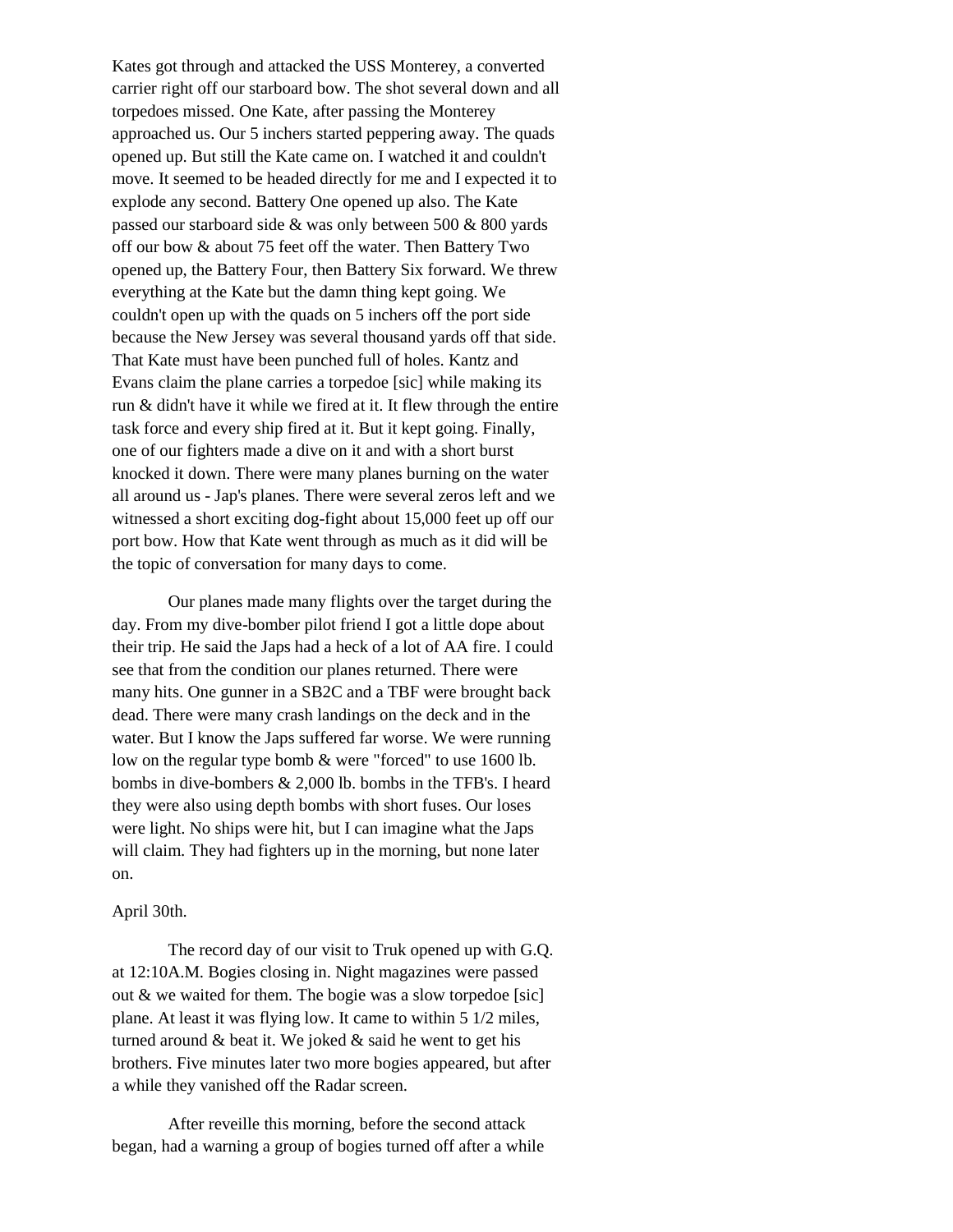and disappeared. Had several scares this morning about bogies. At 7:25 a.m., received a sub contact and our destroyers jockeyed for position for the attack. We felt the jars of the ash cans which were dropped about 10 miles away. We watched the destroyers maneuver. Just had a report that a sub was either sunk or severely damaged as their ash cans brought up a large oil slick, wooden plankings [sic], clothes, & Jap books, and a pocket book. Our planes were emptying the ships of explosives, - the fighters were carrying depth charges & tossing them on the island. Our cruisers left today to shell Ponape, a Jap naval and air base some distance away.

#### May 1st.

We are now returning from the raid on Truk. However, we still had to deliver the kiss-off, so our battleships shelled Ponape all day. Found out that we were only 62 miles from that island at one time.

Johnny Hagman became skipper's orderly today. Scuttlebutt says we're heading back to Majuro. Our ship is almost empty of explosives and provisions, which means lots of working parties.

We arrived at Majuro May 4th, and immediately our working parties began. Bombs, shells, food, etc., etc. Work work - work. The second day here volunteers were requested for another working party. I had a hunch the working party was going to the beach, so I, Lewis, Frampton, and Havranek said we'd go. We went ashore in a landing barge. It took us about 40 minutes just to go in. Passed lots of ships. Never knew we had so many. Upon arriving at the pier, all 4 of us wanted to be the first to step ashore, so we decided to have all of us take the initial step together. So we all took our first steps on soil for the first time in 2 months. Boy, it certainly felt good! It was at Rita Beach. We worked for a while when we met Joe Giglin, who had been shanghaied [sic] ashore the last time we were here. We told him we'd see him later at his tent. About an hour later we "sauntered" off and looked him up. Only 20 yards away was the beach, so he suggested going swimming. There being no females on the island, we merely stripped off all our clothes and stepped out into the water. It was swell. Smooth, warm & clean. You could see clear down to the bottom at any depth. We had a swell time, playing around on the raft and diving board. Finally we got dressed and went back to our working party. We arrived just in time for chow. We worked the rest of the day & knocked off to eat some coconuts. We returned in the evening in time for colors. Slept about 2 hours & was on another working party midnight to 4A.M. loading bombs. We've got more bombs aboard this time than ever before. Looks like big doings this time for a longtime.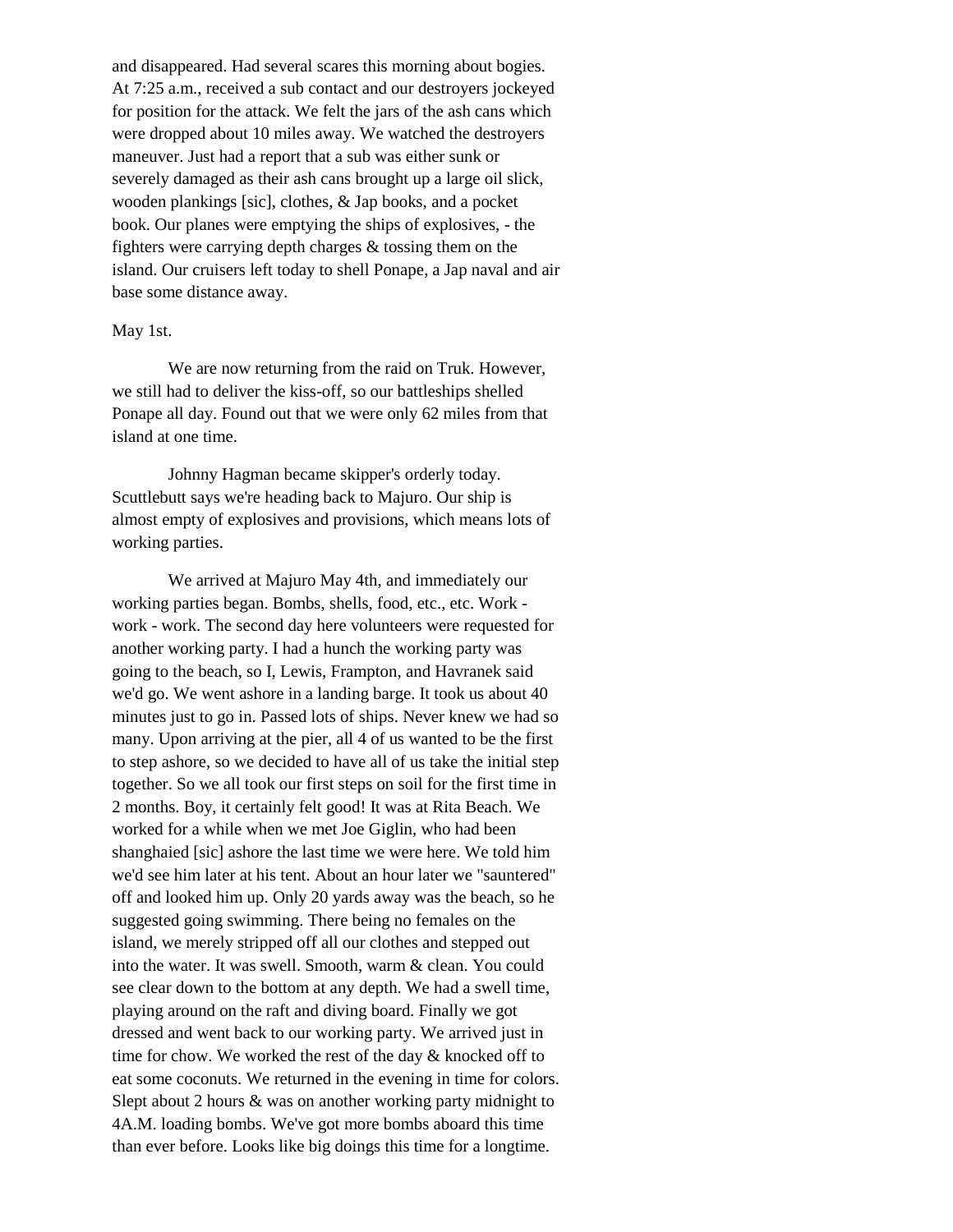Working parties day & night. I'm so tired, I'm walking around in a daze.

May 7.

Working parties.

#### May 8.

A.M. working party. At about 0930, they formed a recreation party to go ashore. My name was on the list. About 250 of the crew left aboard a large barge and we went to the isle of Neli, one of the islands of the atoll. We went ashore and started looking around. Several other ship's crews were there. There was a baseball game going on. The pitcher of the team from the U.S.S. Alabama was Bob Feller, first string pitcher of the Cleveland Indians. We watched him a whole, then organized a football game. We played for about an hour, then had chow. Salami sandwiches. Every other ship's crew had beer. We had lemonade. In the afternoon we went swimming. As soon as I arrived back aboard, Corp. Phillips, our detachment clerk was waiting for me & told me to report to a working party. Some life! I noticed the U.S.S. Essex returned from the States, and the U.S.S. Wasp is in the Pacific for the first time. Looks like big doing. About 2 days ago my name appeared on a new battle muster sheet as Admiral's orderly. My duty should begin next week some time.

The Essex & Wasp are anchored right close by.

## May 13.

We moved about a mile northwest and had target practice. We did unusually well. Knocked down 4 sleeves in the morning alone.

#### May 14.

Today Bonwell; Hagman and I secured permission to go over to the Hornet & visit our old buddies. We had a good times swapping experiences since we parted.

Since inactivity produces restlessness, they started an athletic program with contests between ships. I'm on the volley ball team. Yesterday we played the Cabot and won one and lost one game.

#### May 15.

We went over to the Lexington and won 3 out of 4 games. Two days ago the Wasp and Essex pulled out in a comparatively small task force to raid Wake and Marcus. When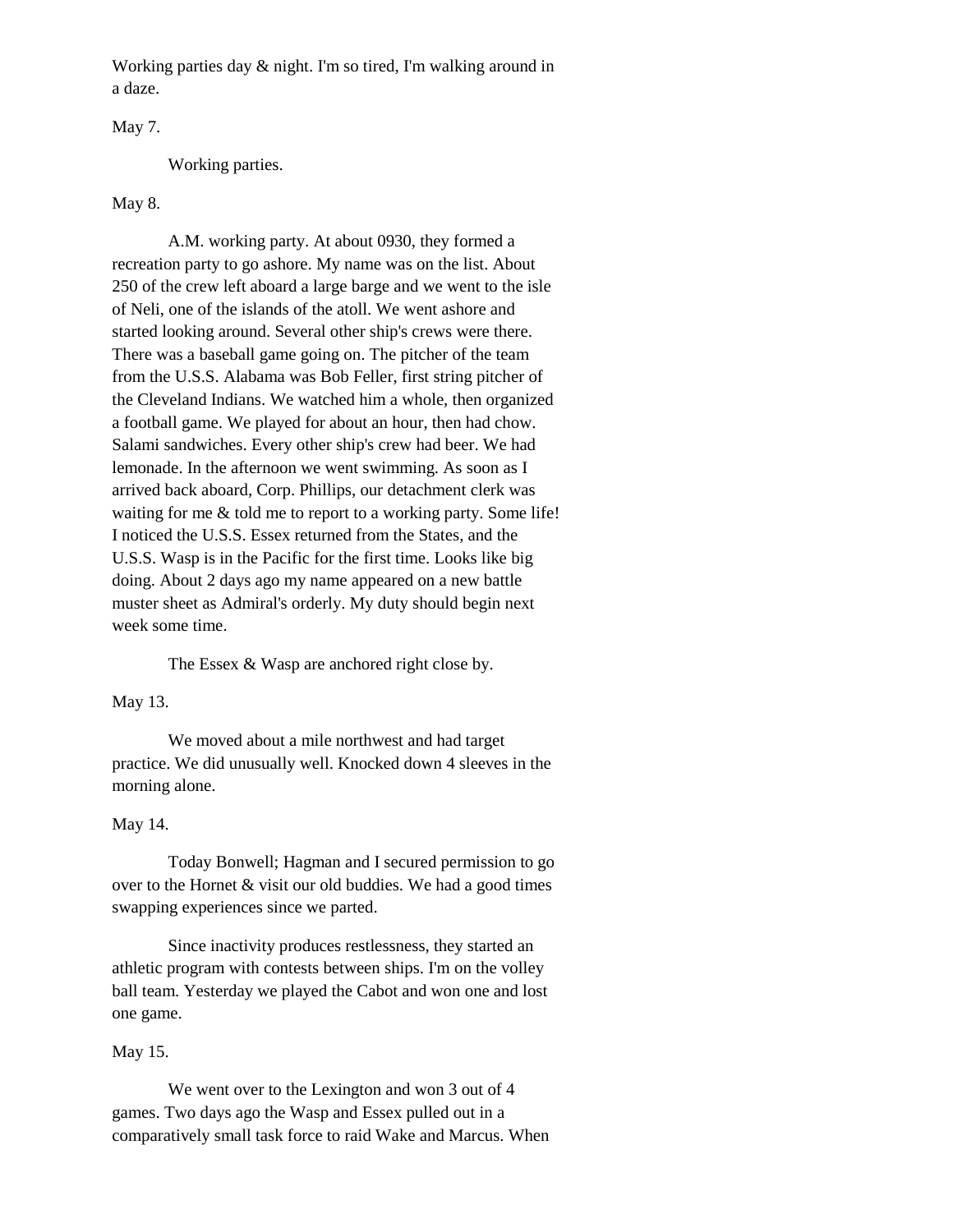they return, we are all supposed to raid Sapian [sic, Saipan], Tinian, and Guam - all hot places.

#### May 20.

Went ashore for a "recreation - working party." All was uneventful until our return to the ship. The rudder to our Higgins boat went out of commission and we started drifting out. One of the sailors aboard semaphore - signaled our ship as we passed and they sent a boat out after us.

We pulled out of Majuro the morning of May 21 for two days of intense gunnery practice and simulated air attack on our ship. About 4 o'clock in the morning of the 22nd, they were launching our 4 night fighters. On the last plane, the catapult cable broke and the plane just crept to the edge and fell in the black water below. The Air Dept. doped off and didn't have flares at hand to drop overboard so we went over a thousand yards before flares were dropped. The plane soon disappeared & you could hear the pilot yelling for help. He was never picked up though destroyers hunted for him. We dragged a target about 500 yards behind our ship and the planes bombed it, strafed it, and shot rockets at it. Our air crews are far better than average as their records indicate. Tonight, returning to Majuro, the flight deck was pitch black and a sailor walked over the side and was lost. We heard him yelling as we passed him.

On May 25th, our ship had it's first birthday. We had one swell time. Turkey dinner. Show in the evening with refreshments following. It was really a swell holiday.

#### May 27.

We moved over about a mile and spent another day at gunnery practice. We tore the sleeve to shreds. We fired along with the Hornet and shot down 6 sleeves to their none. Our gunners are really getting good. We've been in Majuro almost a month. Apparently we're getting prepared for the invasion of the Marianas.

As the time of the invasion comes closer, more details are becoming available to us. There will be approximately 23 carriers of all sizes, including one or two British. Of course they help, but we can't help feeling they're muscling in on our show. About 12 battleships, many cruisers and almost unconceivable but about 190 destroyers. We're landing about 80,000 troops altogether - 3 Marine divisions and 2 Army divisions. We're expecting the long delayed battle with the Jap fleet. They have many planes on the islands, plus carrier planes, plus bombers that can bomb us from bases in Japan. We're a perfect target - but we'll hit back, so we're not too worried.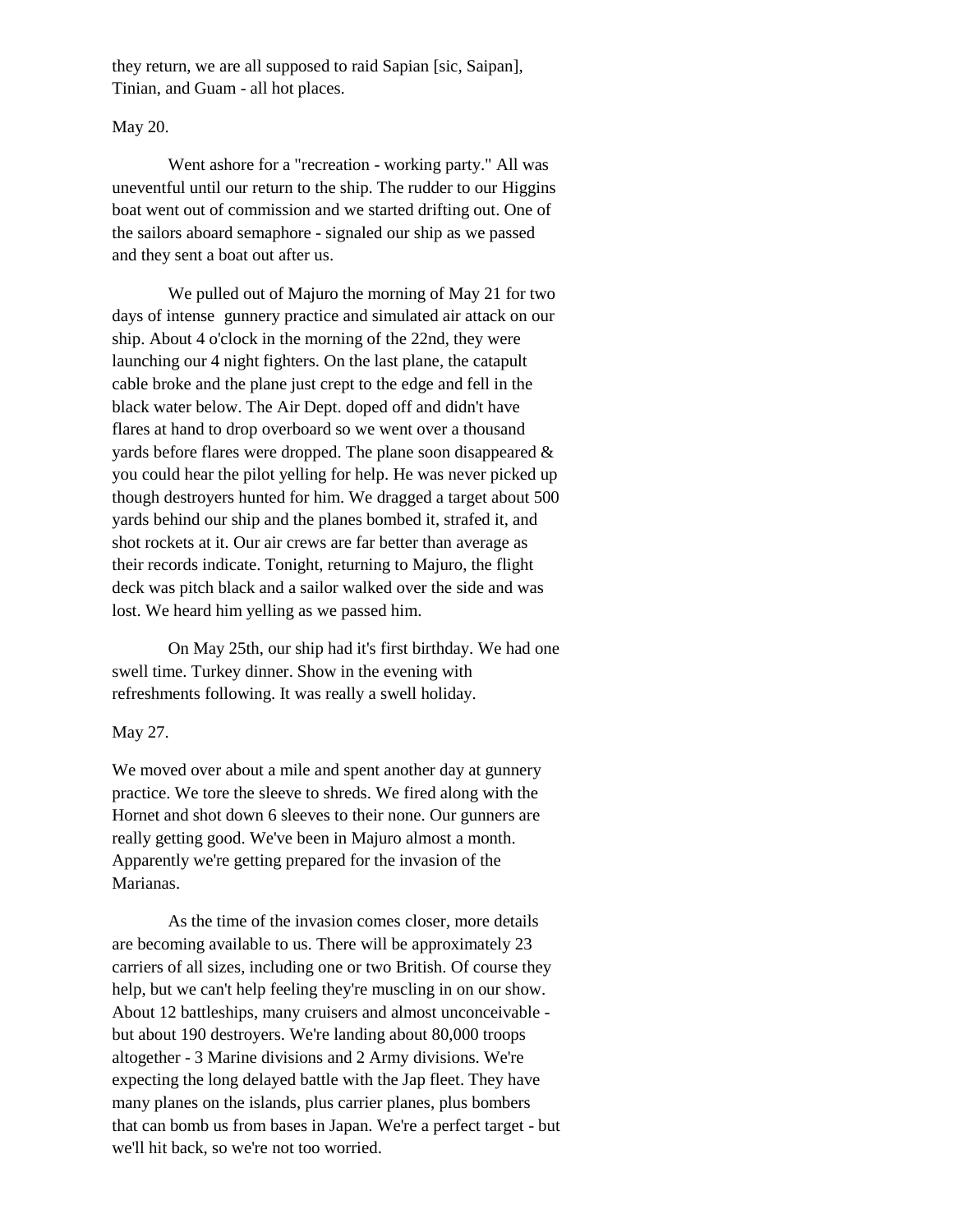#### May 31.

Well, they caught up with me at last. I'm starting as messman June 1st, tomorrow, for one month. Going with Bonwell, Evans, & Stevenson.

## June 4.

Had a party on the forecastle today. It was very nice. The only ship in the fleet to have one. Each man got two bottles of beer & a snack, a pack of cigarettes and listened to the orchestra play.

#### June 5th.

The ship is bristling with preparations for getting underway tomorrow. Painting, cleaning, holding field day, checking guns, etc. At 12:30 we had a practice action problem and later we checked on helmets, lifebelts and followed procedures for abandoning ship. More ships have been arriving every day. Saw a bunch of mail sacks on the hanger deck being guarded by a Marine, sentry, Cicero. Upon investigation with him found out they contained propaganda leaflets for dropping on the Phillipines [sic, s/b Philippines]. This starts scuttlebutt that we will visit those islands also in this next trip. (Those were later dropped on Guam.)

#### June 6th.

The orderlies are giving me whatever information is available and I find that our first scuttlebutt rumors on the size of the task force has been somewhat exaggerated. However, the total ships employed in the operation will be 200 men-of-war the greatest assemblage of warships ever seen. Right now we are underway with our task group consisting of 3 other carriers and many destroyers. We haven't rendezvouse'd [sic] as yet with our cruisers and battleships.

We received news late tonight of the invasion of France. It made us all very excited and we stayed up till late talking about it.

#### June 7th.

Discovered today our subs spotted about 8 Jap carriers pulling out of the Phillipines [sic, s/b Philippines], heading for the Marianas. Also the Japs on the island have been reinforced till they have 150,000 troops - twice what we have and they also have reinforced their air force. Our task force has been split up into 4 separate task groups - all approaching the target from different angles.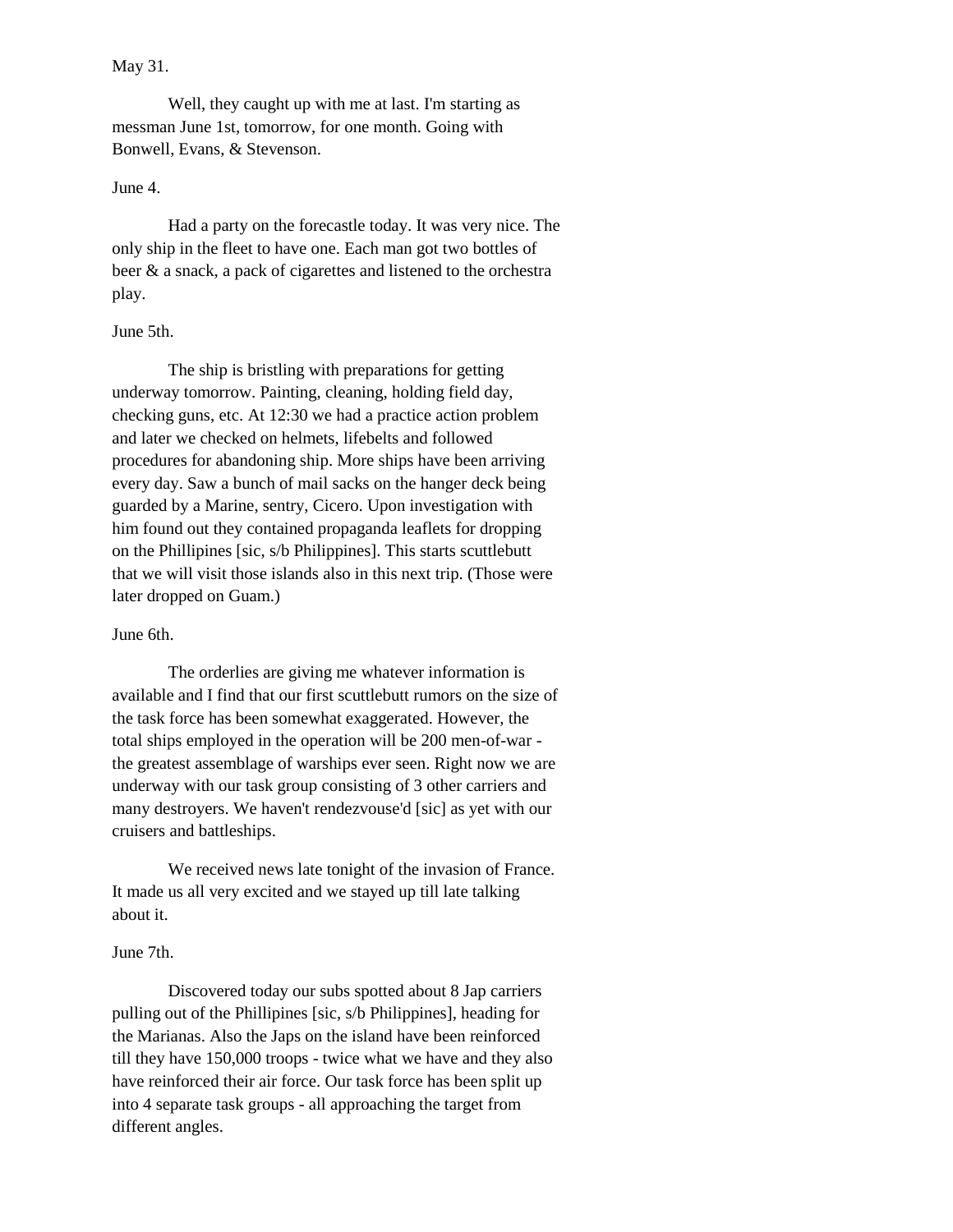Our particular task group is to be the decoy. Our job is to be spotted by Jap scout planes. No doubt a ticklish job. There is no doubt in anyone's mind that we will be under a concentrated attack by Jap planes. This is no joke and no one is laughing. Our ship is terribly underarmed considering what we are up against. But I have confidence in our Gunnery Department. Most of our hope of course lies in our fighter planes. But regardless of how hard they fight, at least one quarter of the Japs would get through. Our lives are at stake and we all know it. If you think of it too much, it will drive you nuts. A man loves life too much.

## June 8th.

A cruiser lost a man overboard last night. We lost a bomber in landing but the pilot and gunner were saved. Had a simulated air attack on our ship for more gunnery practice. Just had a report the gunner of the bomber lost was picked up unconscious and the pilot died. The pilot was little "Blackie," the coach of the Marine basketball team of which I'm a member. His wife just had a baby. It was a blow to all of us. Here I sit writing all about it. Why do I take so much trouble and bother to keep this record? How do I know it will ever be read by anyone? Perhaps it will be destroyed before I can get it back. I wish I knew.

Had a good time in the mess hall today when we sprinkled some sugar on a piece of G.I. soap and gave it to some swabbies for candy.

#### June 10th.

Found out we were circling for 2 days within 300 of the target. No bogies yet.

#### June 11th.

Our fighters took off this afternoon on a sweep totalling [sic] 200 fighters hoping to catch them unawares. We're about 250 miles from our target - pretty far trip for our fighters. Our planes shot down a Tony and a Jill while patrolling near our ship. Our fighters just returned pretty shot up. Don't know the results of the raid yet. Tomorrow our bombers take off.

Our fighters met plenty of Japs and did very well. However their real nemesis is the AA fire, the thickest they've ever been up against.

Woke up at 2:a.m. this morning of the  $12<sup>th</sup>$  to serve chow for the Air Dept. At about 3:a.m. torpedoe [sic] defense sounded. Dropped everything, grabbed my helmet and dashed topside to the battery. Reported bogies pretty close and closing. Suddenly tracers tore through the black sky. Then there was firing going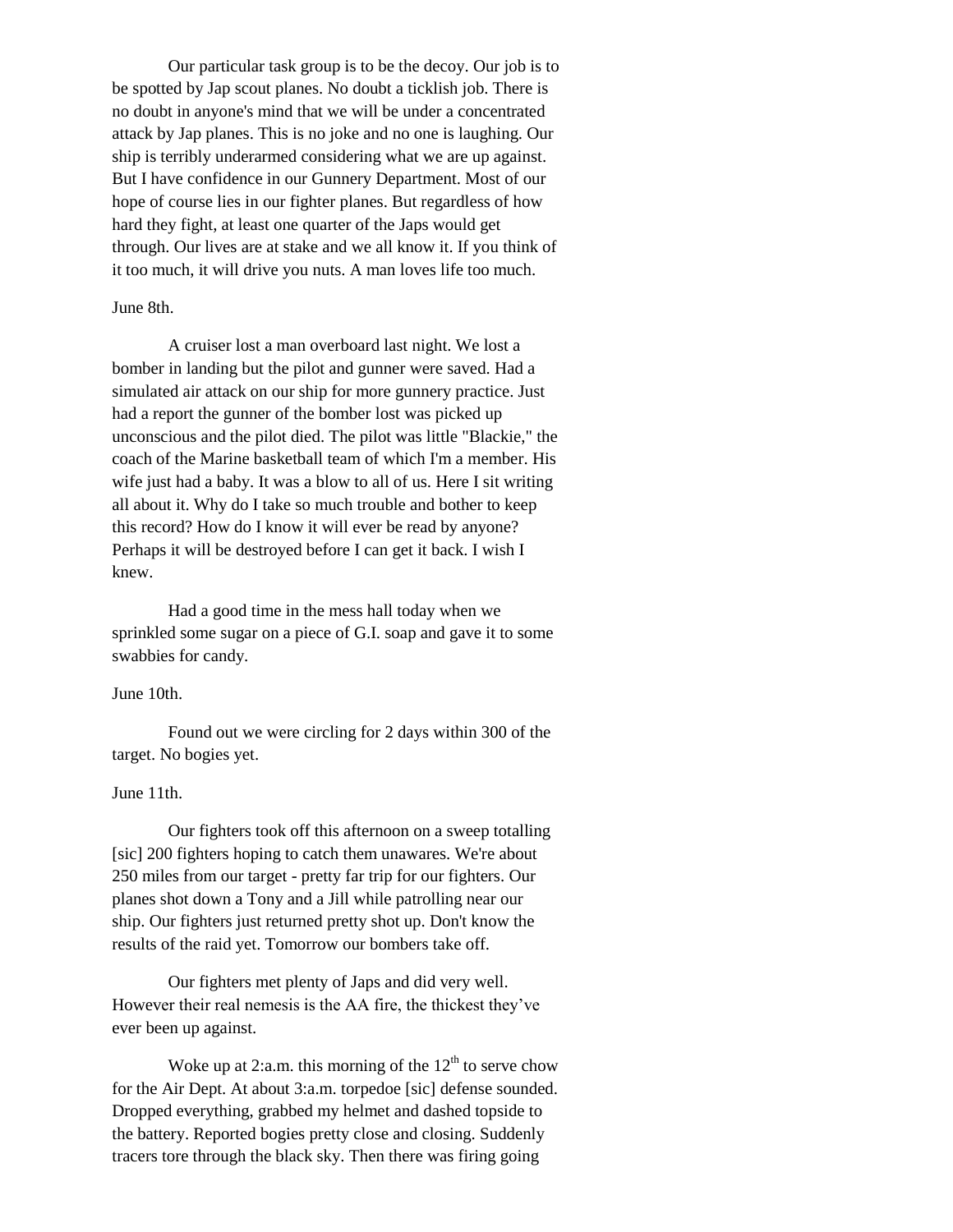on all around. An explosion followed, a huge fire sprang up and a Jap plane was destroyed right off our starboard quarter. No more reports of bogies tonight.

Have been working terribly long hours in the mess hall, and I'm very tired. Secured about 6 p.m. and asleep at 8:30 p.m. Up again at 2:a.m. and starting all over. Decided to get some air so I went up on deck. In the distance noticed many lights. Found out we are now in Saipan Channel, between Tinian and Saipan. We are but 8 miles from Tinian and 13 from Saipan. Their planes are probably looking for us about 300 miles from here, and here we are, right in their back yard.

Many exciting things have been happening all day. There have been some pretty bad crackups on the flightdeck [sic], but no one hurt. One fighter high up, stalled and the pilot bailed out. He landed not too far away.

We received news that the U.S.S. Essex had spotted a Jap convoy of good size and was proceeding to tear it apart. In one morning , they sank 16 Jap ships, a darn good job. It's too bad we couldn't have come upon the convoy. We passed considerable wreckage right alongside our ship and as we drew closer, saw about 6 Jap survivors of said sinkings. Immediately everyone nearby ran to the port side where they were only about 50 yards away. The Japs waved, and the Americans threw every imaginable curse word at them. Two sailors jumped into Battery Two and attempted to man a machine gun but they were held back. The Marines requested permission to open fire, but permission was refused. We thumbed our noses, cursed some more and kept going. The famous destroyer "The Sullivans" picked them up.

The Islands of Saipan and Tinian are in very plain view and today we witnessed while our battleships opened fire with 16 inch guns.

## June  $14^{\text{th}}$ .

Up at 2:a.m. reveille & worked straight through till about an hour after lights out. We've been raiding all day.

## June  $15^{\text{th}}$ .

Saipan invaded. Our radios are tuned to the same wave length as the communications ashore and the planes so we are getting a minute to minute word account of all obstacles our troops ashore are meeting. And the Japs are giving them a hard time. Our planes are covering the invasion. At about dusk this evening we had torpedoe [sic] defense. A very large group of enemy planes closing. Pretty soon firing broke out off our port beam. Later off our starboard bow. Our AA fire was intense. We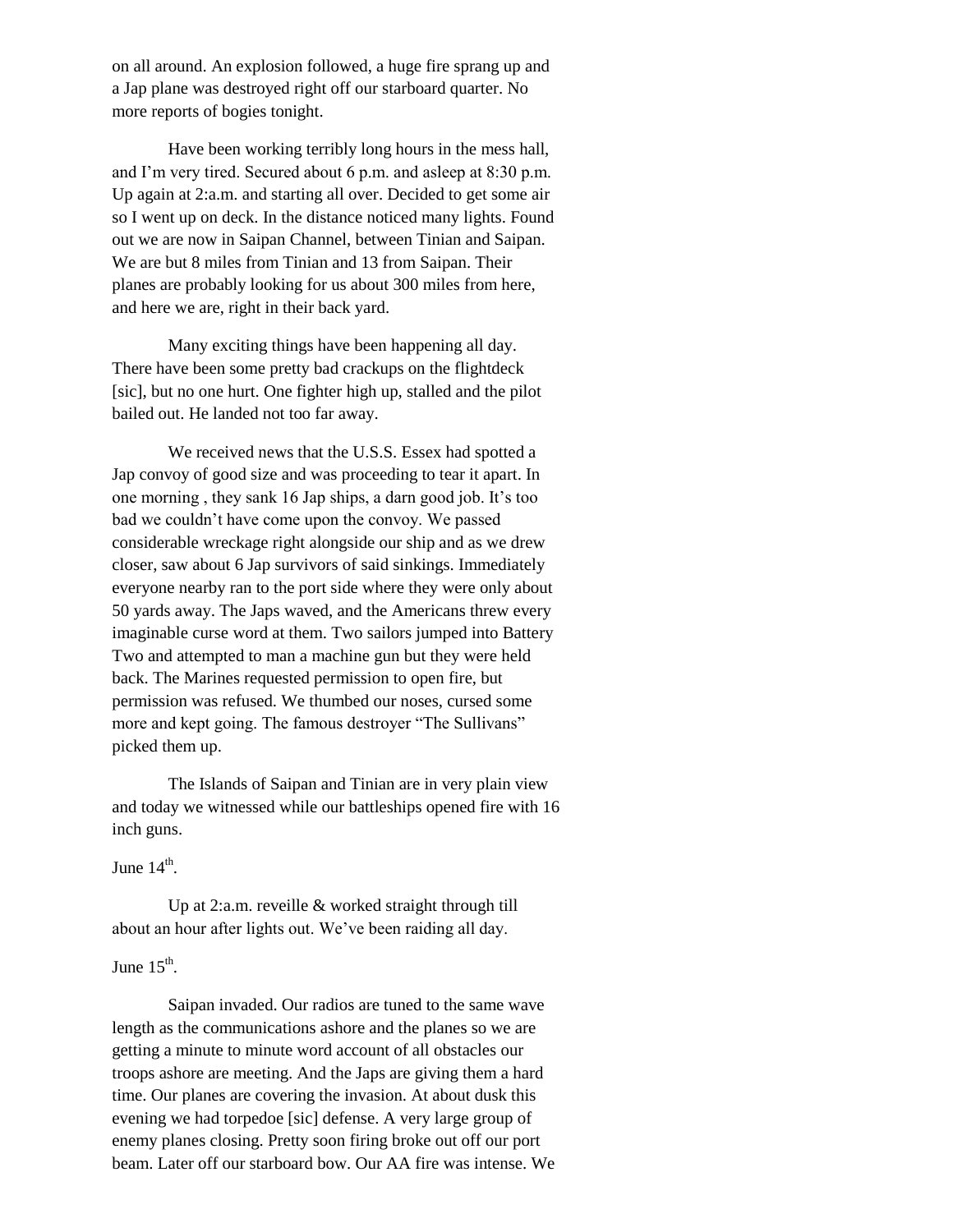launched our 4 night fighters who knocked one enemy plane down. About 10 enemy planes went down altogether throughout the area.

## June 16.

Refeuled [sic] at sea. Expectation is high to meet Jap fleet tomorrow. I hope so. Our morale is good.

#### June 17.

Many bogies in the area. Several shot down while scouting our force. Had torpedoe [sic] defense tonight. We were searching for the Jap fleet several hundred miles southwest of the Marianas when we discovered a large group over Saipan. We were suckered out looking for them and they landed planes to reinforce their ground troops. Planes were sent out later and many Zekes, and Nells were shot down. We secured about 9 p.m. from torpedoe [sic] defense and I went below and went to sleep. About 9:30 p.m. torpedoe [sic] defense sounded again. Cussing, went up on deck. Only one bogie which closed to about 15 miles, then turned around and left. At last was able to get some sleep.

#### June 18.

Still many bogies in the area. Several shot down. Saw one hit the water and explode about 8 miles off starboard beam.

A Jap sub surfaced a good distance away and had a gun battle with 2 of our destroyers. It submerged and many depth charges were dropped. It is believed to have escaped.

A plane's wing knocked a sailor overboard. He was picked up by a destroyer in a short time with minor internal injuries.

One bomber came in, made a crash landing. It's wing hit a 5 inch gun turret and the jar set off the 20 millimeter gun in the wing. A shell hit a bulkhead and exploded. The shrapnel wounded 3 men.

An SBD landed today. It's pilot was wounded. It crashed in landing and was such a wreck the plane was pushed overboard. It was from the Lexington.

## June  $19^{\text{th}}$ .

About 1030 a.m. we had torpedoe [sic] defense. A very large group of bogies closing on our force. We had many fighters, bombers, and torpedoe [sic] planes on our flight deck loaded with explosives and it was thought advisable to get the planes off our ship and high in the air out of the way. During the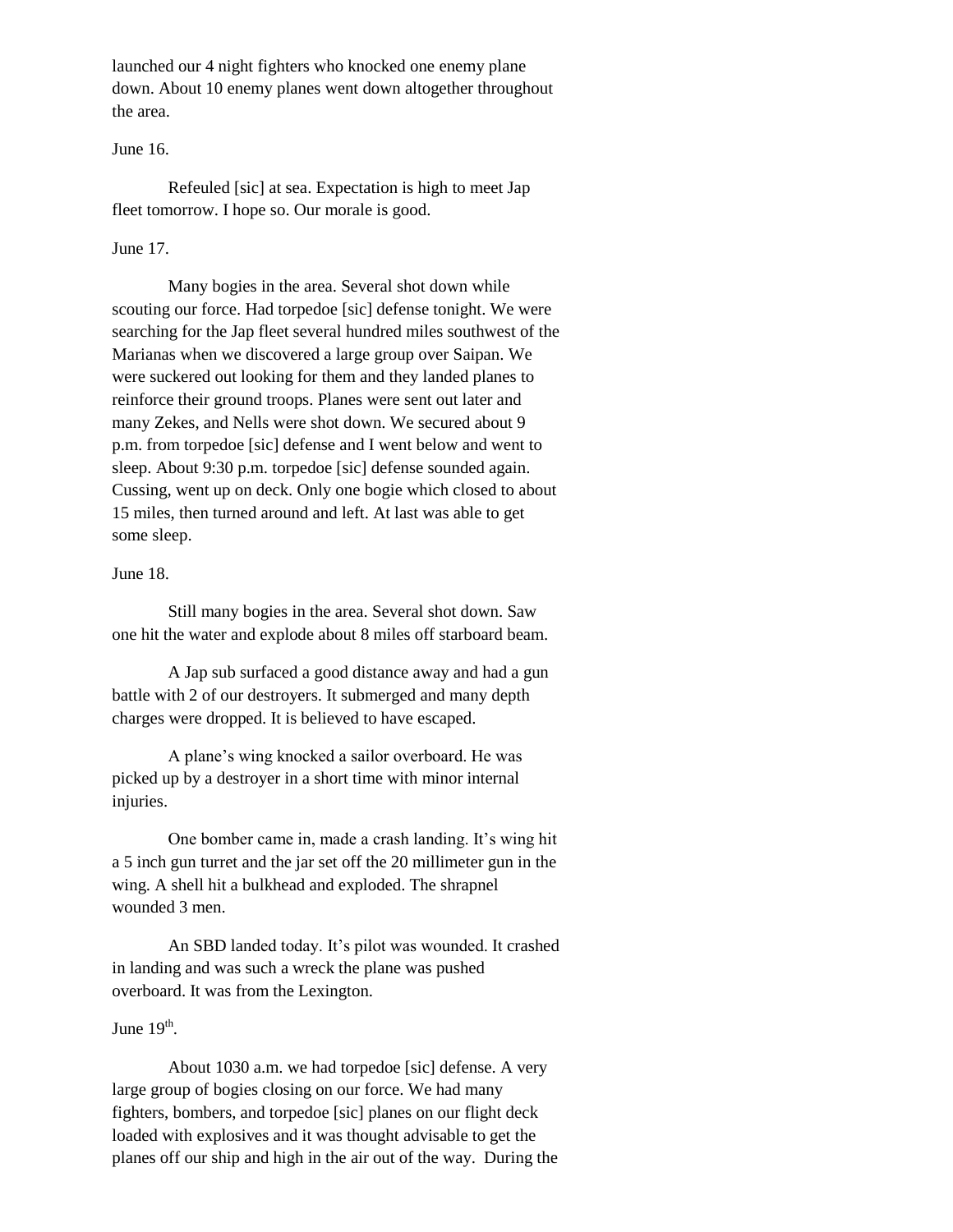takeoff one divebomber [sic] was too close to the island. The pilot tried to get away but couldn't. His right wing hit No. 2 5 inch turret, whipped the plane around, it skidded, then plunged overboard. The pilot and gunner were lost. All our planes flew very high, then decided to go to Guam and unload their bombs on the Jap airfield. Earlier in the morning a fighter sweep went over Guam and our 12 fighters who participated got 13 Jap planes. One fighter was knocked down but the pilot recovered. Eddie, a fighter pilot who was a good friend of all the Marines was hit over the target. In returning, he tried to make the Cabot for a landing. He made a crash landing and went over the side. He drowned. Several fighters landed all shot up with large holes. We were standing around waiting for the Japs to come when a shout went up and we looked over at the Wasp. A Jap divebomber snuck in under a low cloud cover and made a leisurely gliding dive on her. Not a shot was fired during his entire run. The bomb hit close by, fortunately, and caused some minor damage and a very few casualties. They didn't open fire until the Jap was about 1000 feet away. Realizing there might be others around, we looked upward. There were 2 Jap dive-bombers diving on us. We immediately trained our guns and cut loose. The 5 inchers missed, the 40m.m.'s missed. The 20m.m.'s peppered away and the first plane broke into flames. The flame went out for a second, then started again. It crashed in the water. We shifted targets and held the triggers down. The second plane suddenly broke in two and the forward section just missed our starboard bow by about 50 feet. We were cheering wildly. We looked around for casualties. Corporal Littlewood was dragging himself to the clipping room trying to get out of the way. He was hit by shrapnel in his left side under the lung. When he was hit he was standing about 6 feet from me. In back of us, by the 40m.m. director, First Lieutenant Gordon A. Stallings, second in command of the Marine detachment was lying in a mess of blood. He had a huge hole in his groin. He dies about 15 minutes later. Killed in action. There was a good sized hole in his splinter shield. A bomb had been dropped and the concussion and shrapnel tore many holes in our hull. There were many holes on no. 2 elevator. The bomb landed so close to the ship that the splash completely soaked all the Marines in Battery Six. Shrapnel tore through the hanger deck. Altogether, there were two men dead, and about 65 wounded. Many compartments on our port side are flooded. Repair men worked all day, all night, and half the next day making temporary repairs.

About 3:30 p.m., torpedoe [sic] defense again. Out of a stack of dive-bombers, very few got through. One made a very high dive on us over our island from the starboard quarter. We fired all our guns at him. I saw him get hit several times and he smoked for a few seconds, but he kept going and I think he got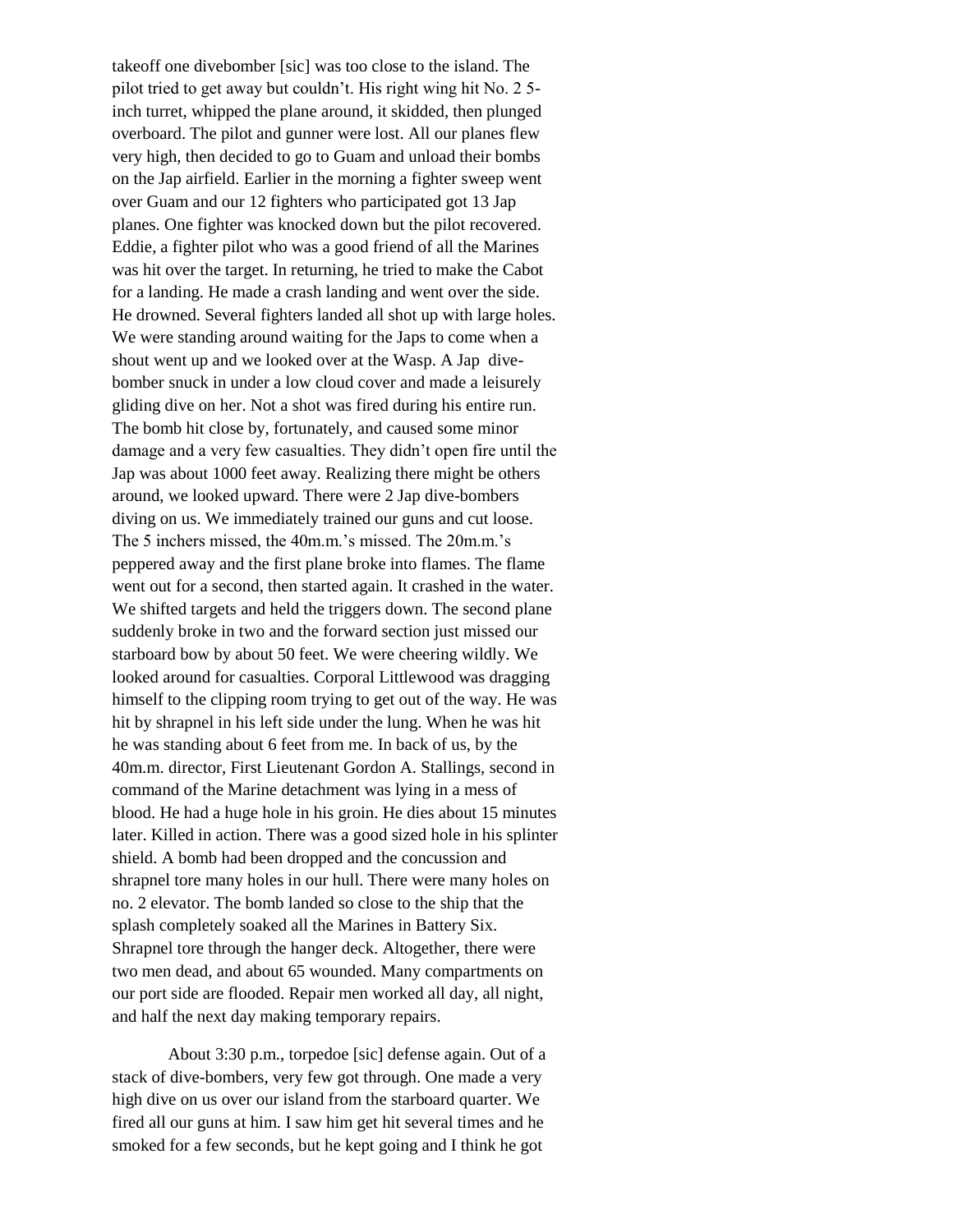away. (Can shot it down.) We were all under a terrible strain and Corporal Bob Brown's nerves shattered. He was taken to sick bay and given some pills. This last plane dropped its bomb and it ricocheted off our starboard hull and exploded in the water. More damage.

About dusk, torpedoe [sic] defense again. Large group planes attacking low on the water. Our planes tally ho'd them, knocked several down and dispersed the rest.

We had a full day. June  $19<sup>th</sup>$ , will go down as the United States' greatest victory over Japanese air power. The Japs lost in one day over three hundred planes knocked down, not counting probables or destroyed on the ground at Guam.

## June  $20<sup>th</sup>$ .

Late last night one of our subs sent three torpedoes into a large Jap carrier. It was heavily damaged. One hundred and thirteen depth charges were dropped, but the sub got away with minor damages. We are now about 250 miles from Yap, looking for remnants of the Jap fleet. Several Jap planes were shot down this morning by planes of our task group. In yesterday's battle, we lost eight airmen and about 7 planes from our ship.

This morning at 10:00 a.m., witnessed the burial ceremony of Lieutenant Stallings and a sailor. Their bodies were slid overboard. We all felt terrible.

Total damage sustained of the fleet is one direct hit on a ship (the name or type of ship not revealed, but it was not a carrier) (U.S.S. South Dakota), and damaging near misses were made on the Lexington, Wasp, and Bunker Hill. We had most damage and most casualties but it can still be considered light. Just now, at 1545 p.m., the word has just come over the loudspeaker. One of our search divebomber [sic]s has discovered the Jap fleet at Yap, 230 miles away. This is the chance every one of us has waited for since the battle of Coral Sea. Every carrier in the fleet is now launching planes for the greatest attack on Jap vessels of the war. After the raid was over, our planes had to land in the blackness of a moonless night – a most hazardous operation. The first 7 fighters landed without mishap. The next plane was a bomber. It crashed up and came to rest on its nose. This delayed landing operations for some time and the pilots still circling were getting desperately low on fuel. Several made forced landings in the water. Our planes starting landing on other carriers. Finally, one TBF from the Hornet decided to attempt a landing. He levelled [sic] off and came in. He was signalled [sic] not to land and red Very flares were fired signalling [sic] no landing under any circumstances. He swerved to port, then suddenly to starboard. He crashed into the divebomber [sic]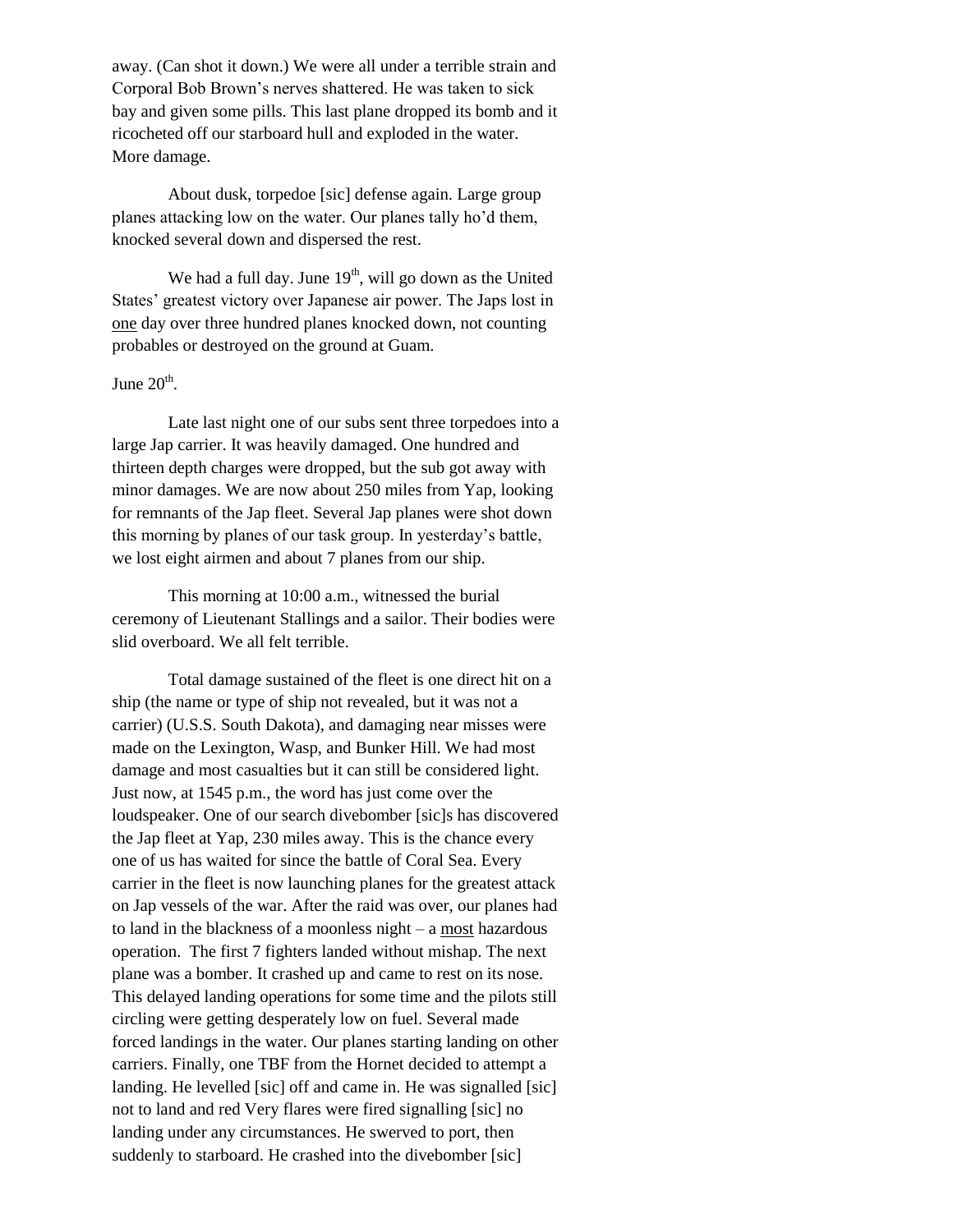which cracked up previously, then smashed into the island structure. The TBF then burst in flames. Both gunners got out, one wounded. The pilot was killed. One figure was seen in flames. He was lain down and rolled over and the fire extinguished, then rushed to sick bay (died). Several men on the flight deck were mangled, losing arms and legs. One of our most able officers directing landing operations, Commander Smith, was killed. It was all a messy, bloody, confused nightmare. The plane was pushed overboard, with at least one man still meshed in the wing. The fire was put out and emergency repairs made to attempt landing more planes. There were several more landings in the water. One fighter saw a red light, and thinking it was another plane, decided to fly with it. It turned out to be a truck light on the mast of a destroyer. It crashed and burst in flames. All ships at first had these red lights on to give their positions as warnings to the planes. After this accident, all ships put white lights, which can be seen for many miles. Many planes were lost, so we turned on a huge spotlight and turned it to the sky. This was revealing our positions to anyone who cared to know about it. Our planes saw it and commenced to approach. Our radar picked up one bogie mixed in the group. We started landing whatever planes were in the air. There were several minor crackups, but none serious. One plane was blinking its red tail light and the word came over the phones that the plane was Japanese. Immediately all lights in the task force were out and the Jap figured it was time to stop playing and head for home, which he did. We then landed our night fighters who are practiced in night landings. They came in O.K.

We were all under a constant nervous strain for over 2 to 3 hours which was how long it all took and I was exhausted when the word came to secure. I went below and hit the sack. An hour later had torpedoe [sic] defense. Came up on deck and after about half an hour the radar screen was reported clear and I was at last able to get to sleep.

## June  $21<sup>st</sup>$ .

At dawn, the flight-deck plane handling crews washed and scrubbed away blood, loose arms and legs and a general mess. All carriers traded back original planes. We are missing quite a few. Reports are not definite as to effects of last night's raid, but it is generally believed we did very well. This morning another attack was launched, but the Jap fleet was too far away and we were unable to hit it. Our planes returned. Our converted carriers and many destroyers turned around and appear to be returning to the Marshalls. Scuttlebutt says all ships are returning except the Wasp and Bunker Hill who will accompany the battleships in chase of the Japs. Our destroyers are badly in need of fuel and they are refeuling [sic] from us today. Burial services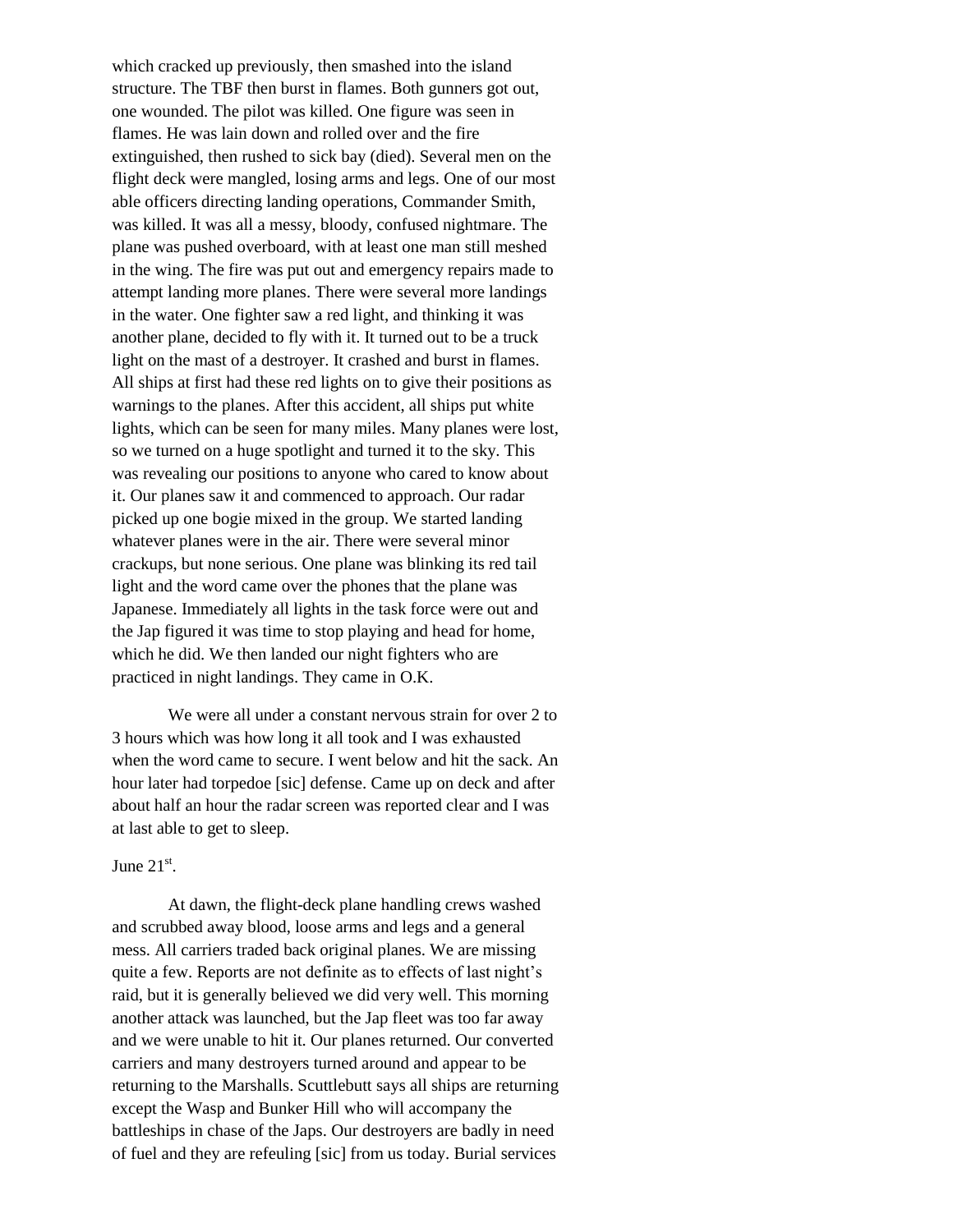were held in the afternoon for men killed last night and a prayer was read for those went overboard in pieces.

Our present position is given as the farthest west that any carrier has been in this war.

After progressing a distance after the Japs, it was thought adviseable [sic] to go no further to the Phillipines [sic, Philippines] and expose ourselves to land-based bombers, so we headed east.

Our ship lost 20 planes in the operation, about 16 of which went down because of no fuel.

## June  $22<sup>nd</sup>$ .

Destroyers have been picking up many airmen and we have had the majority of ours rescued. We passed an empty life raft today about 800 yards off port beam.

## June  $23^{\text{rd}}$ .

Many airmen came aboard from destroyers. Air Department is preparing for raid tomorrow on Pagan Island.

## June  $24^{\text{th}}$ .

In a dawn strike this morning, all our planes aboard that are in flying condition took off in one flight. A few were hit by AA fire, but I believe all returned. Our course is southeast, headed for Eniwetok, about 300 miles from Majuro.

## June  $26^{\text{th}}$ .

Arrived Eniwetok at 0700. First thing that struck us was the desolate ruin of nature's handiwork all over the islands. Few trees are left standing. Those that are, don't have a twig or leaf on them. Just bare fingers stretching into the sky on a flat stretch of sand. The bombardment last February must have been terrific.

The harbor is crowded with all types of ships. Hundreds of all types are lined up for miles both inside and outside the lagoon.

Working parties are full-time night and day. Many replacements of personnel injured reported aboard.

We were supposed to receive a new model of the Helldiver (SB2C-3) aboard, but for some reason, replacements are not on the island.

June  $30<sup>th</sup>$ .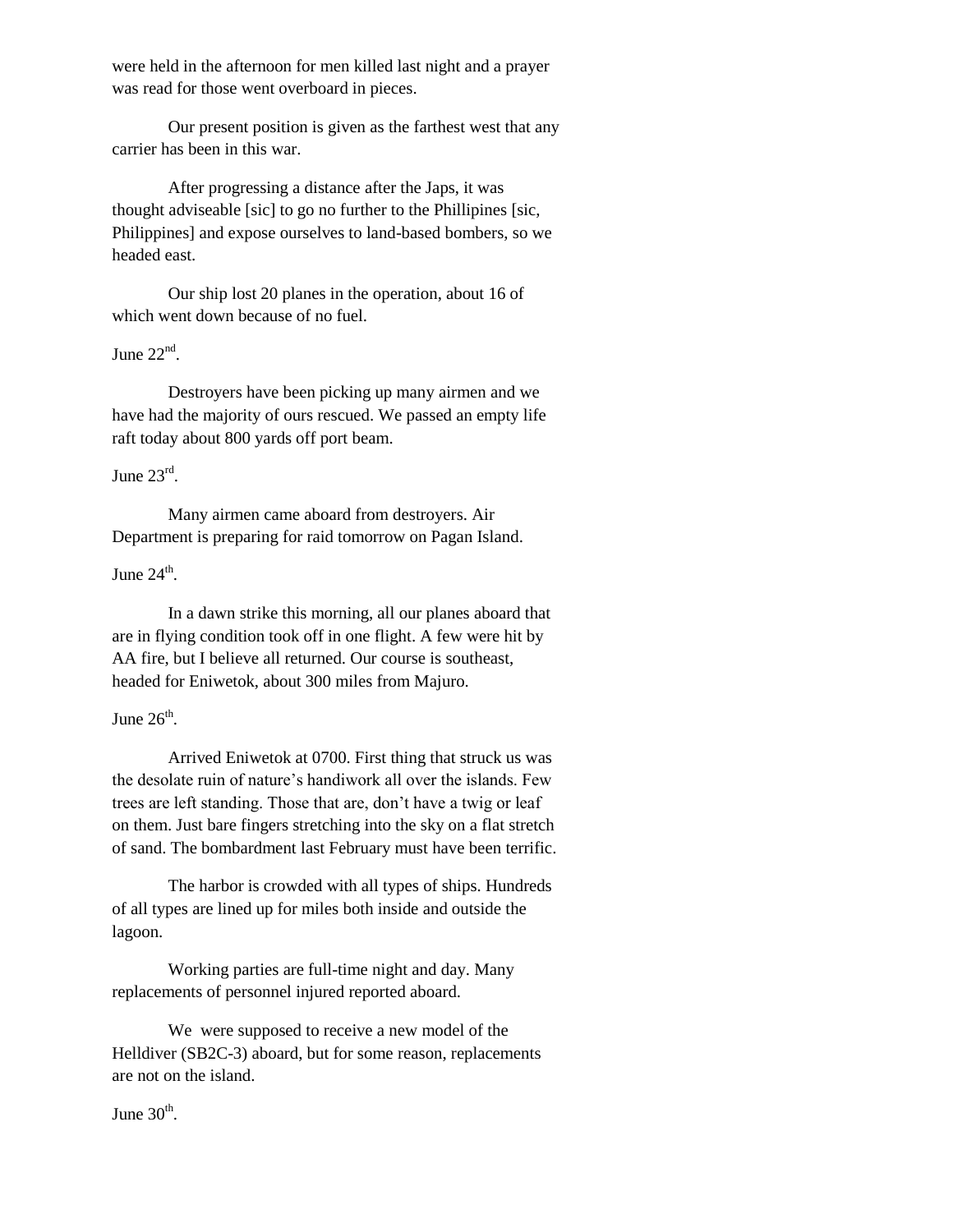We pulled out this afternoon, went outside the lagoon, launched all our divebomber [sic]s which are being transferred to the Yorktown. Looks like we're one of the very few ships to have the new bomber. The U.S.S. Franklin came out from the States with them. It's her first action.

Off of mess duty at last. Assigned Watch 2, Battery Six Forward, Gun 32 as loader or elevator.

Today is July  $7<sup>th</sup>$ . During the last week nothing much unusual has happened. A large group of men were transferred back to the West Coast and an equally large group came aboard replacing them and our casualties.

We pulled out of Eniwetok early this morning. About an hour later we started to land planes from the Lexington. These are new planes and new pilots. I saw the worst exhibition of flying I have yet witnessed. Many crackups on the deck and one in the water merely because this pilot lost flying speed. The pilots took off and landed several times for practice. We had gunnery practice all morning. Didn't do very well. Pulling back in the harbor again this evening. Scheduled to leave on next operation in a few days. All of these planes went back to the Lex.

## July  $12^{\text{th}}$ .

Went out this a.m. and picked up replacement divebombers; then returned to our berth at anchor. We had a chance to examine our new planes, and found them to be wrecks; "duds" rejected by other carriers. Our mechanics have been working continuously on the planes to get them in working order. Everyone says that we're going to Guam unload our bombs, then leave our bombers on the Saipan airfield for use as land-based planes.

A Jeep carrier pulled in about a thousand yards off our starboard beam and on her flight deck were about a dozen Jap Zero's, captured presumeably [sic] at Saipan.

## July  $14^{\text{th}}$ .

A Jeep carrier anchored nearby had a bunch of Army P-47's. If we leave our planes at Saipan, there is a very good possibility we will go to Pearl Harbor for a new Air Group and even, though admittedly a very faint possibility, a trip to the States.

We're pulling out this afternoon finally, generally believed out target is Guam.

July  $15^{\text{th}}$ .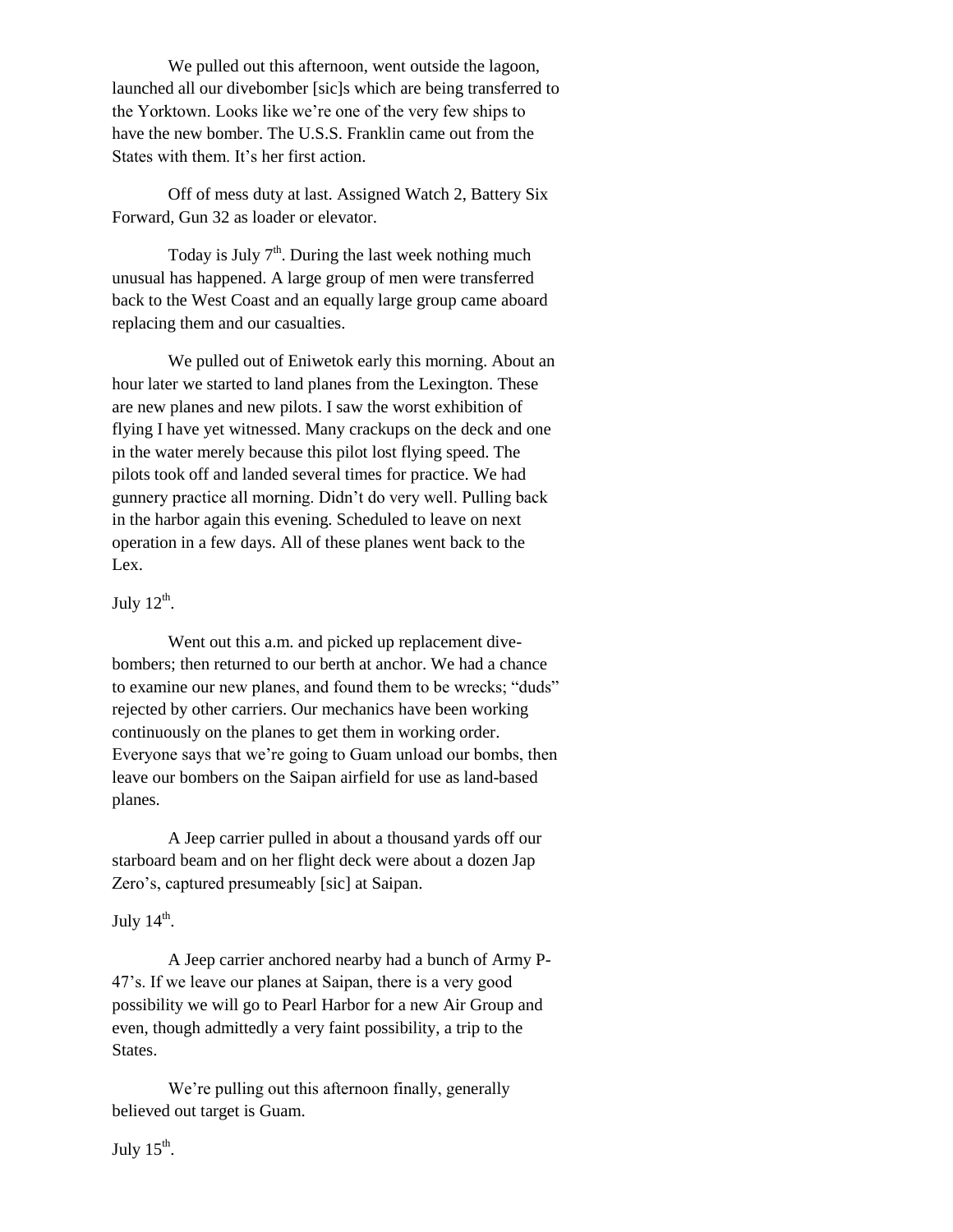Our planes staged a simulated attack on our task group, giving us tracking drills. I can't over-estimate or give too much credit to our Naval aviators. They have skill, courage, nerve, the equal of which I have never seen. Thank God they're on our side. We we were at our torpedoe [sic] stations all morning and afternoon.

## July 16th.

Repeated simulated attacks all morning. Afternoon attacks called off because of recurrent storms and rain squalls.

## July  $17<sup>th</sup>$ .

Refeuled [sic] destroyers in preparation of D-day tomorrow.

## July  $18^{\text{th}}$ .

Started pounding Guam this morning. Continued bombardment all day. The airmen report no air opposition and no AA fire. Our guess is the Japs intend to remain hidden and the position of their guns secret until the invasion, which is expected any day.

All our bomber and other planes landed safely except one water landing we witnessed. The pilot and gunner of this bomber were rescued by a destroyer.

## July  $19^{\text{th}}$ .

Our pounding and softening up of Guam continues. We had one bomber get smashed up in a crack-up landing. Otherwise all running smoothly. We joined forces with a battleship task force. Our task force now has more firepower than any I've been in.

Had a lecture on Thompson Submachine Gun.

## July  $20^{\text{th}}$ .

Was watching landings today. One dive-bomber in landing had its hook grasp the retaining cable. The shock tore loose a thousand pound General Purpose bomb which crashed through the bomb bay doors and skidded down the flight deck. The propellor [propeller more commonly used] of the plane chewed up the tail fins of the bomb. I saw sparks fly and waited to see no more. I dove head first down through a hatch while a plane spotter raced up to the bomb and disarmed its fuse. That was very close and I must admit I was nervous for an hour afterwards. Our planes reported spotty A.A. fire.

July  $21<sup>st</sup>$ .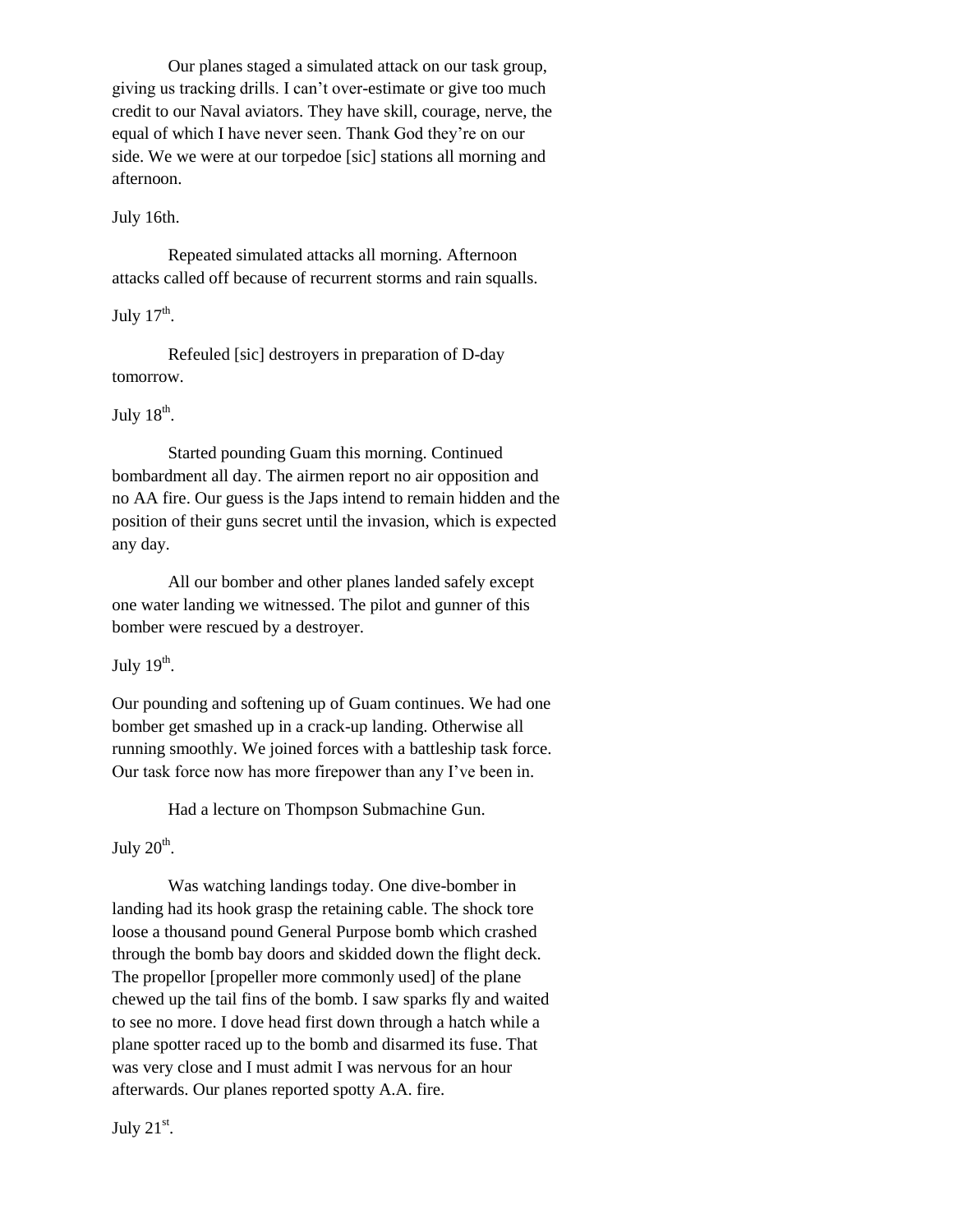One TBF took off from the Lexington close off our port quarter. As it left the Lex's deck, it caught fire. It lost altitude rapidly and crashed into the water. A large explosion followed. The invasion of Guam started this morning. We listened to the reports of the communications ashore to our planes. Jap voices tried to cut in several times.

We had a report that between ten and thirty Jab bombers left Truk headed our way.

Received mail from a destroyer today.

July  $22<sup>nd</sup>$ .

Refeuling [sic] at sea today.

July  $23^{\text{rd}}$ .

We've been travelling south all day, speed running up to about 25 knots.

July  $24^{\text{th}}$ .

Supposed to have a strike at Woleai this morning but for some reason, the strike was postponed. Had a bogie picked up on our Radar screen this morning. This means we've been spotted and the enemy knows we're in the area.

July  $25^{\text{th}}$ .

Travelling west this a.m. Discovered we are now about 250 miles from Palau Is, and about 100 miles from Yap. Our target this afternoon supposedly is Palau. The weather is sunny, but very windy and the waves are very high. I can see a destroyer about 3000 yards from our port side, with waves continuously breaking high over her forecastle.

Our planes attacked Palau this afternoon. There was very intense A.A. fire and only one fighter rose to meet our planes. This was promptly shot down. Many other planes on the runways were destroyed. We pounded Palau all day.

## July 26.

Resumed pounding Palau at dawn. Our fighters are also carrying bombs. Discovered a Jap cruiser cleverly disguised close to the beach and proceeded to give it hell. Believed to have sunk. Also sank some freighters. One fighter was knocked down by AA fire, but the pilot was rescued by one of our submarines in the vicinity. One of our TBF's was carrying a load of incendiary bombs and was hit in her bomb bay. It was seen to go down in flames. Our three airmen aboard were killed. While landing bombers this afternoon, we suddenly got the signal "red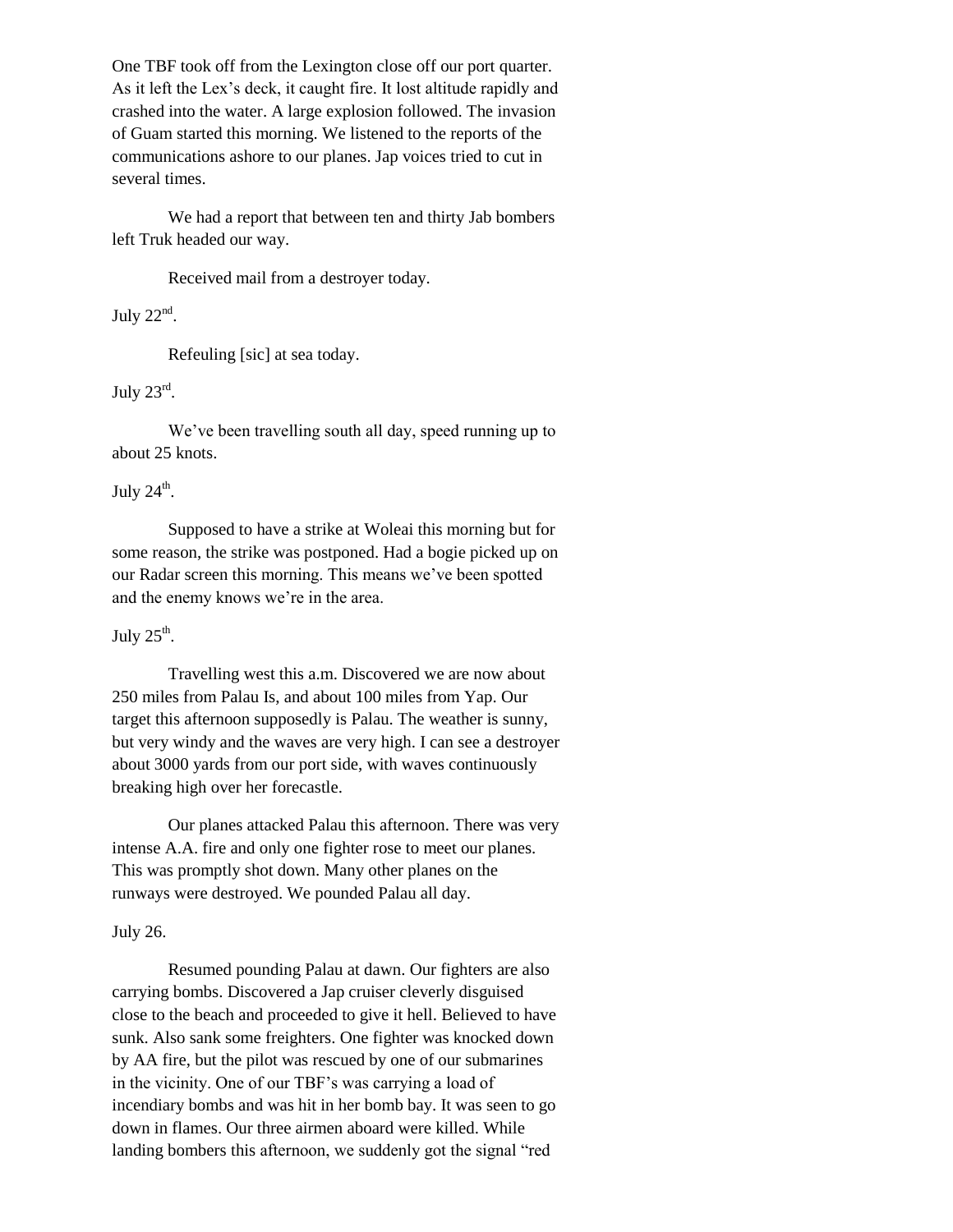flag" and our ship started making emergency turns. Visual sub contact reported. About fifteen minutes later investigation reported negative & we continued landing operations.

There was very little wind during the day and in order to maintain sufficient wind velocity for landing and launching our planes, we had to have speeds of between30 and 35 knots for periods of one to two hours at a time. This was too much for our battleship escort and they were forced to form a task group by themselves and follow us far out of sight.

Bogies have been reported during the day but no enemy planes sighted.

#### July 27.

Continued bombardment. At 3:45 a.m. while on watch, Air Defense aft reported that one of the ships around us reported a sub contact. We increased speed, zig-zagged [sic]. Later reported all clear.

Have been bombing all day. Many planes returning with large holes, but no additional losses. Had a few crackups on the flight deck during landing operations. No one hurt although there were some close calls. One fighter's tail skidded around and ended up in the gallery walkway. Fortunately no one was there. Many subs in the area. Our destroyers picked up a contact in the afternoon. One went out, maneuvered, and dropped several depth charges. No results.

## July  $28^{\text{th}}$ .

Refeuled [sic] destroyers all morning. Getting low on provisions also. Our ship is practically empty of all bombs. Our chow is terrible, but endurable. We are travelling away from the target and travelling north at a leisurely speed. Our battleships have rejoined the formation.

## July  $29<sup>th</sup>$ .

We took aboard several aircraft replacements from the Yorktown. Looks like she's headed for the States. Our turn is next. We all hope it's very soon. Average guess is in about 4 or 5 more months. There have been three separate task groups operating in the Western Pacific. All ships of all task groups are now gathering to form on gigantic task force. It's a thrilling sight that I look upon now, one that would make any American proud. The best and mightiest ships of the best Navy in the world are now before my eyes.

Supposedly we are arriving tomorrow at the new American - held island of Saipan for reloading of bombs and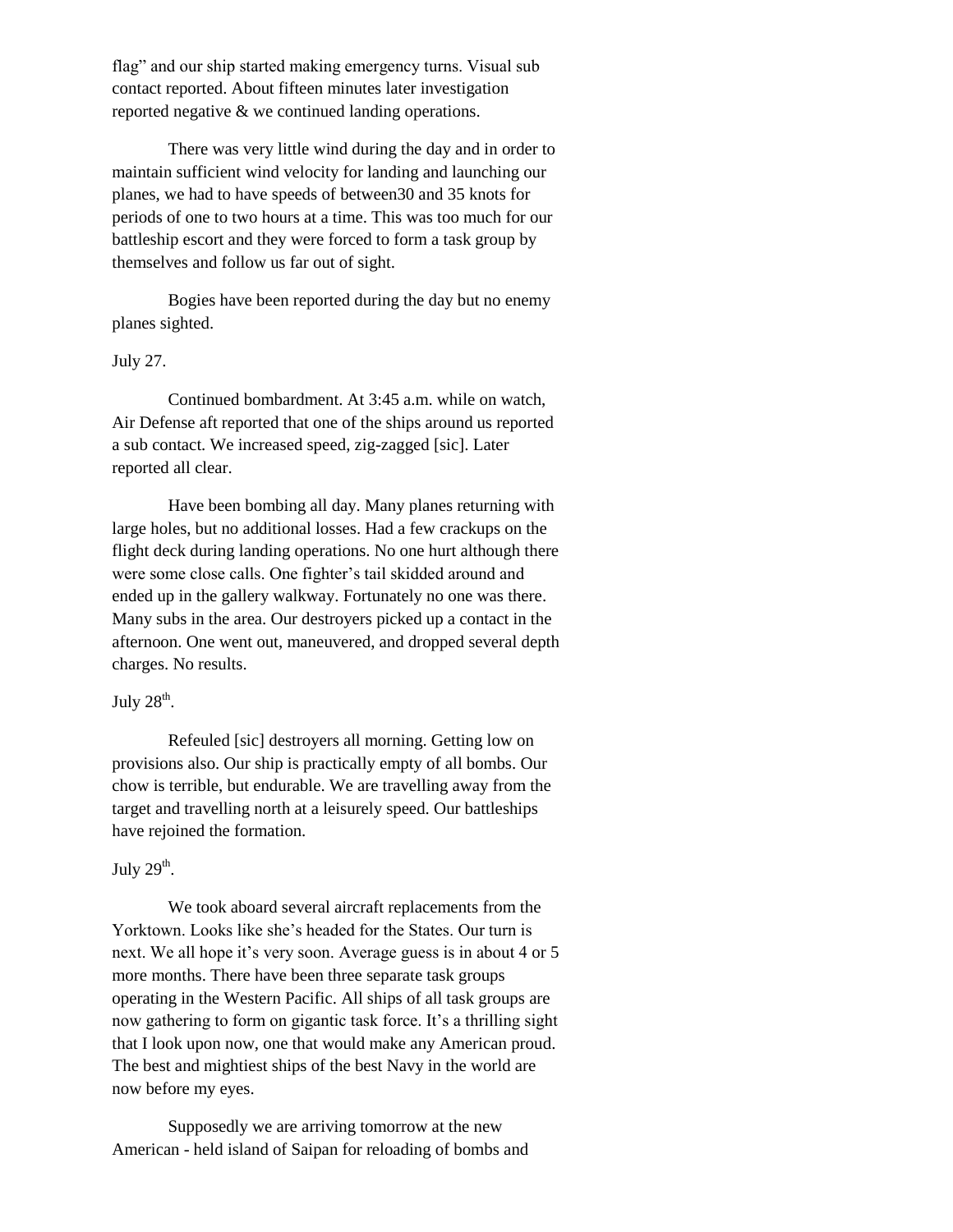provisions. Our forces have worked fast making it ready as a front-line supply base.

July  $30<sup>th</sup>$ .

We've been milling around in circles near Saipan all day.

July 31st.

Still outside Saipan. Refeuled [sic] from tankers all morning. Entering Saipan this afternoon. On our way in, had a report several bogies approaching. These were intercepted and shot down by land-based fighters.

We anchored in Saipan harbor about 4 o'clock in the afternoon. We had a good chance to look over Saipan; which has been ours only for the last few weeks and Tinian where Marines and Japs are still battling. We are only about 5 miles from both islands, so through field glasses everything is quite clear. Destroyers are shelling Tinian in the narrow channel separating the two islands. All the large guns on Tinian have been knocked out so there are no answering shots from Japanese positions. On Saipan we can hear sporadic firing and intermittent explosions, leading us to believe there are still some Japs fighting up in the hills. As night fell, large caliber guns on the beaches of Saipan turned their muzzles toward Tinian and threw volley after volley into the Jap's defenses. We would see many flashes and seconds later the sounds of the guns firing would reach us. Our planes would fly over the Japs and drop flares and we could also see the Jap's tracers as they tried to shoot down the Yank airmen. The failed. We would also see an occasional flare dropped over the jungles of Saipan and see tracers fired there also.

Working parties started almost as soon as we anchored and loading bombs was all we did. No food and no mail. Those of us who could sleep, dozed off to the lullaby of large American guns.

As dawn broke on August  $1<sup>st</sup>$ , destroyers continued shelling, but as soon as it became light, the heavy guns ceased firing.

Fish infest the waters around us, so many fellows dropped over fishing lines and some were lucky enough to catch a few. The waters around here are particularly rough. The barge loaded with bombs was rolling and pitching so much, that several men in the working party aboard it, including Haig Manoogain and Chris Zieger became seasick and threw up.

In the afternoon we hauled in anchor and pulled out of the harbor. It was very windy and the waves were the highest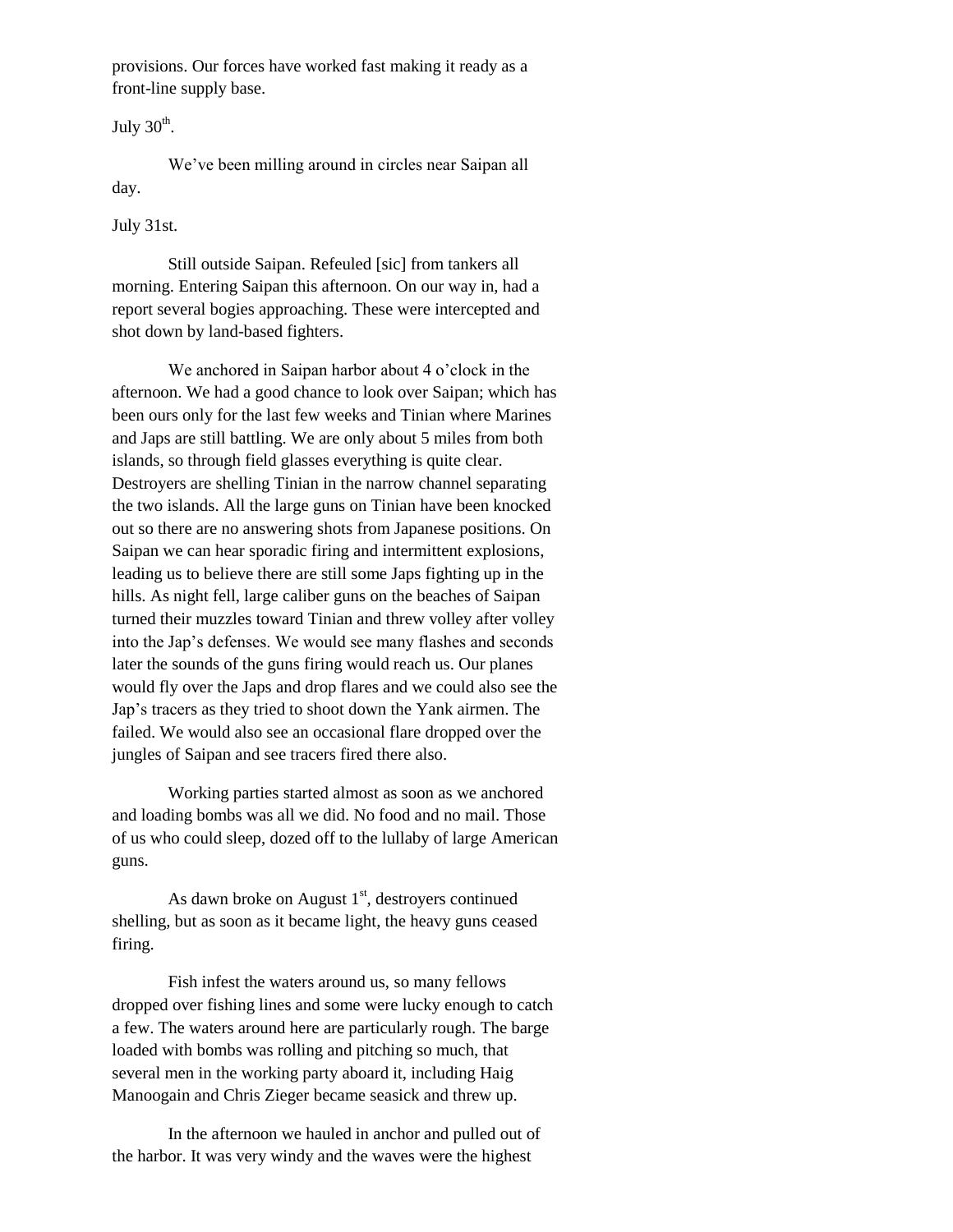I've ever seen. During the night the wind tore across the flight deck at 70 – knots. We were on the tip of a typhoon.

#### August 2.

The waves are still high and the seas terribly rough but the winds have subsided. We are travelling in a large circle waiting for a task group now in Saipan harbor getting loaded. Saipan and Tinian are again in plain view. We are refeuling [sic] from tanker in the afternoon. Everyone says our next target is the Bonin Islands. Last week, the U.S.S. Hornet and Wasp made a raid there and were met by overwhelming forces of Jap planes. They were forces to flee. This should be one of our roughest raids.

## August 3.

Proceeding north at slow speed. Weather is very rough and windy. Towards evening increased speed to 30 knots and raced toward our target all night. No bogies.

### August 4.

A fighter sweep took off at 0900 a.m. in a driving rain storm making it very dangerous and difficult for plane pushers and plane handlers to perform their jobs. Surprisingly there are still no bogies. There were only 2 planes in the air which were quickly shot down. About thirty were destroyed on the ground. A convoy of shipping was discovered nearby and a harbor full of ships. On our second hop, almost all of the bombs dropped missed their targets. The pilots claim adverse winds and heavy, accurate AA fire. Several of our bombers and fighters returned shot up.

On our third and last raid of the day, they were more successful and managed to sink and damage several ships. One bomber cracked up in landing but the pilot and gunner were O.K. One fighter plane was lost over the target.

#### Aug. 5.

Our present position is the farthest north we've ever been. We are 600 miles from Tokyo. We are only 400 miles from Japan, and 600 miles from the Jap capitol. Our position is between the Bonin's and the homeland of Japan. The Bunker Hill is the closest to Japan that any carrier has been in the war  $$ including the old Hornet raid on Tokyo in 1942. Our patrol planes penetrated as close as 200 miles from Japan but there were no enemy planes to meet them. We had sub contacts twice this morning and several depth charges were dropped. Several bogies appeared but later fled. One was identified as an Emily. Several of our planes returned from today's raids shot up with a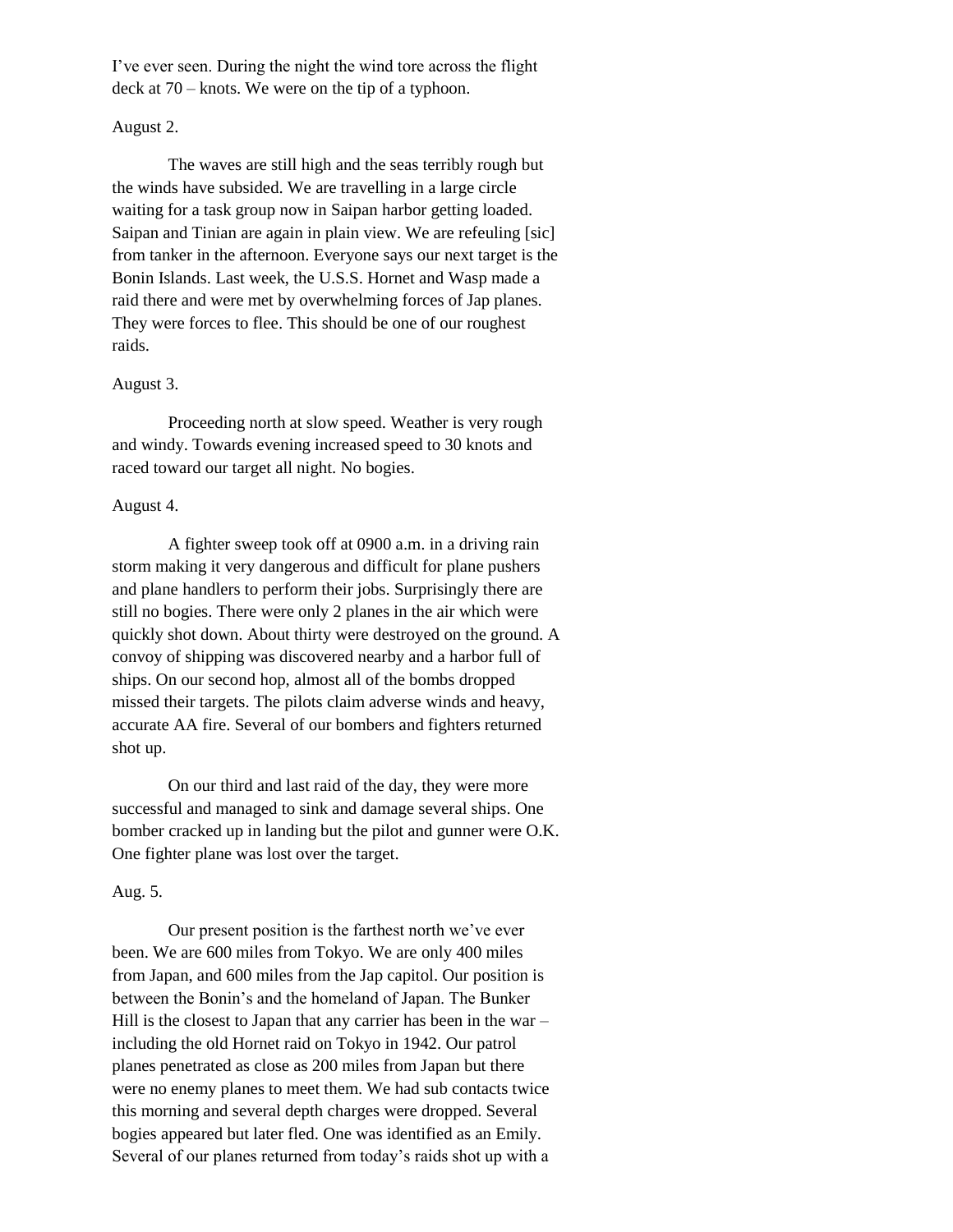few water landings. One cracked up on the flight deck. We cannot explain the lack of enemy opposition in these waters.

Aug. 6.

We retired from our assault on the Bonin and Volcano Islands today. Refeuled [sic] this morning. Course southeast. Apparantly [sic] we are headed for our forward operational base at Eniwetok.

#### Aug. 7.

Course is the same. All hands received typhoid booster shots this afternoon.

#### Aug. 8.

Arriving at Eniwetok tomorrow. Gunnery practice this morning. Did fair. The weather is much warmer and the sea calmer than around the Bonins.

#### Aug. 9.

Arrived in Eniwetok today.

## Aug.  $21<sup>st</sup>$ .

In the past two weeks, I've been extremely busy, explaining my failure to write reports up to date. Working parties have been slaving at 24 hours a day, every night and day, loading bombs and supplies. We now have 50 tons more bombs than we have room for, and we're storing bombs in the torpedoe [sic] loft. We are all sure of "visiting" at least the Phillipines [sic, Philippines] on our next cruise.

About a week ago, Rear Admiral A. E. Montgomery and his entire staff including 12 Marine orderlies were transferred back to the States. Many close friends were among them. Two days later, a new Flag Dept. arrived aboard, but had no Marine orderlies. I discovered I had become orderly to Rear Admiral G. F. Bogan. It's a soft job, fairly interesting, but a bit out of my line. We are expecting six Marine replacements from Pearl Harbor and I'm going to try to get off orderly duty.

I went on a recreation party one day to Runit Island, in the Eniwetok atoll and was fortunate enough to meet many friends from other ships who I had gone through Sea School with. Conversing with several of them, I received the disheartening news that 3 of my old buddies: John Eber, Cliff Sailors, and Dick Hunter were killed in action when Jap shore batteries opened up on their battleship, the U.S.S. Colorado. Another close friend, P.F.C. Glass was seriously wounded, losing an arm. Those of our original Sea School platoon who are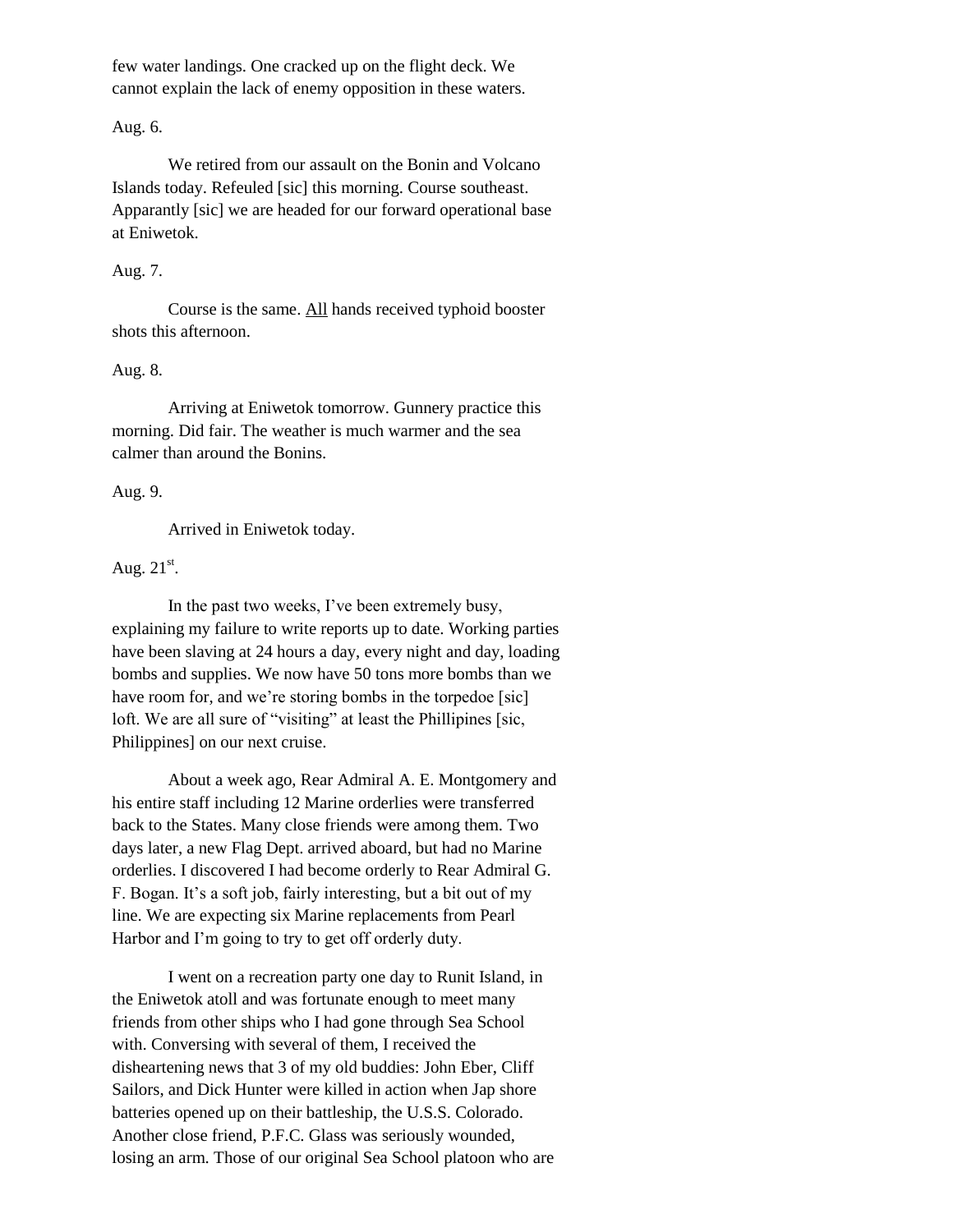aboard with me received this news gloomily. We had many good times together back at Sea School.

While at the island, "Tiny," a brute of a sailor and I rowed out to a Jap ammunition ship which was sunk in shallow water about 300 yards from the beach. It was blasted apart and her own cargo had exploded. Many shells were lying around the deck and in the sand around the ship, about 20 feet under water. Several field pieces were still intact on the main deck, but were rusted beyond use. Made a hasty investigation and we shoved off. I noticed the Jap vessel was entirely bolted and riveted, whereas our ships are almost entirely welded.

We are hoisting anchor this afternoon and moving to another berth several miles away, near Eniwetok Island.

Next day, our skipper, Captain T. R. Jeeter was transferred and in his stead we received a Captain Greer as our commanding officer.

## Aug. 25.

We pulled outside the harbor and had gunnery practice. Fired at a drone (remote controlled plane). Results fair.

## Aug. 26.

Our planes staged a simulated attack on our task group. Gunners aboard had tracking drills. Our fighters heavily strafed a target sled we were towing and our TBF's shot rockets at it. Something happened to one of the TBF's as it fired and its wing flew to bits. The pilot pulled back on the stick and for a second, the nose came up. One figure was seen to climb out and jump. Only one parachute floated downward. Two men aboard the plane were killed. The plane crashed about 1500 yards off our starboard quarter. We pulled back into the lagoon in the early evening. We received our Marine replacements, but I discovered I wasn't to get off orderly duty as yet.

#### Aug. 29.

The entire task force, which was redesignated [sic] from TF58 to TF38 pulled out of Eniwetok, headed for our next "rendezvous" with the enemy. We received a surprise this morning when Captain Greer announced that we would receive a general overhaul soon in a good port. This can mean only one thing. After this next operation which will last about one or two months, we are returning to the United States. This is our first official information on the subject and our morale is sky-high. Everyone laughing, joking, singing & talking about what we'd do on our first stateside liberty. I hope – hope – hope no carrier gets hit this trip. If one should, their damage would necessitate a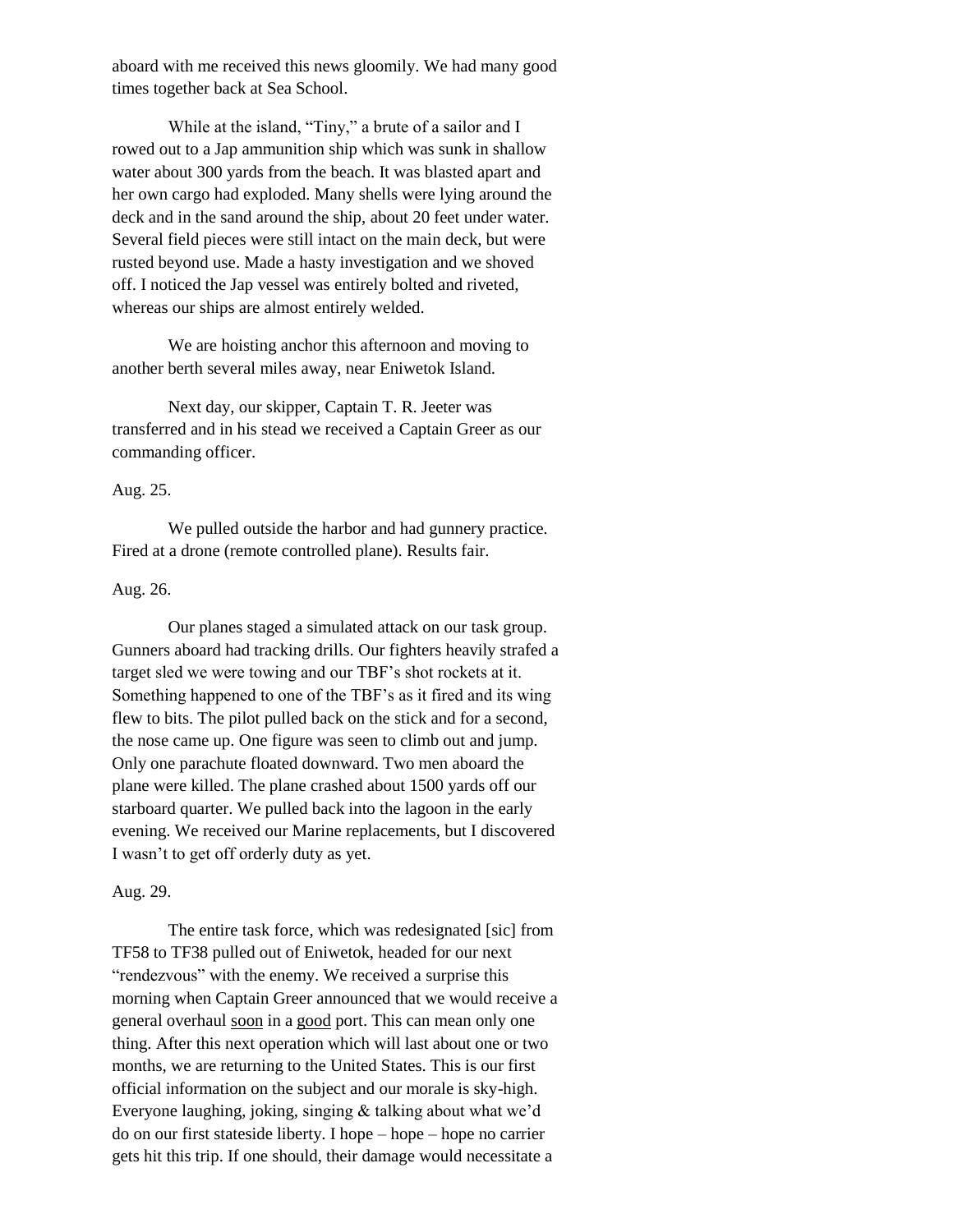trip to the U.S. for repair & of course in that case, we couldn't be spared. Our gunners will have to be extra sharp also in the event of an attack, which we greatly fear, for to have death cheat any of us from going home when that is almost in sight, would be a crime.

Our course 145. Speed 16 knots.

#### August 30.

Rain all day. Course 225, speed 18 knots.

## August 31.

Fired at a sleeve in the morning. Did pretty good. Again had simulated air attack.

## September  $1<sup>st</sup>$ .

This morning, when the Intrepid was landing planes, one bomber bounced over the first crash barrier & cracked up about 30 feet further up. One man was knocked overboard. Living up to her reputation as a jinx ship, the Intrepid failed to throw a smoke bomb overboard as a marker. By the time we were notified and a destroyer dispatched, we had travelled over two miles. The CAP of four fighters also were told to search for the man. Captain Pirie, Chief of Staff on Admiral Bogan's staff was outraged at the Intrepid's negligence. The entire task group at his command made a 180 degree turn and we all searched the area. After about an hour, we gave up and continued on our way. The man was considered lost. About two hours later, the Intrepid had a similar occurrence; another man was knocked overboard; again signal smoke bombs failed to be dropped; again we searched, and another man was considered lost.

This afternoon we had a preliminary celebration for our equator-crossing ceremony for all new "pollywogs." We had a hilarious time, especially with a signalman impersonating a girl, complete with lipstick, brassiere, and panties, whom we nicknamed "Mabel." The new Marine pollywogs were duly initiated this evening in our compartment. Their hair was cut in various patterns, and I the pleasure of wielding the scissors on several occasions.

## September  $2<sup>nd</sup>$ .

This morning we had the official crossing-the-line ceremony, with "King Neptune" presiding in his royal court. We all had an uproarious time.

Refeuled [sic] at sea this afternoon. A rain storm came up and stayed for some time. We've been travelling along almost exactly on the equator for many hours and it has been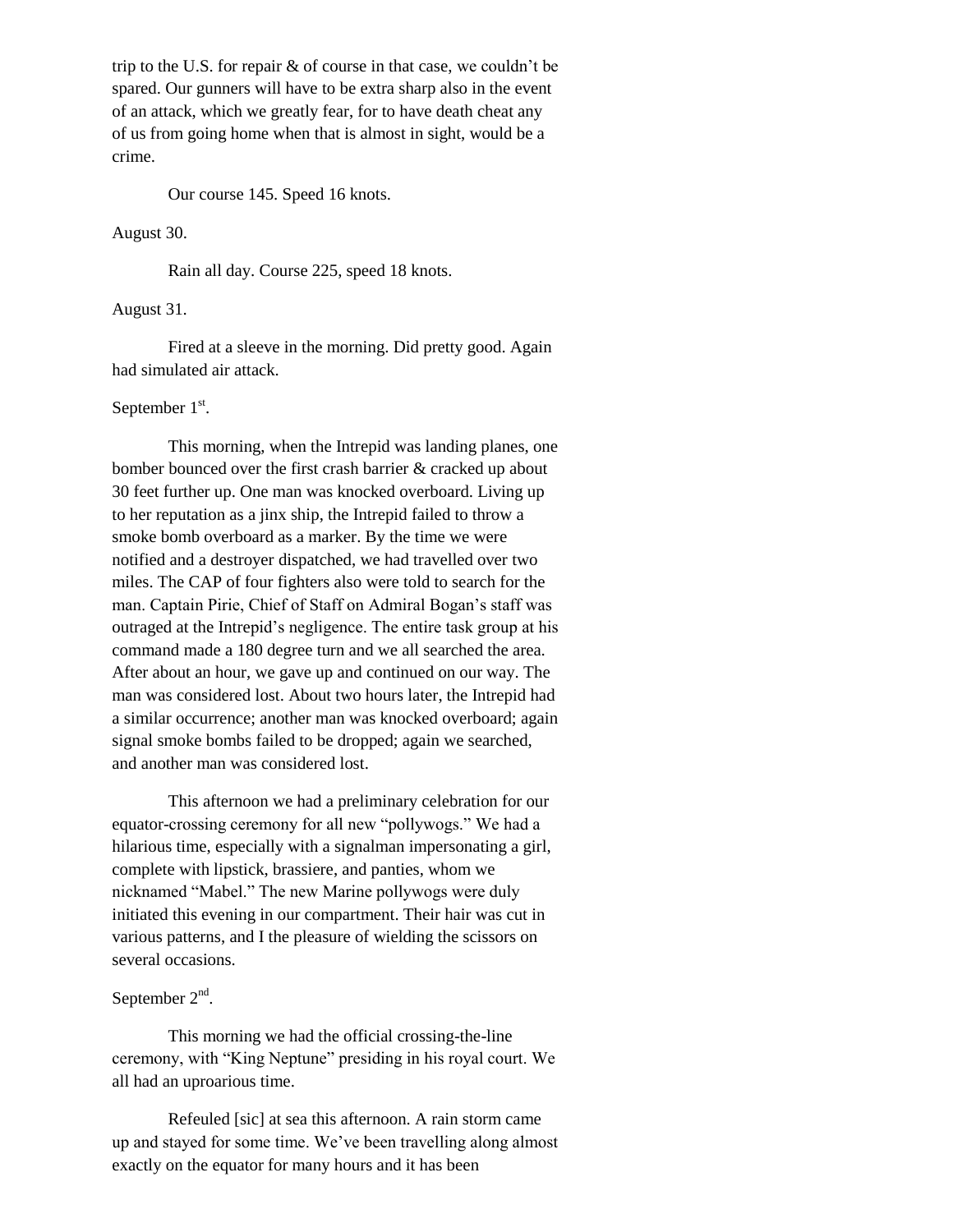surprisingly cool, as compared with the sweltering heat in our last trip across about six months ago. We are expecting three dignitaries aboard this afternoon to witness the coming operations. The men arrived as expected. One was Under-Secretary of Naval Aviation Gates, and his aide Capt. Wright. A commander leaves tomorrow to join Vice-Admiral Mitcher's staff.

## Sept.  $3^{\text{rd}}$ .

The destroyer "Sullivan's" tonight in an excited voice over the T.B.S. radio (talk between ships) told us she spotted a surfaced sub and was proceeding to bear down on it and ram. Rear Admiral Bogan sent back a terse "Good luck." The men on the destroyer got all keyed up and stood by for the shock after the ram. Imagine their, chagrin when the "sub" turned out to be several logs and garbage. Their face must still be red!

## Sept.  $4^{\text{th}}$ .

One destroyer lost a man overboard last night. Several light surface contacts by radar.

## Sept.  $6^{\text{th}}$ .

This afternoon our fighters took off on a sweep at 1300 over the Jap-held island of Palau. Tomorrow we hit them with everything we've got, according to the word of our new skipper, and then we head west for "meatier" targets. Quite a few bogies for the last two days.

My duty up here in Flag Plot, which is the operations headquarters for our task group, is quite interesting and I get a first-hand look into the methods and planning done by the Admiral's staff. But I repeat: orderly duty is not to my liking.

## Sept. 7.

Bombed Palau all day. No air opposition. Meager to intense inaccurate AA fire. Our planes attacked gun positions, and installations and claim that today's bombing was the most accurate they had ever done. Several sub contacts during the day. We had a large group of bogies tonight and for a while it looked like we would be under air attack. The bogies closed to about 15 miles and all gun stations were put on "Alert One." One destroyer over the T.B.S. radio said she was going to open fire. At about this time we discovered the "large bogie" was a formation of B-24's on a raid themselves. They never knew what a close call they had.

Sept.  $8^{\text{th}}$ .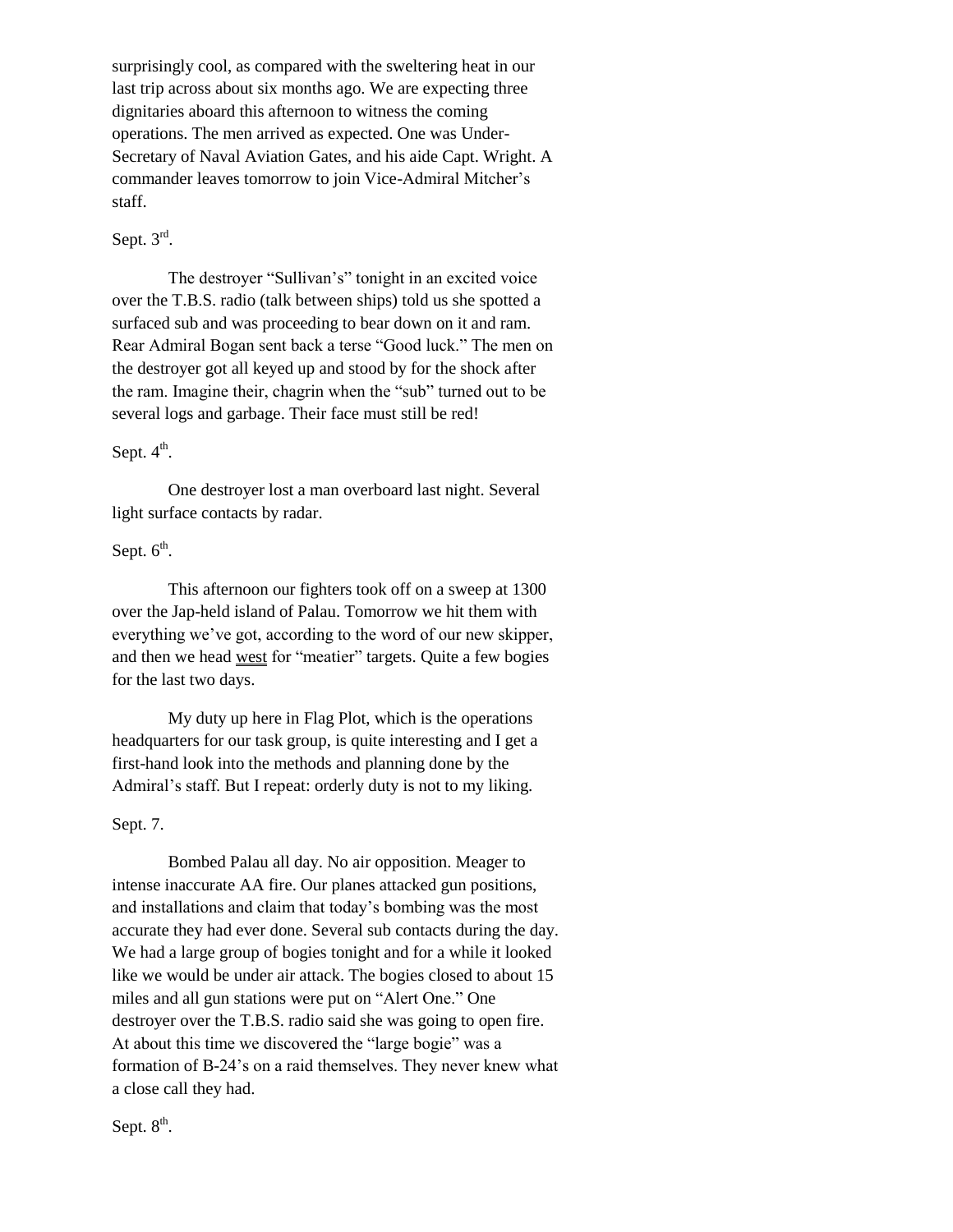Because of a lack of targets on Palau, we cut in half the raids scheduled to take off. In our last attack, our plots discovered 3 AK's and one destroyer heavily camouflaged with foliage close in to shore and attacked them. But due to thick low clouds were unable to observe results. Several planes returned shot up. One fighter was able to let down only one of his landing gear. Through brilliant flying, the pilot managed to make a good landing, only slightly damaging one wing tip and propellor. This completes our raid for the time being on the Palau Islands. We found out that yesterday our planes set a record for weight of bombs dropped on the target: 113 tons for one day. This is the first operation so far in which we (our ship) had no plane losses and no personnel losses. Only one fighter pilot had superficial wounds. We witnessed a few water landings, but these planes were from other carriers. Our destroyers, cruisers, and converted carriers refeuled [sic] today. Our battleships are not with us yet. Our course now is 290 and speed 25 knots. We shall maintain this speed and direction all night, and sneak up and attack Davao, on the island of Mindinao [sic s/b Mindanao] in the Philippines. As our chaplain jokingly put it: "We took care of 'Palau Pauline,' now we'll make it hot for 'Davao Daisy'." This will be the first carrier raid on Philippine territory of the war, and the farthest westerly penetration of surface craft to date.

## Sept.  $9<sup>th</sup>$ .

Our fighters took off before dawn this morning on a sweep over Davao. Bombers and TBF's followed shortly. There was surprisingly no air opposition over the target. Only one plane rose to meet them, and there was a mad scramble after which the Jap plane, (a Judy), exploded. All day long we bombarded the target areas mercilessly. Our pilots said the Filipino civilians stood in the streets and waved to them as they passed. A fleet of 40 sampans was spotted and within several hours this was annihilated. The AA fire was intense and accurate and many planes were damaged. One bomber was shot down over the target area. One fighter, piloted by the famous red-head from Oklahoma, "Character," had the largest hole I've ever seen in his port wing, close to the fuselage. He was very lucky to make it back. A Life magazine correspondent took his picture, just as he landed nonchalantly sucking an unlit stogie.

One bomber went in the drink on a take-off, but the pilot and gunner saved by a destroyer.

## Sept.  $10^{\text{th}}$ .

Our planes again took off but the good targets have greatly dwindled and only two strikes were made. It rained all day.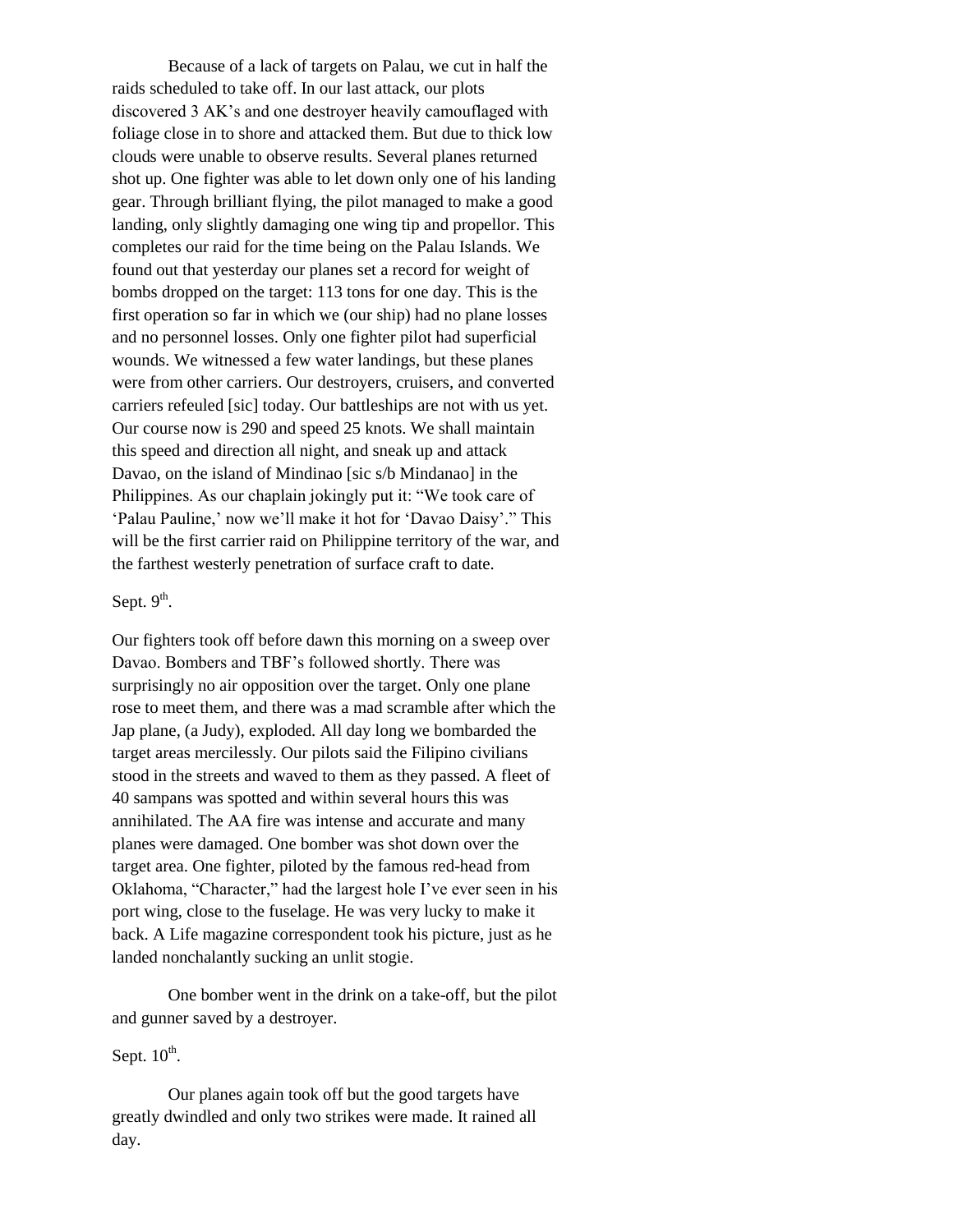## Sept.  $11^{\text{th}}$ .

Travelling southeast. Refeuling [sic] today and received replacement planes from a jeep. Our new fighters are the new model Hellcat F6F-5, now common aboard carriers, but these delivered to us are equipped to carry 3 rockets under each wing, in addition to regular armament.

Tomorrow we again attack targets in the Philippines. During our raid yesterday, the Bunker Hill was closer to the Philippines than any carrier has ever been – at one time we were but 34 miles from land and a mountain peak was visible. We were the first carrier in the task force, the rest following us and a bit east of our position.

## Sept.  $12^{\text{th}}$ .

Admiral Halsey, commander of the Third Fleet, seeing that good targets were about exhausted in Mindinao [sic s/b Mindanao] sent out orders to change target to the north consisting of the islands of Samar, Leyte, Negroes, and several airfields on the southern tip of Luzon, and the island of Cebu. Today a few planes were sighted by our planes and chased. Independence fighters shot down two Jap planes. Several ships were sunk by our planes. We had torpedoe [sic] defense at 10:00 p.m. with several bogies closing to 11 miles, then opened and left. We stood in the rain at our guns all the time. "Alert One" was sounded several times during the day indicating there are many Jap planes in the area. There were several surface contacts by Radar during the night.

Some time this afternoon, one of our destroyers came upon a motor launch containing 40 Japanese survivors of a cruiser sinking (Natori) which occurred about 22 days ago. These Nips had been adrift for all that time with very little food and water. The Japs were transferred to our ship. Armed Marines waited for them on the hanger deck as they came aboard. They were all extremely thin, and weak. Another two days and at least 1/3 of them would have perished. The fleshiest part of their legs was about as thick as my fore-arm. The arms measured no more than 3 inches across. They were on the average about 4 feet 11 inches tall, and the heaviest weighed no more than about 95 lbs. They absolutely stunk. They could hardly walk. They were led to the compartment set aside for them which adjoined the Marines Compt. They were astounded at the good treatment they received when they received a medical examination, shower, and food & clothing. Their food is exactly the same as we eat. They gorged themselves so much they had cramps all night and were painfully constipated.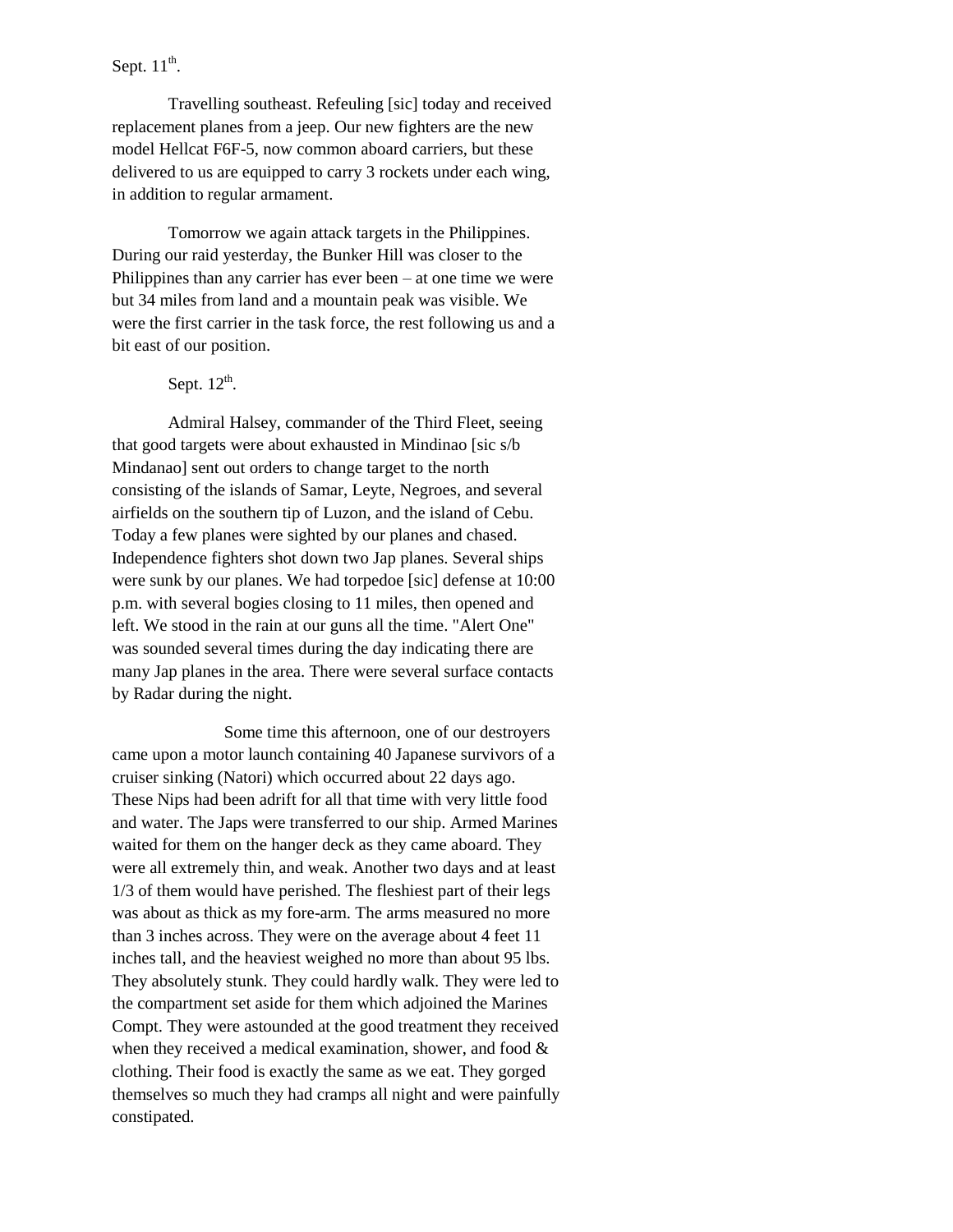We taught them Arabic numerals & their pronunciation in English and in this way we named them form One to Forty. One wrote his name on a bar of soap as "Sinata." Of course he was immediately nicknamed "Snotty." He liked it & grinned. I snuck in to their compartment & tried to converse with them, first in German, French, Jewish, even a few Japanese words I picked up, but we only all became more confused, so I shoved off.

## Sept.  $13^{\text{th}}$ .

As our planes took off this morning, we had torpedoe [sic] defense. There was firing off our starboard beam. Later found out another task group was attacked and two enemy planes were shot down. Our planes met heavy fighter opposition over the target and knocked down a few. Two of our fighters were shot down, but later rescued. We sank many more Jap ships, destroyed warehouses, material & supply concenstrations [sic]. Today we shot down 13 Jap planes. Several "alerts" this morning.

The Jap prisoners are gaining in strength very rapidly and get around easily enough. They were taken to the forecastle for air and gaped in astonishment at the array of carriers & battleships they had "sunk" so long before. When they were told in Pidgin English and sign language that they were aboard the Bunker Hill, they refused to believe it. "Bunk Hill sunk!", they said. The Japs are beginning to take advantage of the good treatment by playing on our sympathy, even refusing to drink water unless it was ice water. At times our tempers were getting thin.

## Sept.  $14<sup>th</sup>$ .

We retired from the Central Philippines, travelling south-southwest, after just dropping a few light strike-loads of bombs.

#### Sept. 15.

Palau invaded. Our Jap p.o.w.'s were transferred to a destroyer. As they left, they waved a "s'ank you" to us.

## Sept.  $16^{\text{th}}$ .

Refeuled at sea. Received mail from tanker. Our planes have been in flight, mostly combat, for more than a year and are the oldest planes on any carrier out here. It's jokingly conceded that the pilots are taking a chance in merely taking off and landing the bombers. Finally, in disgust, our Air Officer ordered all duds which are absolutely unflyable, tossed over the side. This afternoon, over the side went six dive-bombers, two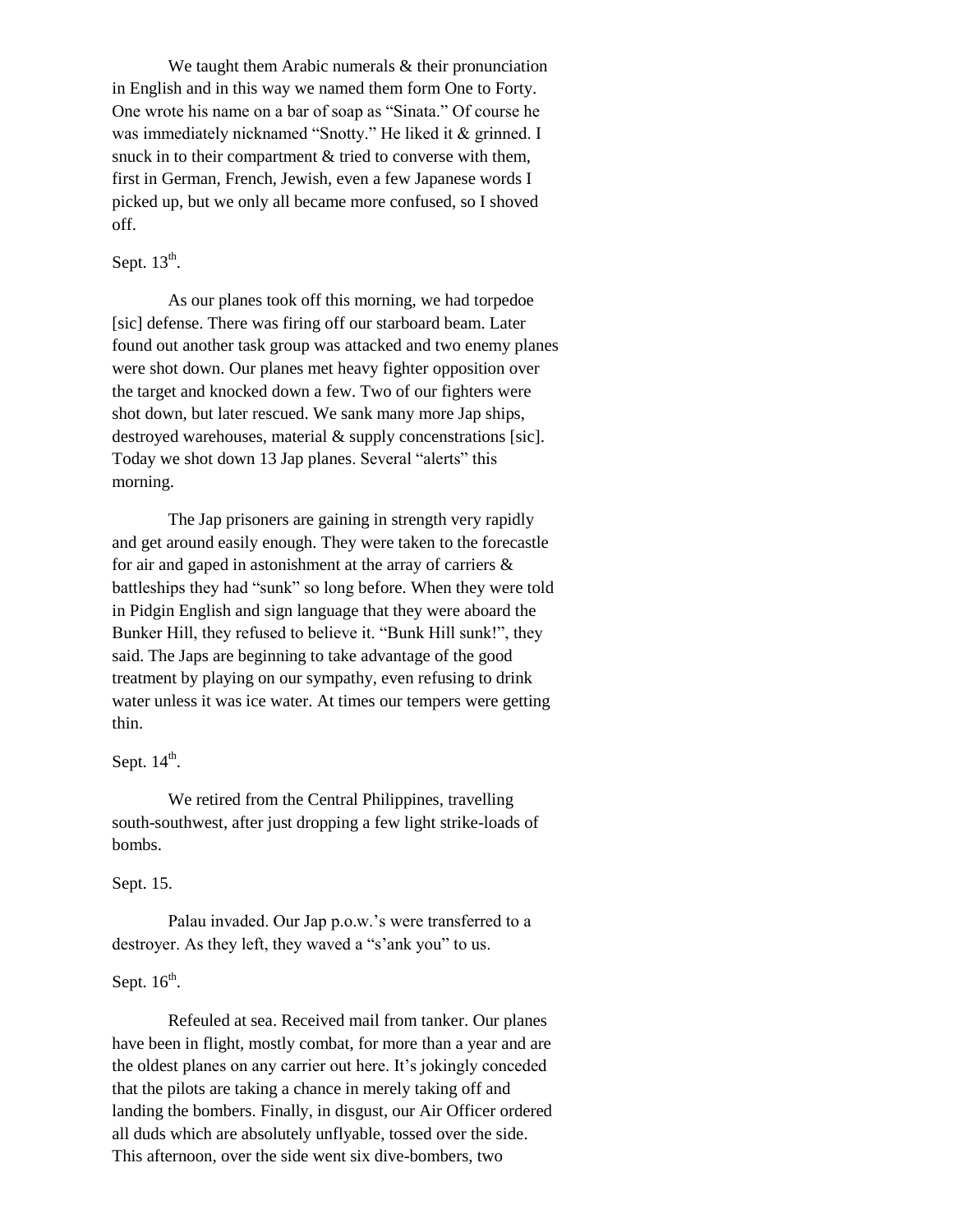torpedoe [sic] planes, and one fighter (old type F6F-3). In their stead we received 11 new F6F-5 Hellcat fighters and two torpedoe [sic] planes.

I saw the plans for our attack on Manilla [sic s/b Manila] for Sept.  $21<sup>st</sup>$ , and  $22<sup>nd</sup>$ . There are supposed to be many planes and warships there. I was changed from Admiral's Orderly to Executive Officer's orderly of Commander Andy Mechling. (The Admiral & flag are expected to transfer soon).

### Sept. 17.

Our planes are in light strikes today assisting the invading Marines at Palau. One fighter plane form the Cabot came in with no hook, and crashed into the crash barrier. The tail went high in the air & crashed downward. The pilot struck his head against the hood & was obviously in pain, but conscious. He was taken to sick-bay.

## Sept.  $19<sup>th</sup>$ .

Refeuled [sic] at sea.

## Sept.  $21^{st}$ .

All morning we were in the midst of a driving thunderstorm which rose almost to gale proportions. A very heavy strike was launched to attack Clark Field and Manilla [sic s/b Manila]. A second strike followed shortly after the first. At first reports, there were no Jap fleet units, but at least 25 cargo ships. At first there was no air opposition, but the second strike reported heavy air opposition. It still is pouring and we were soaked watching the planes take off and land, but we hardly noticed. The flight deck crews deserve a lot of credit. The slip stream of propellors force them to skid & slide around, and only their skill and alertness keeps them from going into twirling propellors.

Results of the 4 strikes today have been tallied. Our planes sank at least two ships, damaged many more. Against the air-borne opposition, our fighters destroyed 22 airplanes without the loss of a single plane or man. A record in itself! One of our dive-bombers was shot down in flames by AA fire. No survivors.

## Sept.  $22<sup>nd</sup>$ .

On bogie appeared during G.Q. this morning and closed to within 4 miles of our ship. Ships around opened fire. The bogie escaped, circled around our force and approached another task group where it was shot down. We are on the verge of a typhoon with surface wind of 35 knots & up. Waves very high, rain strong. Launched heavy strike at about 0615. Sighted Luzon in the distance. At 0730 we had torpedoe [sic] defense. One Jap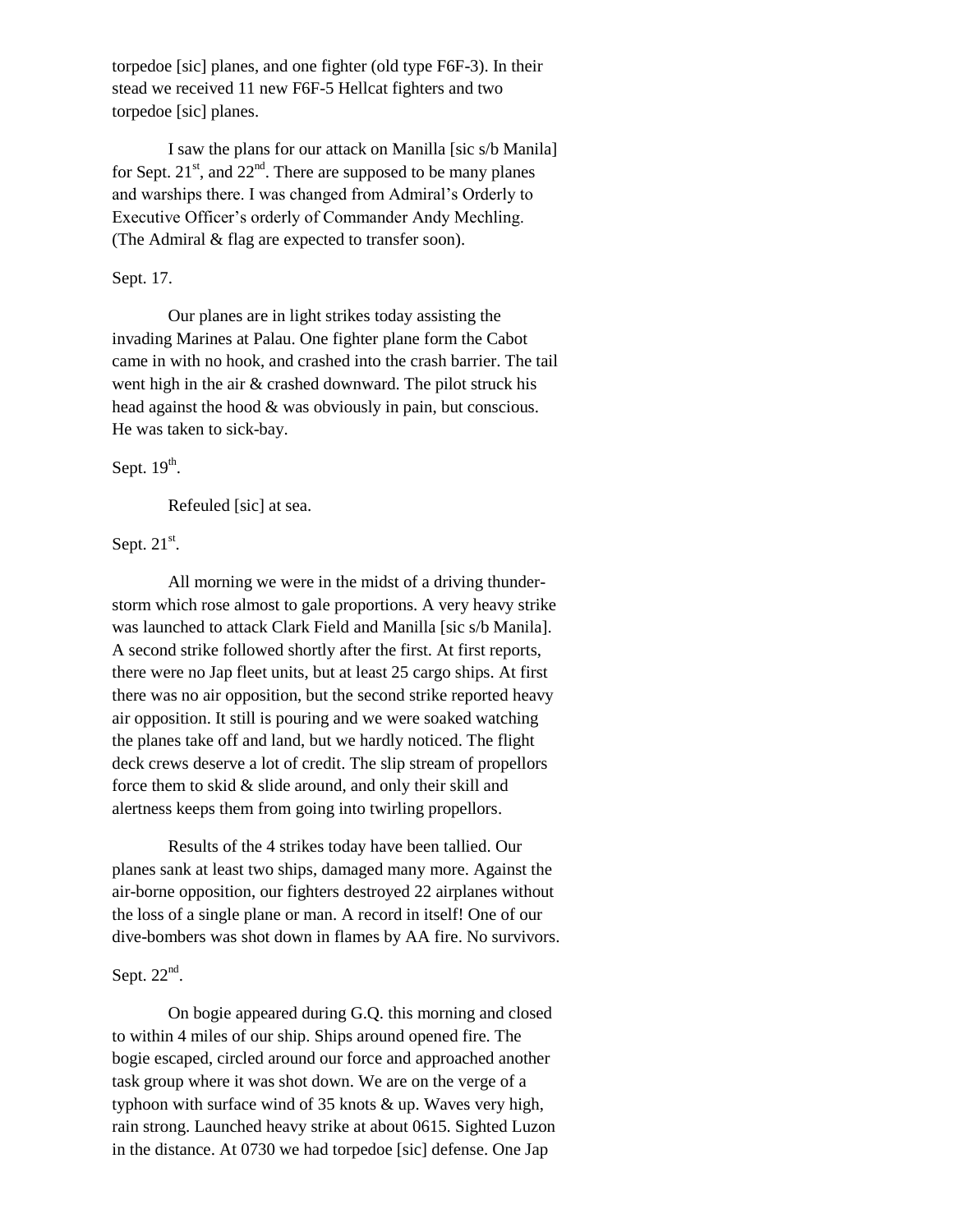plane approached our group. Our screen of destroyers opened fire. It was pouring and we stood at our guns watching. The Jap turned around and left. Visibility very limited. Due to hazardous weather, the remainder of today's strikes were cancelled and we steamed away from Luzon.

## Sept.  $23^{\text{rd}}$ .

Refeuled today about 200 miles east of Luzon. Three more of our dive-bombers went over the side. We received 5 new Helldivers this evening, Model SB2C-3, from a jeep carrier. The sun was shining brightly all day, the seas calm, and at night the moon and stars were out, all as if to apologize for the weather of the past week. Received mail from tanker.

## Sept.  $24^{\text{th}}$ .

Our planes took off this morning on an attack against the Central Philippines. Several Jap ships sunk. End of operation. Short breathing spell.

## Sept.  $25^{\text{th}}$ .

We had a few losses yesterday one fighter pilot bailed out almost overhead and was injured in jumping. Morale skyhigh for going home.

## Sept.  $26^{\text{th}}$ .

Weather beautiful: sunny, warm, clear. Proceeding to Saipan.

## Sept. 28.

Arrived in Saipan at dawn today. No sooner had we arrived than barges and lighters pulled alongside and 5 minutes after anchoring, bombs were loaded aboard. Everyone turned to and worked unceasingly all day and night.

## Sept. 29.

Continued loading bombs. At 4 p.m., we pulled out of Saipan with 400 tons aboard. Course southwest, speed 16 knots. Goal- Uluthi [sic s/b Ulithi] Islands, taken over by the Army about one week ago without enemy resistance. It's about 100 miles from Yap.

## Sept.  $30<sup>th</sup>$ .

Had several simulated attacks today. Weather rainy, seas rough and high. Arriving at Uluthi [sic s/b Ulithi] tomorrow. The Flag Dept. (Admiral Bogan & staff) is leaving at that time.

Oct.  $1^{\text{st}}$ .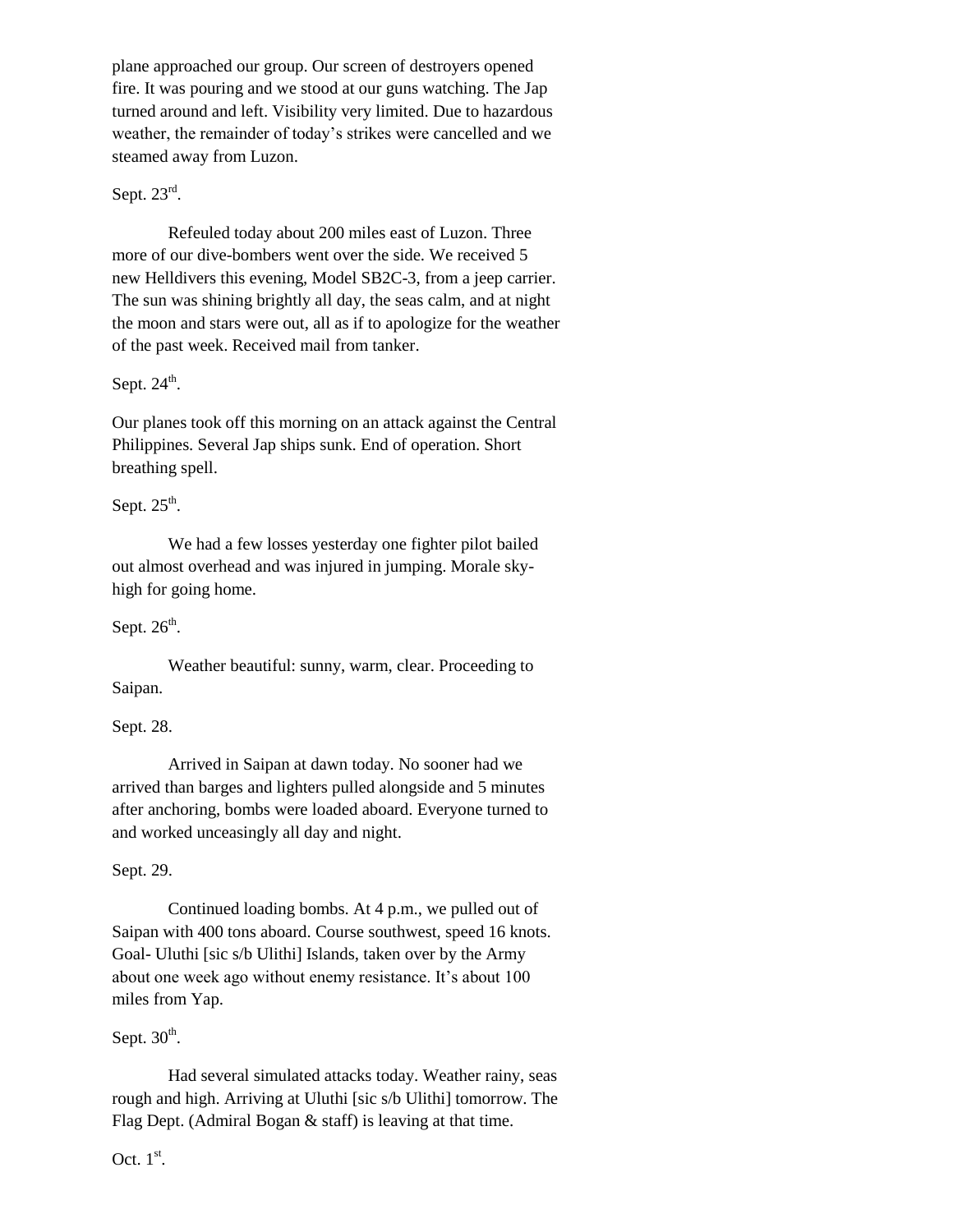Arrived at Uluthi [sic s/b Ulithi] Islands this morning. The weather is lovely, the sun blazing hot. Off orderly duty, assigned to Batter I, gun 9, watch 3. Sunbathed & played ball all day.

## Oct.  $2<sup>nd</sup>$ .

Several details of sailors went to various provision ships on working parties. There are very few ships here and no warships other than our task group. The remainder of the task force retired to Manus Island, near the Admiralty Is. It began raining pretty hard near dusk.

## October 3<sup>rd</sup>.

We were surprised this morning when we had an extraearly reveille before dawn and were told we were getting underway immediately. The rain of last night had risen to a fullfledged typhoon. There was the possibility of snapping our anchor chain and drifting up against an island. We got underway in total darkness, seemingly groping our way through various channels till we reached open sea. All ships of our force formed a hap-hazard formation and we're taking our chances in riding out the storm. The waves are the largest I've ever seen. The ship rocks & rolls crazily. We are only making about 14 knots. The Cabot had one plane washed overboard and they held a muster to see if anyone was knocked overboard. (2 men drowned). This is the worst weather I have ever witnessed or ever expect to. We shall stay underway until the weather subsides. Several men were lost from the Cabot. Our provisions enroute [sic] to our ship aboard LCT's were all swamped and sunk. At least one man was drowned. Waves are breaking over our flight deck. I saw one sailor thrown out of his bunk.

## October  $4<sup>th</sup>$ .

Reentered harbor in afternoon. Still raining, but weather is breaking.

## October  $5^{\text{th}}$ .

We went out of the harbor this morning. All aircraft duds were placed on the flight deck. All were dive-bombers. Fourteen were pushed over the side and sunk. One got out of hand and rolled into Battery5, destroying one Mark 14 sight  $\&$ damaging a gun and mount. Almost a million dollars was shoved off our fan-tail today. A lot of war bonds! We then landed 17 new model Helldivers. With new planes, bombs aboard, our chances of going home now are nil.

October  $6<sup>th</sup>$ .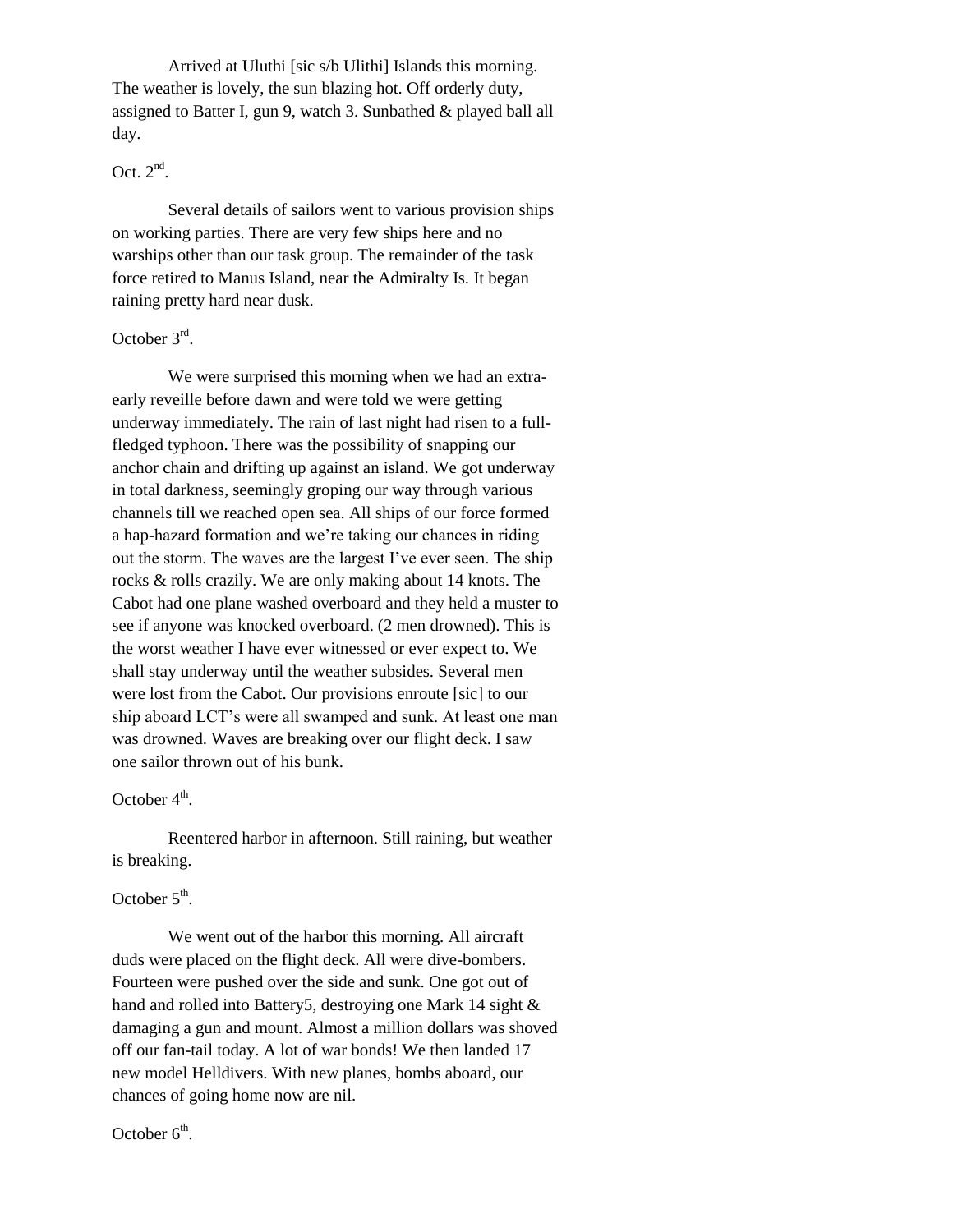As yet we have loaded no food. The skipper remarked, joking to his orderly "Guess we won't eat next month." We received orders to pull out at sunset tonight, and to proceed north and strike at the islands between Formosa and Japan. The task group pulled out and we made preparations for getting underway. We were about to hoist anchor, when the loud speaker blared to drop the gangways & set out the motor whale boat. We stood and asked ourselves what the delay meant. Some ventured we were about to go home. At that time the loud speaker said (I'll never forget) "Attention, all hands. This is the Captain speaking. The delay in getting underway is not for the reason you think. We have located provisions and we will spend all night loading. However, when you stay out here for over a year, and the Air Group over six months, you begin to wonder if you'll ever go home. I know you have waited a long time, but with a little definite information, you can wait a while longer. I do have some definite information. Some time near the end of this month, we will be heading home. Everyone went wild, cheering, yelling, laughing. I must admit that this announcement is the best birthday gift I could possibly receive.

## October  $7<sup>th</sup>$ .

The Captain this morning, in a ceremony at sea (we got underway early this morning) gave out some medals to a few pilots. At the end, he made a short speech. He said we were very fortunate to be able to go on the next operation. Our attacking target has been changed. It is no Formosa. It is the MAINLAND OF JAPAN.

## October  $8<sup>th</sup>$ .

Proceeding north at a pretty fast clip. Met the rest of our task group this morning. Refeuled [sic] today. Weather getting cold.

## October  $9<sup>th</sup>$ .

Reported a bogie today. Later found out a B-24 shot down one Betty in the area. Due to the threat of the Jap fleet coming out and flanking us between Japan & Formosa, the target again was changed, much to our disappointment. The island chain between Formosa & Japan, called Ryukyu, is the target, only 200 miles from Japan, within easy fighter plane range of the mainland. One man was washed overboard from a battleship today. The waves are very high. The Hancock, another Essexclass carrier has reported out for her first operation against the Japs. We witnessed several water crack-ups of her green pilots. Most of the airmen were rescued.

October  $10^{\text{th}}$ .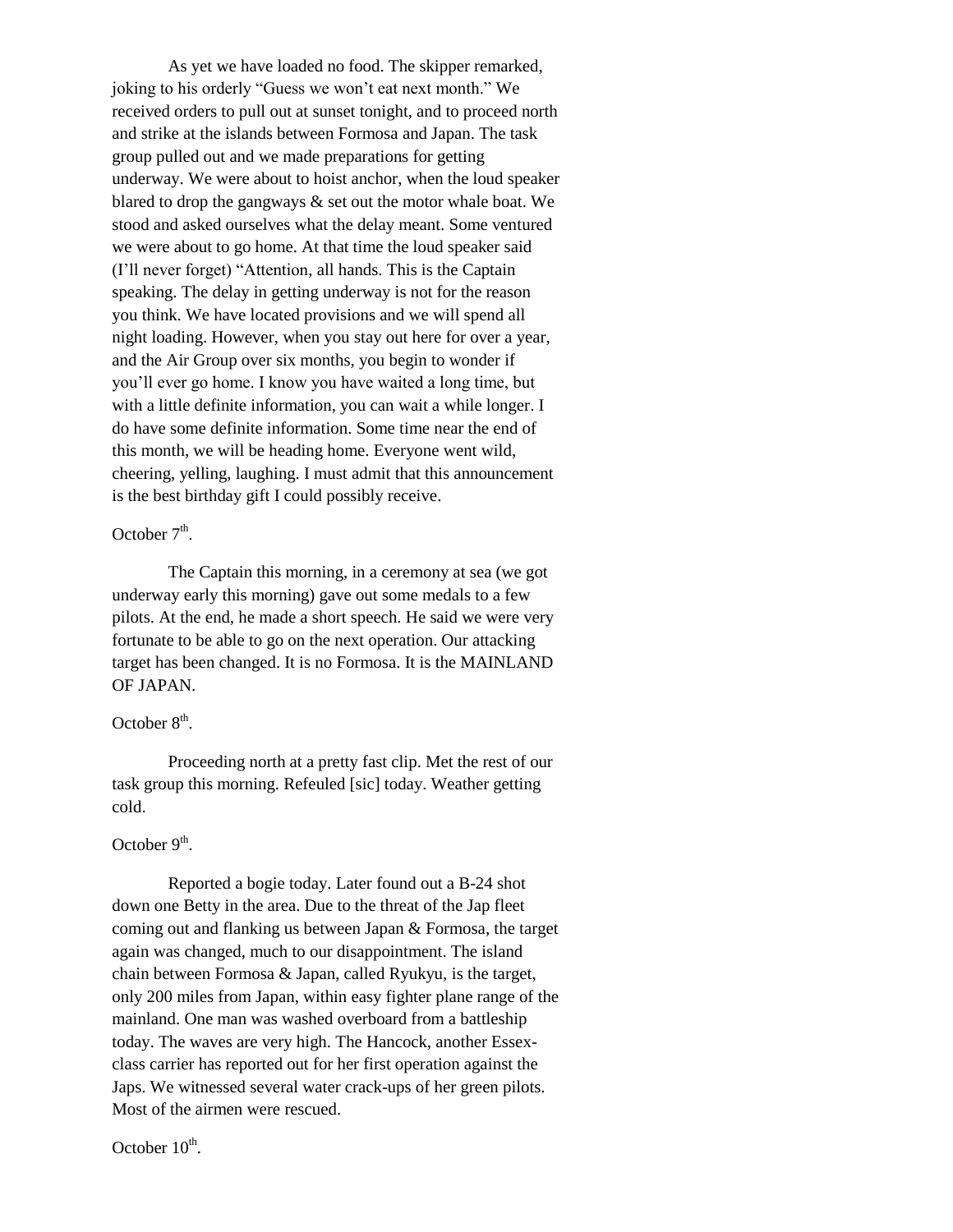A strong fighter sweep took off at 0600 this morning. A short time later one of the CAP shot down a Betty about 25 miles from us. About to go to breakfast, torpedoe [sic] defense sounded. One bogies, which was later chased away. Over the target area, our planes met no air borne opposition, but heavy, accurate AA fire. Several cargo ships were sunk. Several subs were sighted moored alongside a dock. Two were sunk & two damaged. We had several alerts. Many bogies in the area. One of our TBF's cracked-up in the water while launching, but the 3 man crew were rescued by a destroyer. Our ship had no personnel losses in today's strike. At midnight tonight, general quarters was sounded. Several Jap planes in our vicinity. The Hornet launched night fighters, but interception was not made. We stood by our guns in the rain, more concerned about getting some sleep, than about the Jap prowlers. About 2 hours later several other enemy planes closed to about 23 miles, then left.

## October  $11^{\text{th}}$ .

Refeuled [sic] today. Our target tomorrow is the first carrier attack on Formosa.

During the night, had G.Q. at midnight. Bogies closed to within 7 miles, but all ships held their fire. They left. Had another alert about 2 a.m. Little or no sleep tonight.

## October  $12^{th}$ .

Fighter sweep of 15 planes and a heavy strike took off at dawn. We waited for an expected attack by the enemy. Our planes landed about 9 a.m. from the sweep. One fighter in landing, bounced hard, went over the crash barrier & his momentum carried him up the deck. I was standing on the flight deck watching & when I saw this, I dove into the gun battery, yelling "look out!!" I landed on about 3 marines. The fighter crashed into the first 5 inch turret and there was a desperate scramble by the flight deck crews to get out of the way. One seaman was hit & hit hard. Oil spurted from the engine all over the turret  $&$  I ran to get a look at the injured man. It was gory; a sickening sight. I knew him. His left arm was broken in about 3 places with the bone (arm amp.)(later died) sticking through. The flesh was ripped & bleeding. The left leg was also badly broken, just like a broken match stick & was hanging by a mass of bloody flesh. He was conscious but badly shocked. The plane came to rest about 10 feet from all the incendiary bombs & 1000 lb. bombs which were waiting to be loaded for the next strike. The score of our fighter sweep was tallied – the pilots kept saying "there's more damn planes there than I've ever seen!" Our fighters shot down 32 enemy planes without a single loss! Almost unbelievable. The next strike was not launched as scheduled. Instead, the fighters were respotted [sic], reloaded, &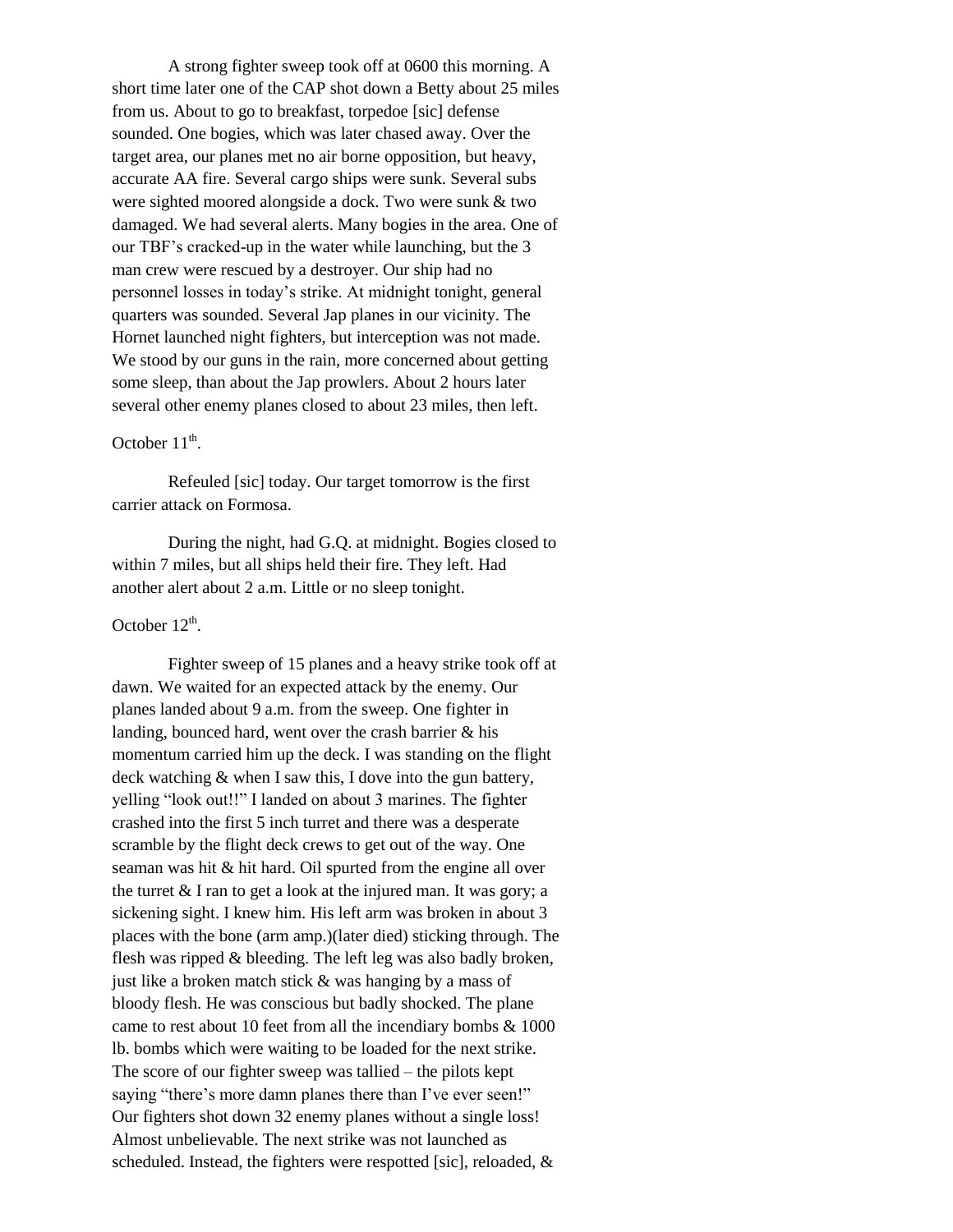regassed [sic] & with the skipper yelling over the loud speaker "Go get 'em, boys there's plenty more!", they streaked for the target area. The planes destroyed were, for a good part, just taking off to bomb our force. Fighter Skipper Collins alone accounted for five. The ships ace, Lt. Cmdr. McCusky got 3 more. Today is going to be one busy day. Results of today's strikes have been tallied. Our losses: 3 dive bombers (2 crews saved), one torpedoe [sic] plane (crew saved). One fighter plane (pilot picked up by American sub). One big loss to us was the fighter pilot, "Character," previously mentioned. He was the most popular, best liked pilot in the Air Group. He was shot down by an enemy fighter; and parachuted to land about a mile from the west coast of Formosa. On the credit side, our planes shot down 52 enemy planes, probably shot down 5, & damaged 20. Several ships were sunk. Another fighter plane cracked up on the flight deck when the right brake stuck & the nose crashed into the island. Luckily no one was in the way. The skipper, Captain Greer, paid us many compliments this evening, and became a deeply loved & respected leader, after he said "You hit the Japs damn hard and from what I've seen of your operating efficiency, I'm proud to be your captain."

Several bogies in the evening. Attack to be resumed tomorrow. This evening, at 7 p.m., had torpedoe [sic] defense followed shortly by G.Q. Two groups of bogies, about 40 planes in one and twenty in the other closing. It grew darker. The Jap aircraft pressed home the attack on the task force. For eight solid hours, from 7 p.m. to 3 a.m., we watched ships open fire in the distance on the horizon and at close range. None of our ships were hit, although the Intrepid reported a torpedoe [sic] wake just off her fantail, and I saw 7 or 8 planes shot down in flames, three of which in our immediate vicinity, one about 500 yards off our fantail. Since it was so dark, the enemy planes were practically invisible and we couldn't be sure of shooting in the direction of our own ships. About midnight, the battleship on our starboard side opened up with 20 and 40m.m. guns right over our ship. Hundreds of shells & tracers cascaded in a shower over our heads. We dove for shelter in the clipping room. About 20 seconds later we came out, just in time to see a Jap plane fly over our flight deck about 100 feet high. We weren't close enough to our guns to get a bead on him & we cursed our luck at missing such a good shot (shot down). One of our quads opened up & the 20m.m. Marine batteries on the port side also. Probably this is the only way the enemy aviators knew of our presence below. The rear gunner strafed, but no one was hit. Many flares were dropped, but we had one experience that tops our night combat scares. About seven flares were loosed directly over us & the wind drove them at our ship. We were lit up as bright as Broadway and we waited for the attack on us we felt was certain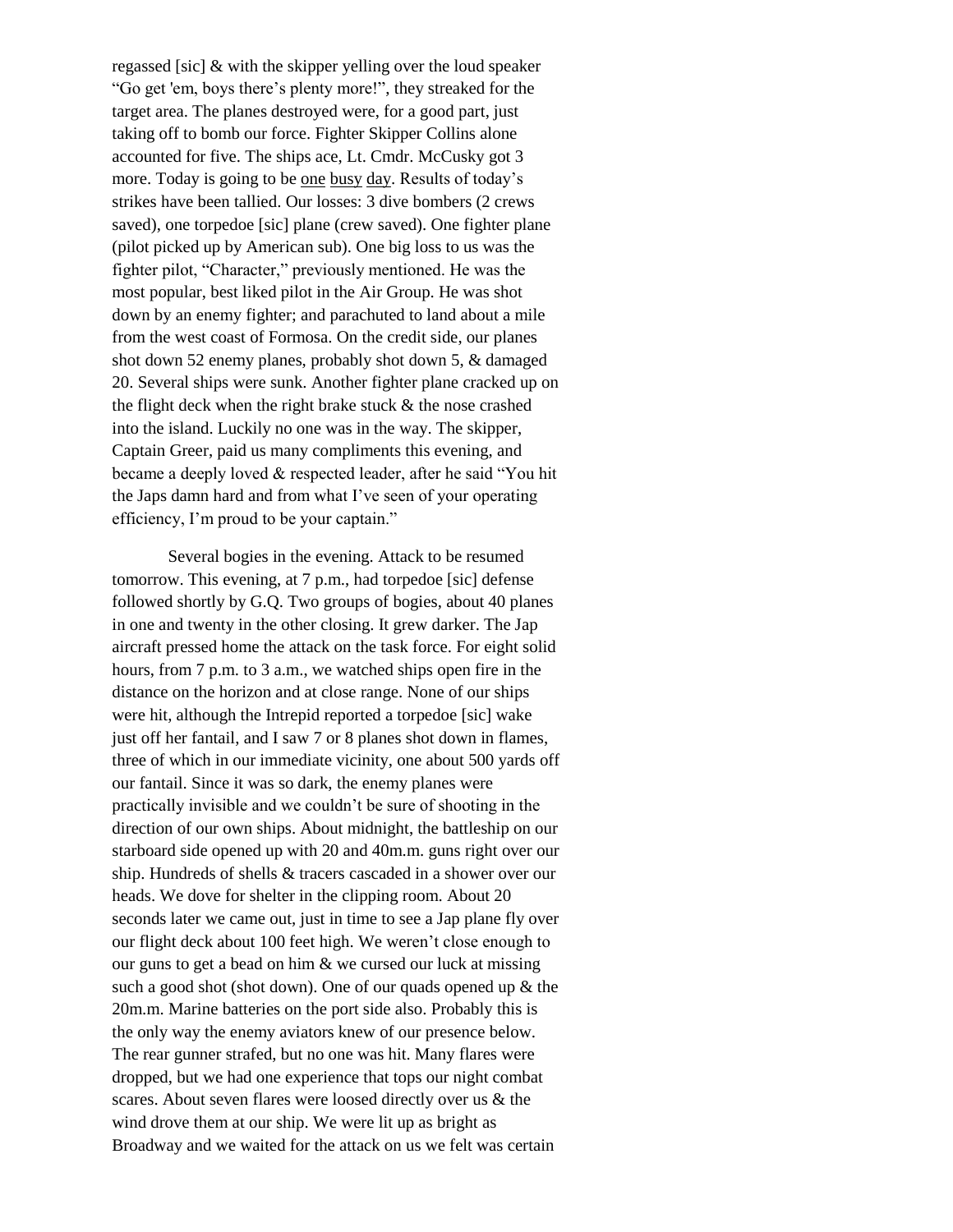was coming. One flare was blown across the deck, about 50 feet up and the sparks, resembling welder's slag, showered our deck and the planes on it. We can't figure out why the planes didn't catch fire, the result of which would have been tragic. Marines on Battery Six first ran for shelter from the thermite, then grabbed a long hose to battle the fire. Luckily the fire did not start. Then I witnessed something almost unbelievable. Several flares had burnt themselves out. There were two left, bearing down on the ship as the first one had. Marines in Battery Four requested permission to open fire on the flares. They could use no sights, since these are effective only in daylight, and they used night ammunition (which is no tracers), plus the fact that the flares were drifting with the wind. They had every disadvantage, but they opened fire. After about a 4 second burst, both flares were shot out. This saved us from whatever further danger there was for the time being. For this incident, the Marines were commended by Admiral Halsey. It was the finest sharpshooting I had ever seen. The chiefs in the engine room told our gunnery sergeant, that they felt at least 4 distinct underwater explosions, so it was very possible Jap planes made runs on us in the blackness & we never knew it. We opened fire (5 inchers) several times later on, but didn't hit anything. Forty m.m. shells exploded over us again, and once more we dove for shelter from the shrapnel. What a night – no sleep at all. (After mid-night, date is Friday,  $13^{th}$ .)

## October  $13<sup>th</sup>$ .

Sweep took off at dawn, followed later by a strike. Results of today's attack: very heavy damage to airport facilities and installations. Three enemy planes shot down. One of our dive-bombers shot down by AA. During supper this evening, at 5 p.m. had torpedoe [sic] defense. Enemy planes closing. We launched a number of fighters since there was still daylight. No interception made. About an hour later, gun fire broke out on port side. We sighted a twin-engine bomber flying low on the starboard side about 3 miles away. Destroyers nearby did not see it & to put them wise, the U.S.S. Iowa opened up, shooting over them. Shrapnel (we later found out) killed several men on the can. Then we opened up. Came very close, but missed. The Jap fled. Heavy firing later directly over-head by 5 inchers. Firing later on the fantail. Reported torpedoe [sic] wake just missed our stern. Much firing, but I saw no enemy planes shot down. The seas very rough. Occasional rain & strong winds. One night fighter from the Independence forced down for water landing. Probably not rescued due to weather. The Japs stuck one torpedoe [sic] in the belly of the new cruiser, U.S.S. Canberra. Dead in the water & later towed at 5 knots by Wichita. The entire fleet is circling the stricken ship all night. A sea-going tug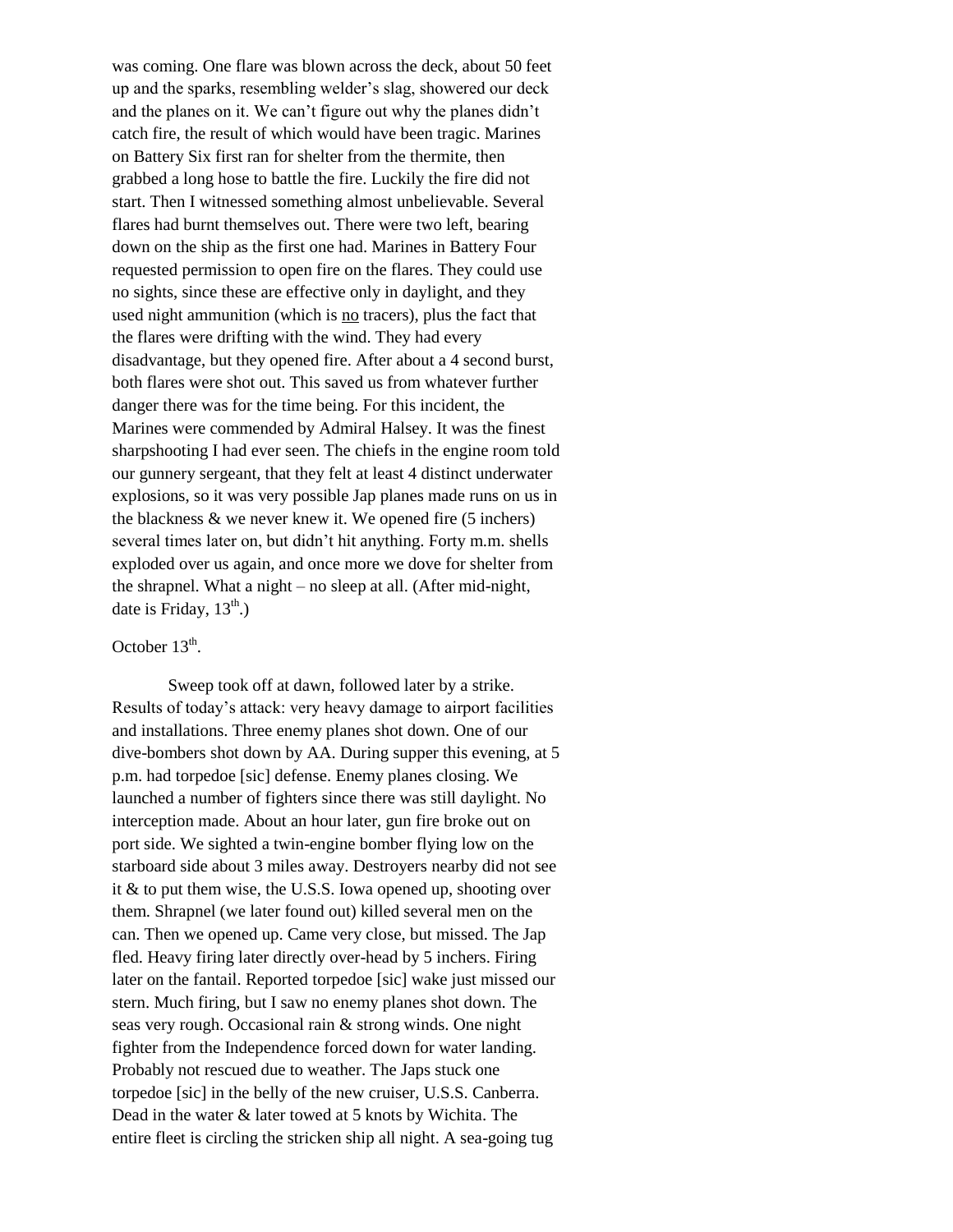sent for from Saipan. Wasp shot one Frances down & it crashed into her bow, but only slight damage.

## October  $14^{\text{th}}$ .

We were supposed to withdraw from Formosa today, but we are sticking around to continue pounding targets & cover retreat of hit CA. A heavy force of B-29's & B-24's bombed Formosa today. Our fighters covered them. Had several alerts this morning. Refeuling [sic] destroyers today. Early this morning, had G.Q. and was under attack several times during the day. Sighted many enemy aircraft. Saw our fighters shoot several down. Fired many times at Kates & Judies. Struck in helmet by piece of own shrapnel. Two Judies made steep dives on the Hancock & they didn't even open fire. Luckily only near misses, we shot one down. Hid in rain squalls several times. Got all wet & guns got rusted. Didn't get chow till late at night. Once we were told to stand by to repel strafing attack. We had a hell of a busy day. At our guns continuously. During the night had 2 G.Q.'s, one torpedoe [sic] defense & one alert. Up all night. Everyone's exhausted. Running battle for 3 nights & 3 days with no sleep. U.S.S. Oakland (AA cruiser) opened up & shot down one of our own dive-bombers in flames. Pilot & gunner rescued. U.S.S. Reno (AA cruiser) had Jap plane dive into her fantail. Little damage. Night fighters shot several down during the night. Retired finally from Formosa. Some cans out of 5" ammo.

October 15<sup>th</sup>. Refeuled [sic] from tanker.

October  $16^{\text{th}}$ .

Supposed to hit Luzon today, but during a.m. G.Q. Skipper says we are about 500 miles north of where we are supposed to be. We suspect Jap fleet of coming out. They think most of our ships sunk or damaged, so they are coming out to "mop up."

We are near the Bonins, circling around to come in their rear & cut them off from retreat. One task group went down to bombard Luzon, so with them coming north to close the trap, we'll have them perfectly. Search bombers with extra wing tanks & belly tanks sent out. Report so far negative. Had torpedoe [sic] defense about 10:30 a.m. Single Jap plane made a run on another task group & they opened intense AA fire. We were too far away to be sure, but believe they shot it down. Several enemy planes shot down by CAP during the day. Our planes shot down 9 Jap planes. One search bomber came back, in evening, reported sighting Jap force of 2 battlewagons, 1 cruiser, 7 cans about 280 miles from us. Too far to launch an attack today. One of our fighters had engine trouble & made water landing too far from us & too close to the Japs to make rescue (later resc.by sub.). The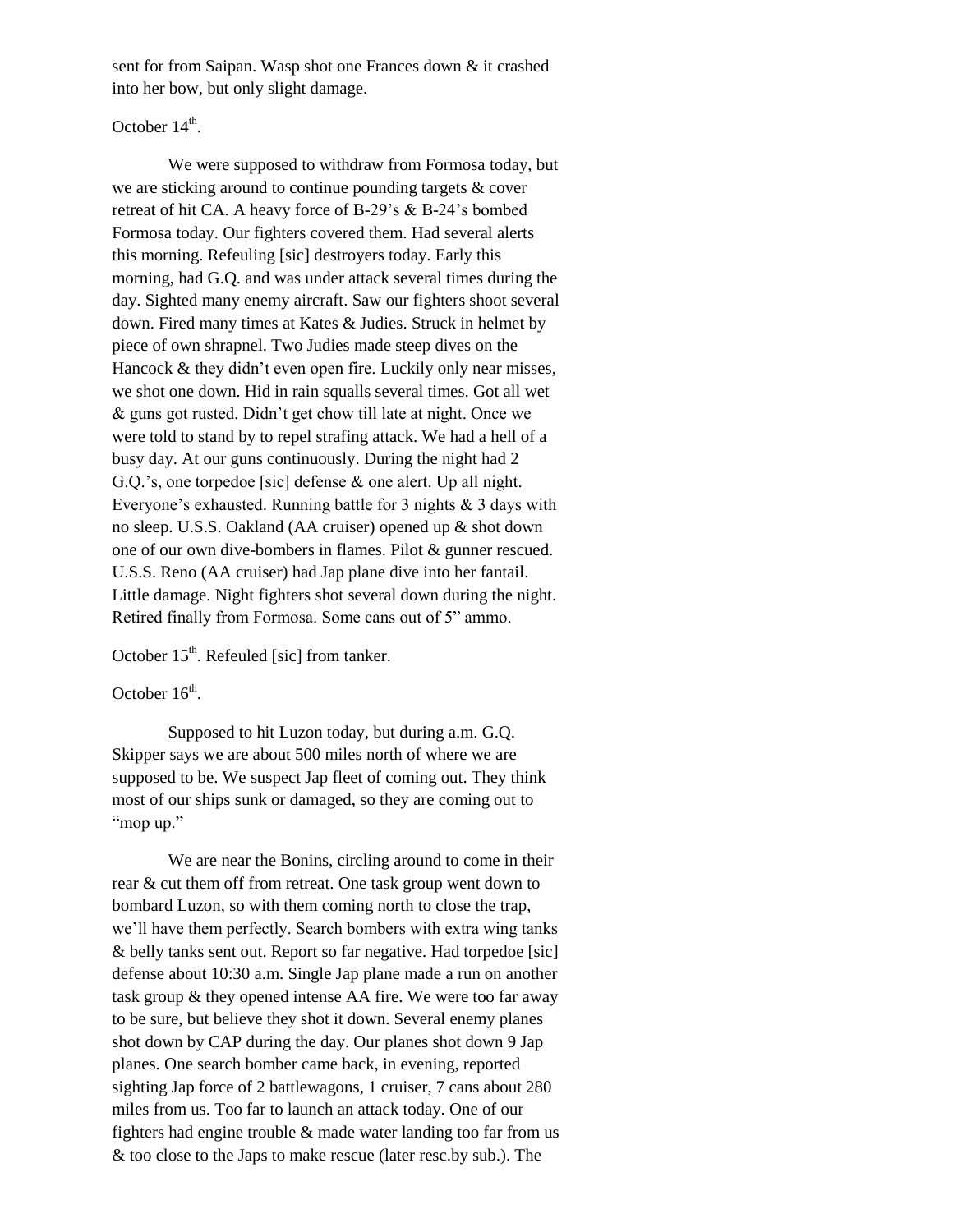enemy launched a heavy attack of 60 planes on the torpedoed cruiser and its escort of two converted carriers, cruiser, & cans. During the battle 50 shot down by planes, 9 by AA. One got through, put a torpedoe [sic] into cruiser, U.S.S. Houston (Houston rec'd total of 3 torpedoes).

## October  $17<sup>th</sup>$ .

Launched another search hop looking for Jap units. Results of search negative. Task group at Luzon reports heavy opposition. This afternoon turned south. Attacking north tip of Luzon tomorrow morning.

## October  $18<sup>th</sup>$ .

Fighter sweep & attack took off at dawn. Reports no air opposition, so planes flew 34 miles north to an island. Met, sunk or heavily damaged 2 large transports, 2 large cargo ships. Later sunk several more ships.

October  $19<sup>th</sup>$ .

Circling near Luzon.

October  $20^{\text{th}}$ .

Leyte, in Central Philippines invaded by Army troops.

October  $21^{st}$ .

Several strikes sent over Cebu in support of invasion. Refeuled [sic] at sea.

## October  $22<sup>nd</sup>$ .

Standing by off Phillipines [sic s/b Philippines] in case our help needed.

October 23rd.

Refeuled [sic]. Immediately after refueling [sic], we pulled out of the task group and proceeded for the first time with protection consisting of only, two destroyers southeastward.

## October  $24^{\text{th}}$ .

On our own, we are racing toward the island of Manus, close to the Admiralty Islands, north of New Guinea. Our Air Group (Air Group 8) has received orders to return to the States for a very well-earned rest. They are presumeably [sic] disembarking at that island. A Navy patrol boat PBM (Mariner) circles us several times today.

Oct. 26.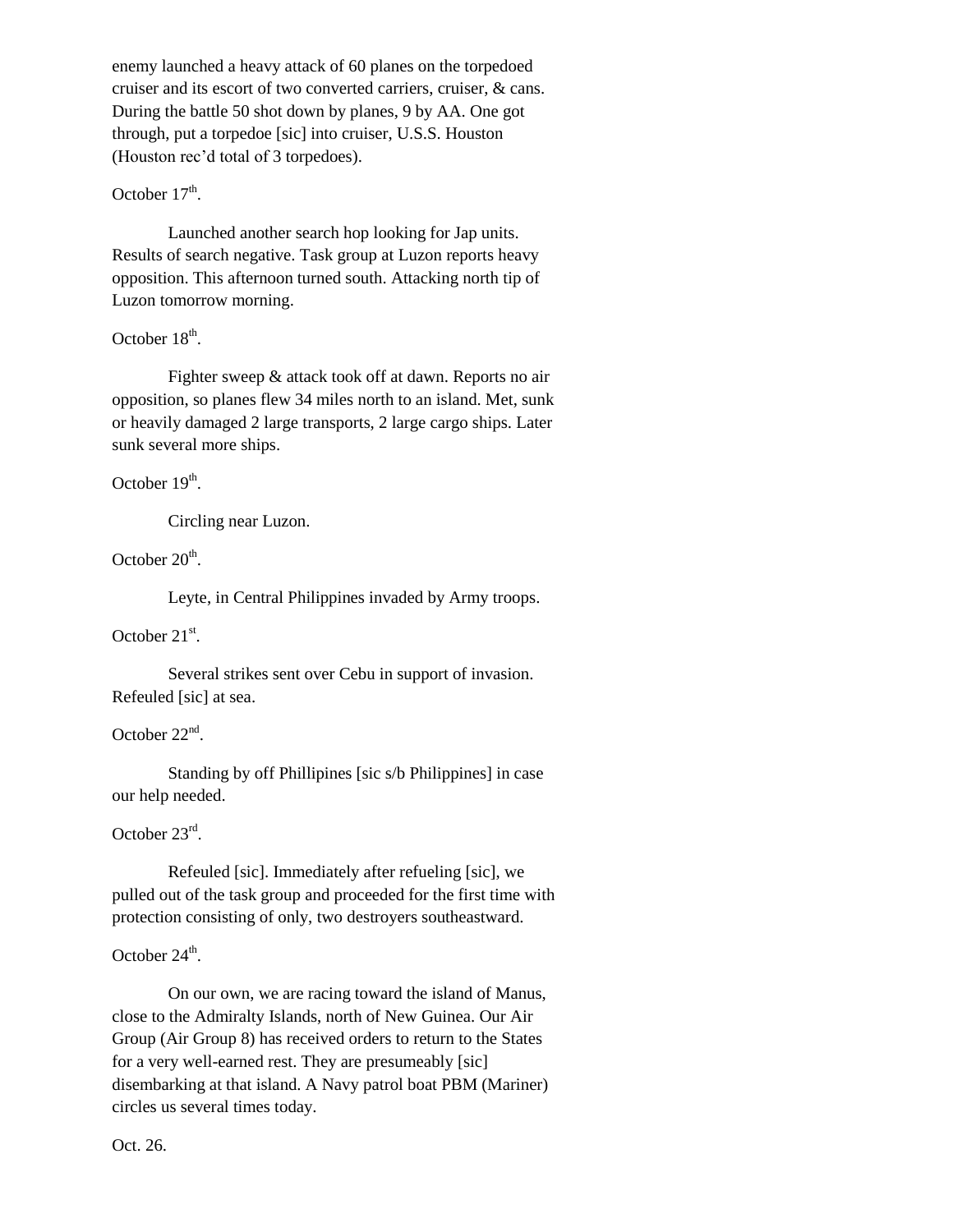Destroyer dropped depth charge only about 800 yards off starboard beam. We zig-zagged [sic] several minutes. Probable sub contact.

## Oct. 27.

Arrived in Manus Harbor. Air Group 8 left us today. Very sentimental departure as band played "California Here I Come" & "Auld Lang Syne." We waved sad good-byes. These men saved our lives countless times. Our good wishes went with them. Working parties started. Most intense loading we've ever experienced. Working day & night – no rest.

## Oct. 30.

Got recreation party, went to Pityiliu [sic s/b Pityilu] Is., next to Manus. Had good time. Loading continued. Main question: If we're going home, why load explosive & ammo? Main answer: Probably not going home. (Damn!)

## Oct.  $31<sup>st</sup>$ .

Destroyer came into harbor. Superstructure shot away in battle up north.

## Nov.  $1<sup>st</sup>$ .

Pulled out of Manus Harbor, travelling north. Had target practice from noon till 8 p.m. Excellent results.

## Nov.  $3<sup>rd</sup>$ .

Arrived Saipan. Air Group 4 came aboard, veteran of battle in the Atlantic. There was an air raid here two nights ago. This evening during chow, had G.Q. Medium group of bogies closing. Five minutes later there sounded gunfire from the island. Flashlight picked out bomber flying high. Light inaccurate gunfire went up, missed. Luckily – it was a B-24.

## Nov.  $4^{\text{th}}$ .

Left Saipan after speech by skipper. Our home-going plans changed. Attacking Phillipines [sic s/b Philippines] or Formosa again.

One day from Phillipines [sic s/b Philippines], plans changed, turned around headed for Guam.

(Diary stopped on page 92 R)

(Diary cont'd on "Places I have been").

(Diary started again on page 95 R.)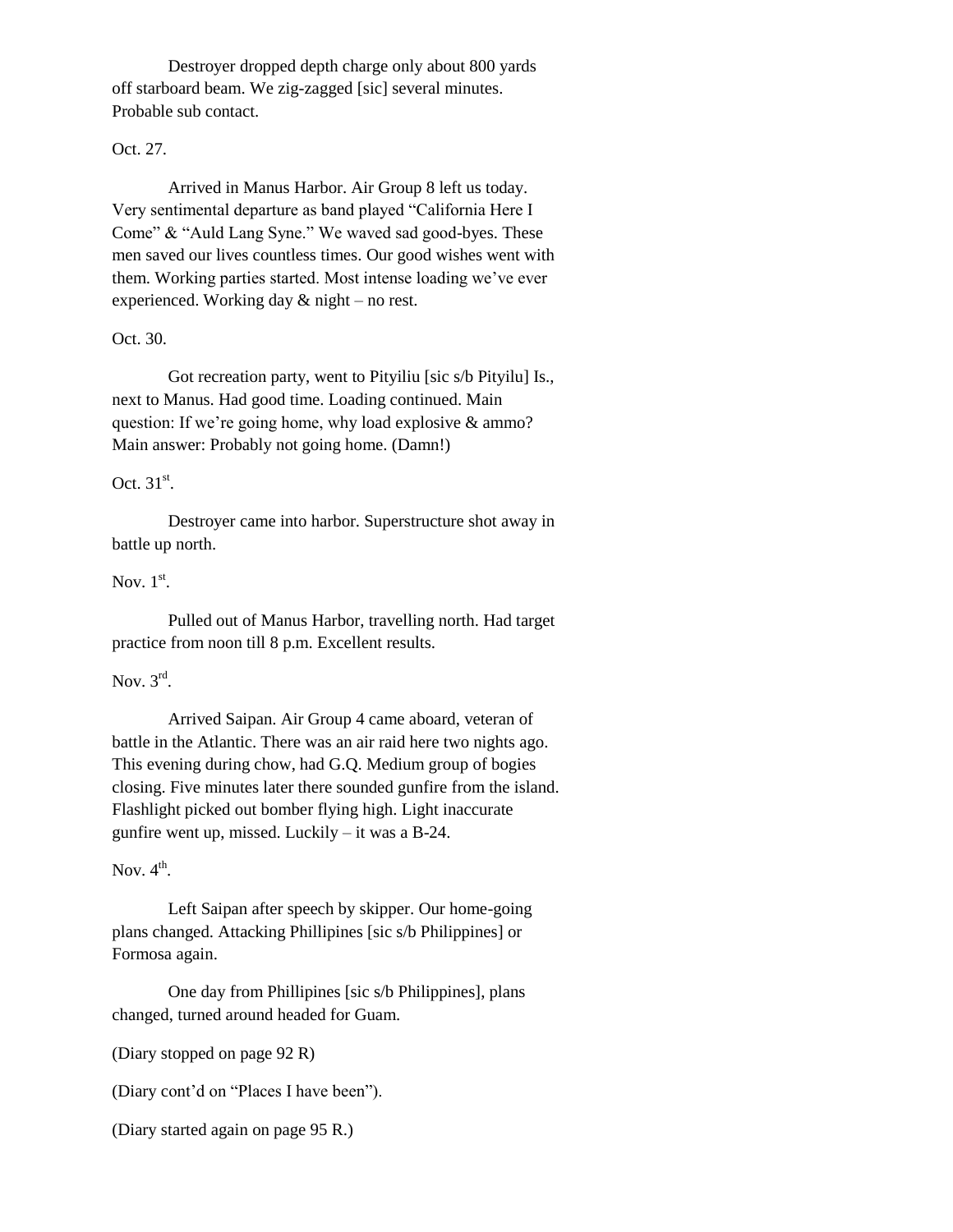## DATES TO REMEMBER BIRHTDAYS, ANNIVERSARIES AND SPECIAL OCCASIONS I WANT TO REMEMBER BY SENDING A GREETING OR GIFT

Date: May 15, 1943 Name: Frances Thompson Occasion: First Met

Date: October 20, 1925 Name: Frances Thompson Occasion: birthday

Date: Dec. 25,? Name: Mr. & Mrs. G. Occasion: Anniversary

Date: January 1. Name: Richard Thompson Occasion: birthday

Date: Feb. 18. Name: Mom. Occasion: birthday

Date: April 1st. Name: Aaron Occasion: birthday

Date: April 26. Name: Miriam Occasion: birthday

Date: April 30 Name: Frieda Occasion: birthday

Date: May 5 Name: Pop Occasion: birthday

Date: May 8 Name: Frank Thompson Occasion: birthday

Date: Aug. 3rd. Name: Mrs. Thompson Occasion: birthday

Date: May 23rd. Name: Mr. Thompson Occasion: birthday

Date: November 18th Name: Harriet Thompson Occasion: birthday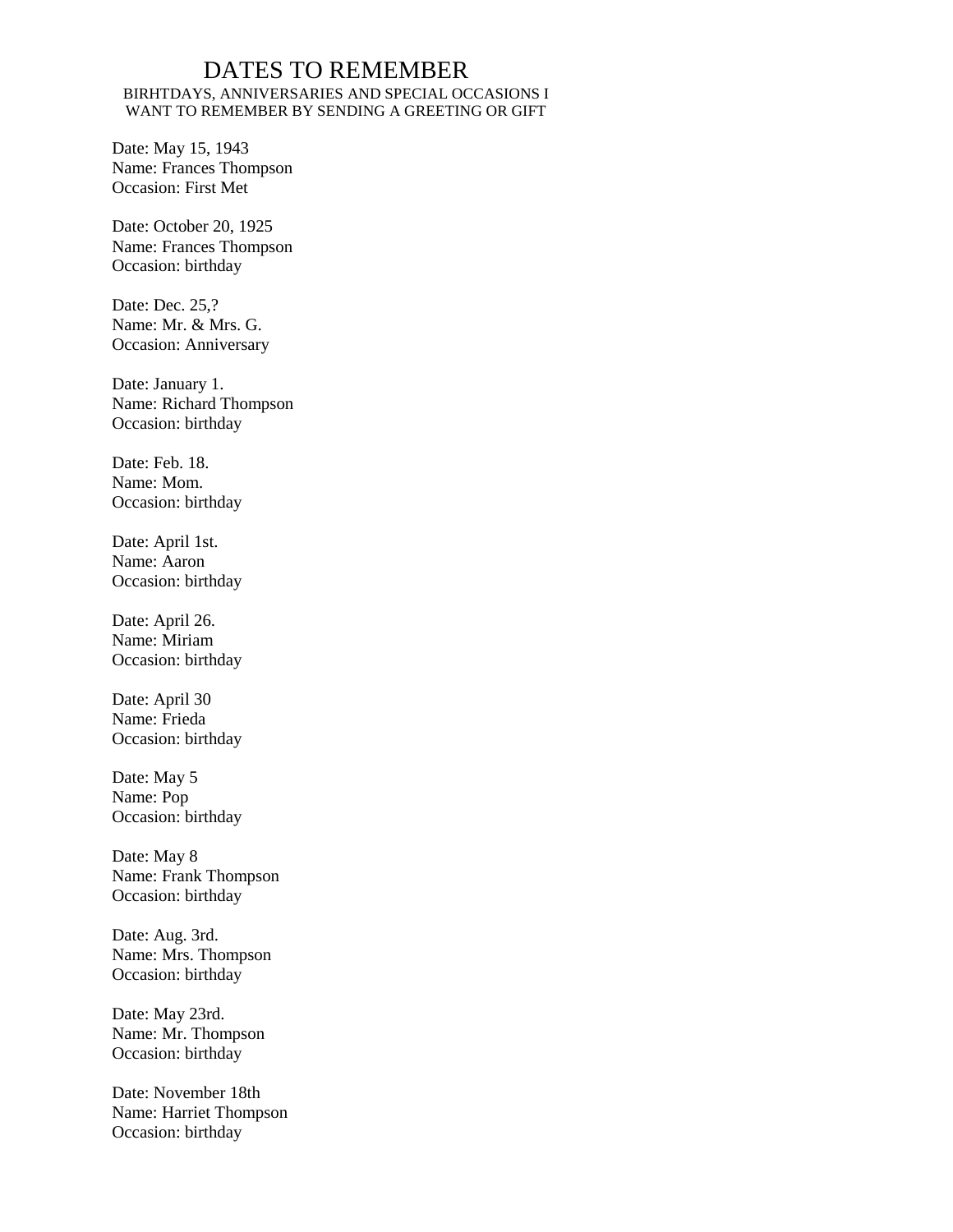Date: November 21st. Name: Ralph Occasion: birthday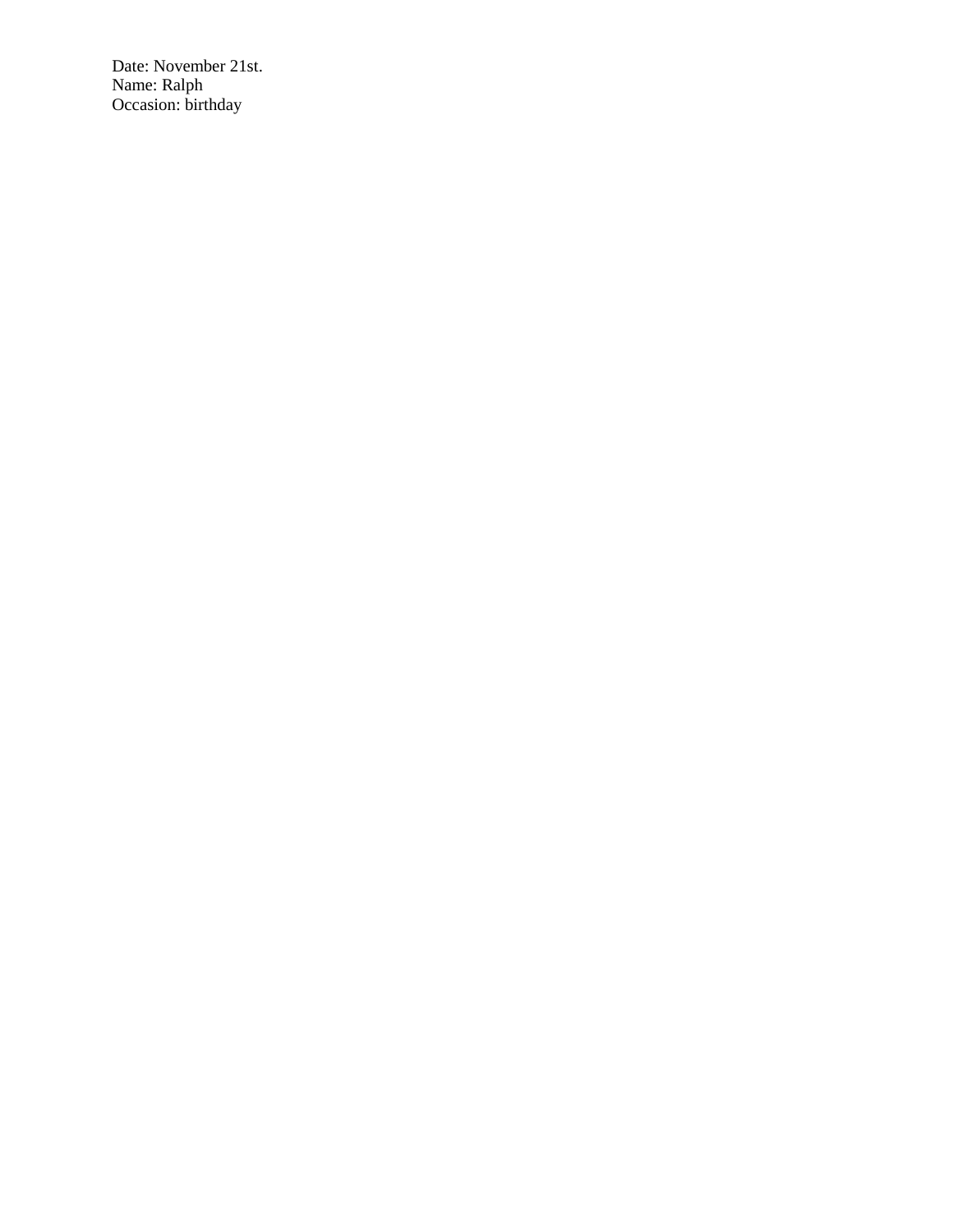## **GIFTS**

### I HAVE RECEIVED

For Which I Want to Express Appreciation

Gift: baseball cap & moccasins When Received: July 6th, 1944. From Whom: Mom.

Gift: pogie bait & brownies When Received: Oct. 20th., 1944. From Whom: Mom & Frieda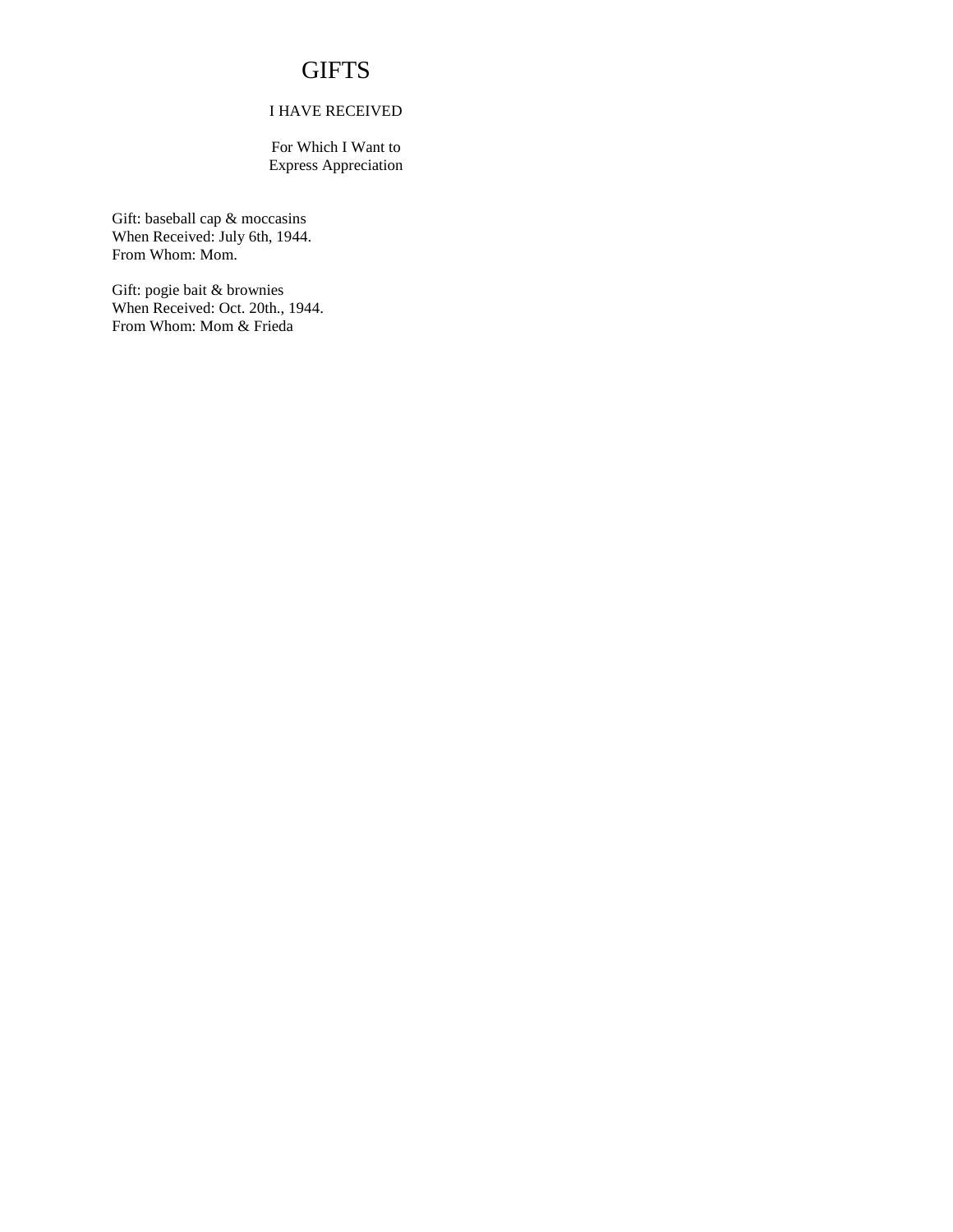# **PLACES** I HAVE BEEN

## DATE, DESCRIPTION, AND MY IMPRESSIONS OF PLACES I WANT TO REMEMBER HAVING VISITED

Honolulu, T.H. arrived Feb. 2, 1944. Visited Waikiki Beach and thought it was a great disappointment. Also, everything on the island is a disappointment. The Chamber of Commerce shall hear of this!!!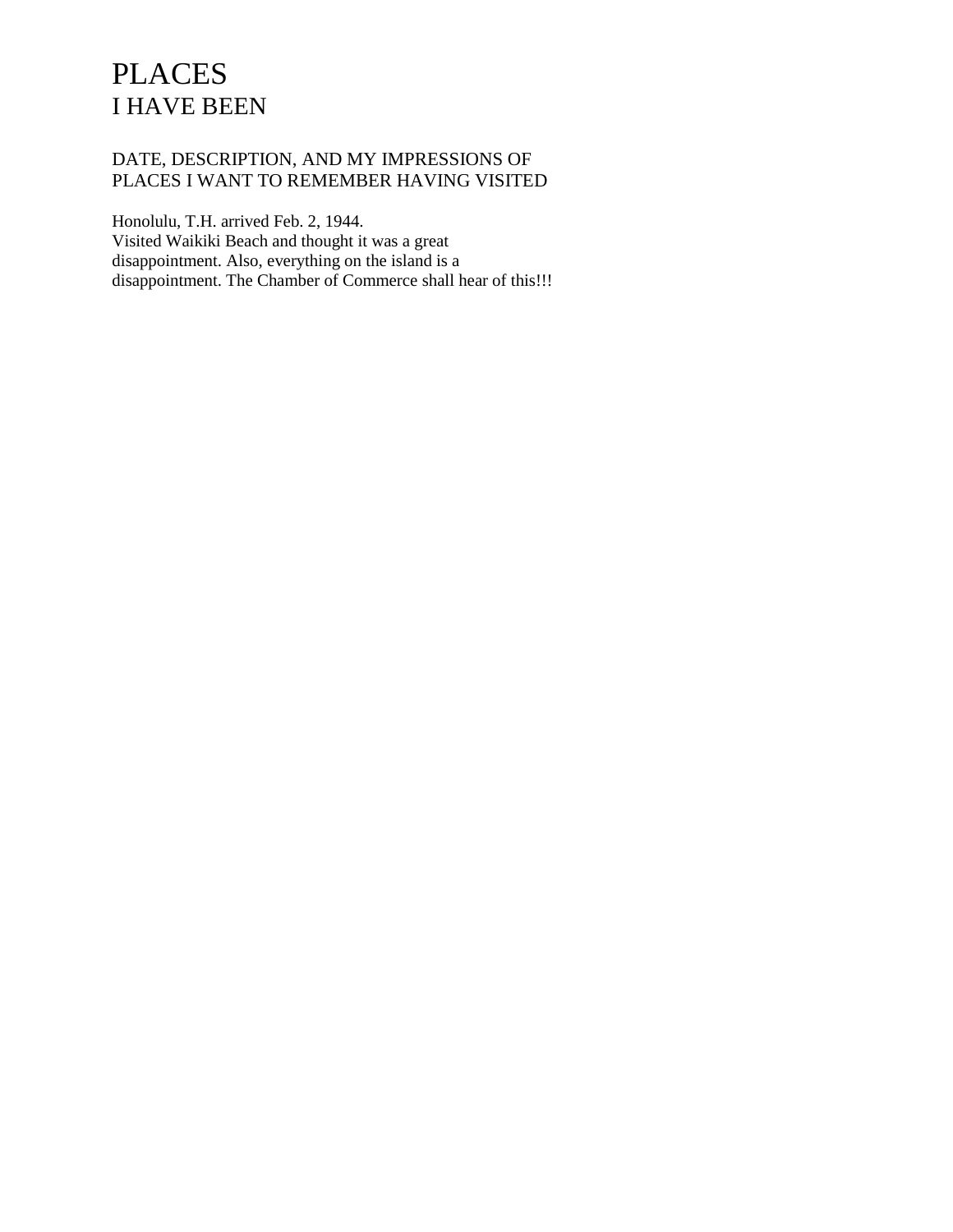#### (Diary started again on page 95 R.)

Two days later, about 12 hours from Guam & 35 miles from tankers, turned around and raced at 26 knots back to Leyte.

## November  $11<sup>th</sup>$ .

Arrived in time catch Jap convoy landing troops. Our new air group attacked in 2waves and scored hits & near misses on cargo ships & escorts. Enemy aircraft spotted but none shot down. Many of our planes shot up by AA Fire. All planes returned. Refeuled [sic] destroyers. Had torpedoe [sic] defense twice with bogies in the area. One shot down about 4 miles off our bow. Torpedoe [sic] defense about an hour later. One Jap dive-bomber shot down by one of our fighters in the midst of a dive on one of us.

#### November 12.

Refeuled [sic] by tankers.

#### November 13.

Went north & attacked Manila area. Several ships sunk in harbor, plus 4 torpedoe [sic] hits on floating drydock, which sank. Four enemy planes shot down. Had torpedoe [sic] defense about 4 times during the day & many alerts. Jap planes throughout area. In later strikes, 3 more enemy planes shot down and 2 large destroyers sunk. We lost 2 fighters, 3 bombers, one TBF. Had G.Q. at dusk. Bogies later left. Later had G.Q. again, Jap plane approached air group. Destroyer in screen opened up. Jap fled.

## November  $14<sup>th</sup>$ .

Strikes all morning in same area. We sank additional ships, lost 1 fighter, 1 dive-bomber. Had G.Q. in afternoon in midst of driving rain storm limiting visibility to about 300 yards. Bogies circled us & left. We left target area, travelling northeast.

November  $15<sup>th</sup>$ .

Changed course, travelling south.

## November 16.

Refeuled [sic] at sea. Received dispatch from Admiral Halsey to drop off planes to other ships who need them, proceed to Ulithi, unload & return to Bremerton, Wash., for overhaul. After so many disappointments, the excitement has been dulled, but we are deeply elated. To see our families again as well as babies & women after so many months of undescribeable [sic] loneliness is still difficult to believe. I have come through the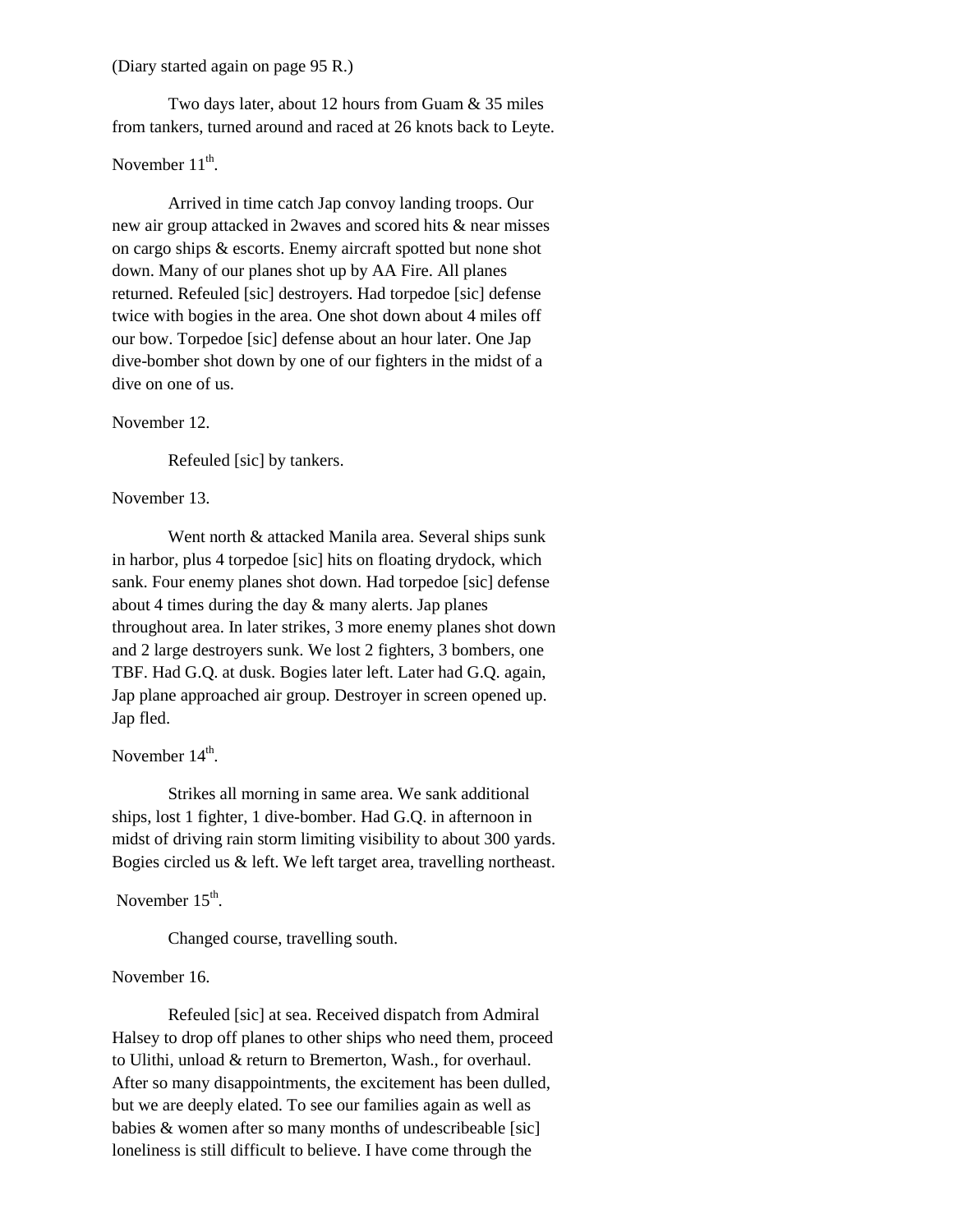initial phase of my personal war with the Japs unharmed. I know I must return in a few months to continue the battle but I shall do my best and hope the day is near when I can return home & tell Mom that I needn't leave again. I pray that day come soon.

End.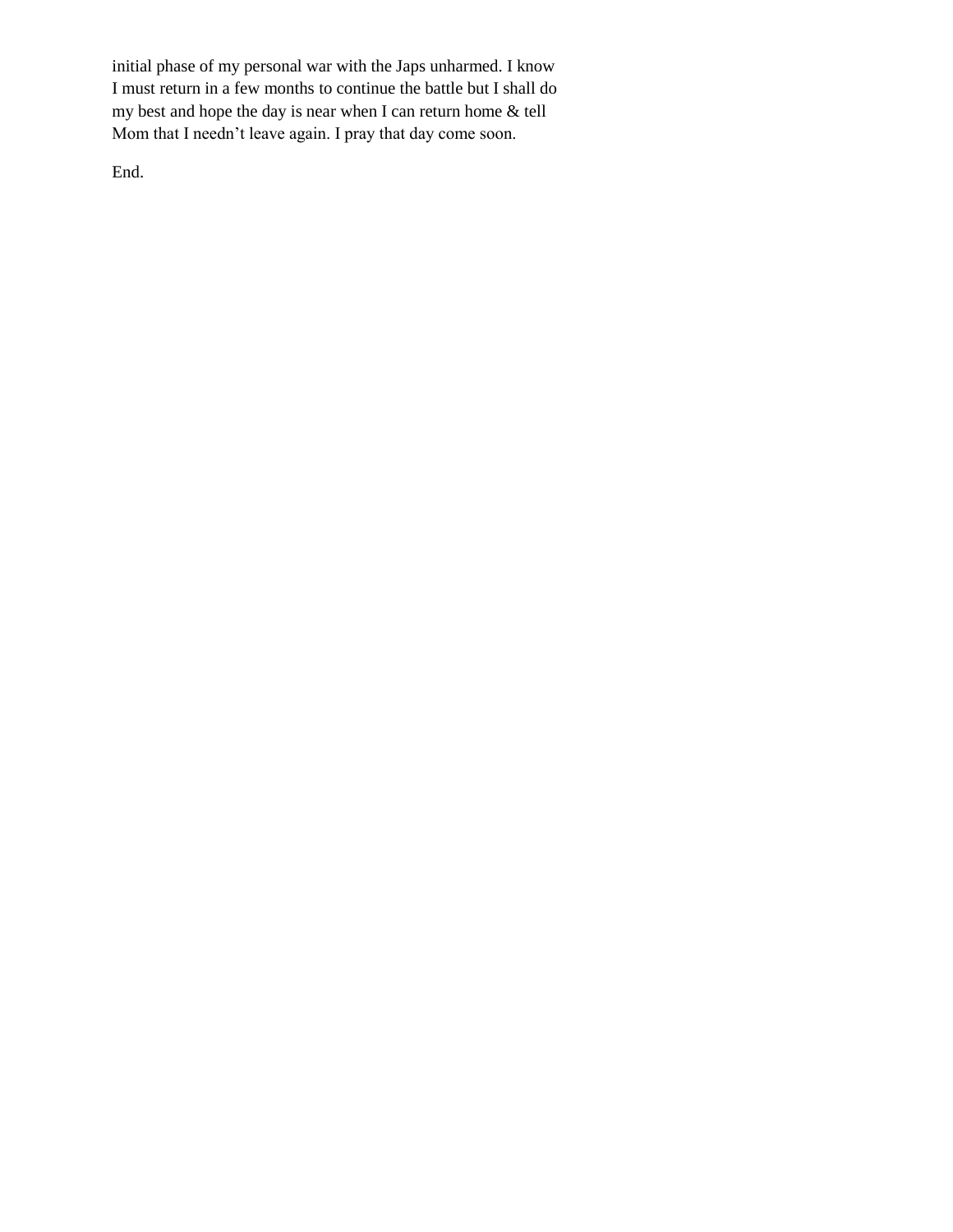## AUTOGRAPHS

Have Each of Your Buddies Write a Verse,

Sentiment, or Characteristic Com-

ment… and Sign His Name

To Sam Gevirtz:

I haven't known you long - we will probably be together for many days to come - but my impression of you now and always will be that you are a good friend and a sincere friend - and if it means anything to you a good, a damn good Marine.

Johnny Hagman

Chicago

To Sam Gevirtz

I haven't been with you very long but I know you are a sincere & real friend. I hope I can be as good a friend to you as you have been to me. Remember this in time to come.

Roy R. Gallatin Pfc.

Carrollton, Ohio

To Sam Givertz [sic s/b Gevirtz]

A fellow I haven't known long but hope to enjoy the pleasure of his friendship for a long period of time.

Morris A. Evans P.F.C.

Glasgow, Ky.

To Sam:

Here's to Sam. May his friendship last till the ocean wears rubber pants to keep it's bottom dry.

Crayton S. Biddle P.F.C.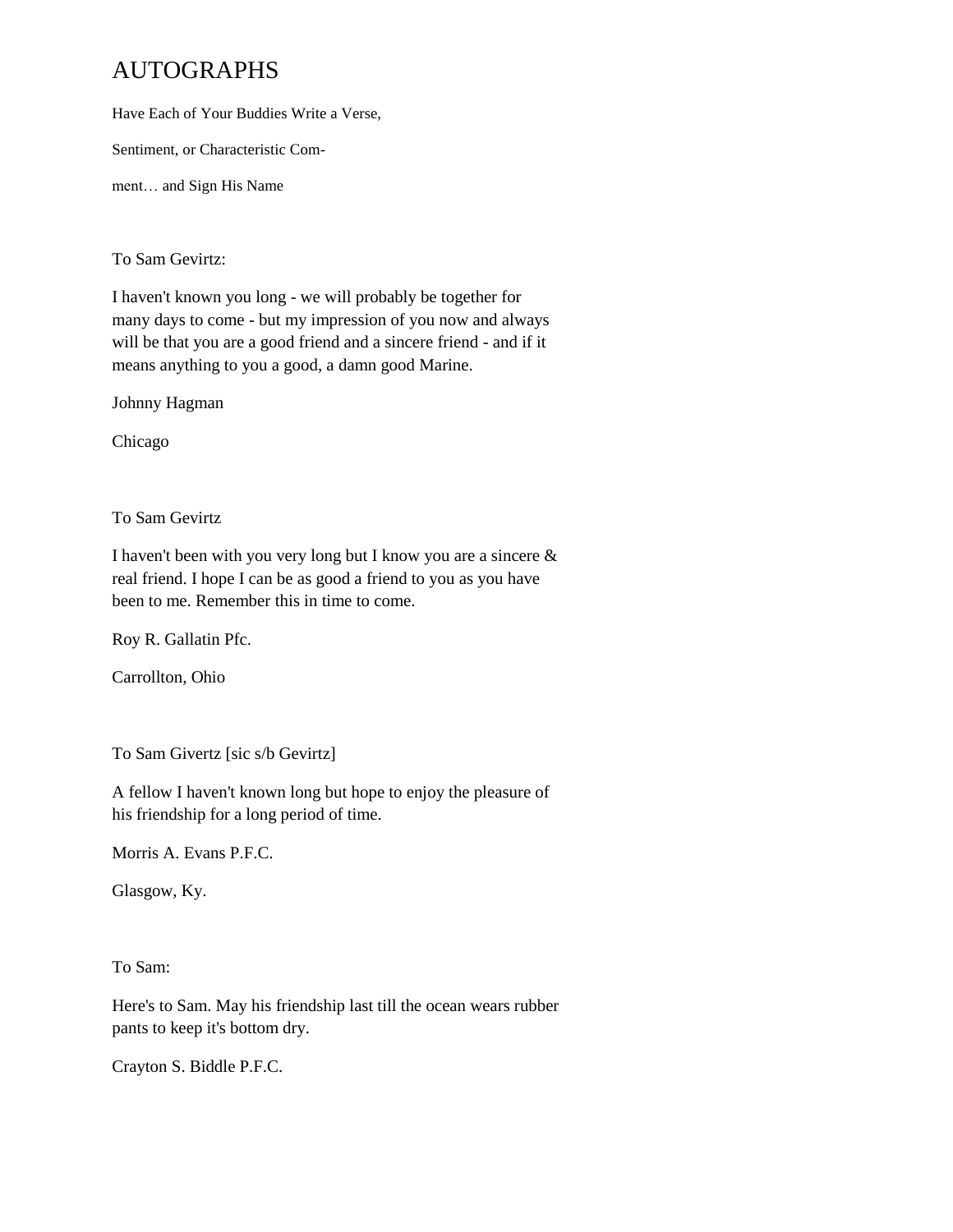Sam -

A Marine with whom I would gladly not walk the boon-docks for a long time. Sincerely though, I hope our bloosoming [sic] friendship lasts for many years to come-

Don Johnson P.V.T.

Chicago, Illinois

To Sam, A good kid that I still would like to be with when he comes back a man.

Fred R. Hirtzberg Jr. P.F.C.

Sam Givertz:

From the first moment I eall Page 99L met you, the very attitude I had of you then and now hasn't altered. A fellow I'd want to know always.

Jim Popoff

St. Louis, M.O.

To Sam

My knowing you has been a pleasure, I know it will remain that way. The best of luck always.

Thomas J Hand

Emmetsburg, Iowa

## Sam

The fellow who taught me how to dodge work, the swell guy that you really enjoy shipping with. Hope we can continue to be together the remainder of the war.

Miner w Bonwell Jr. (Bill)

Cameron, Texas

Bradenton, Flr.